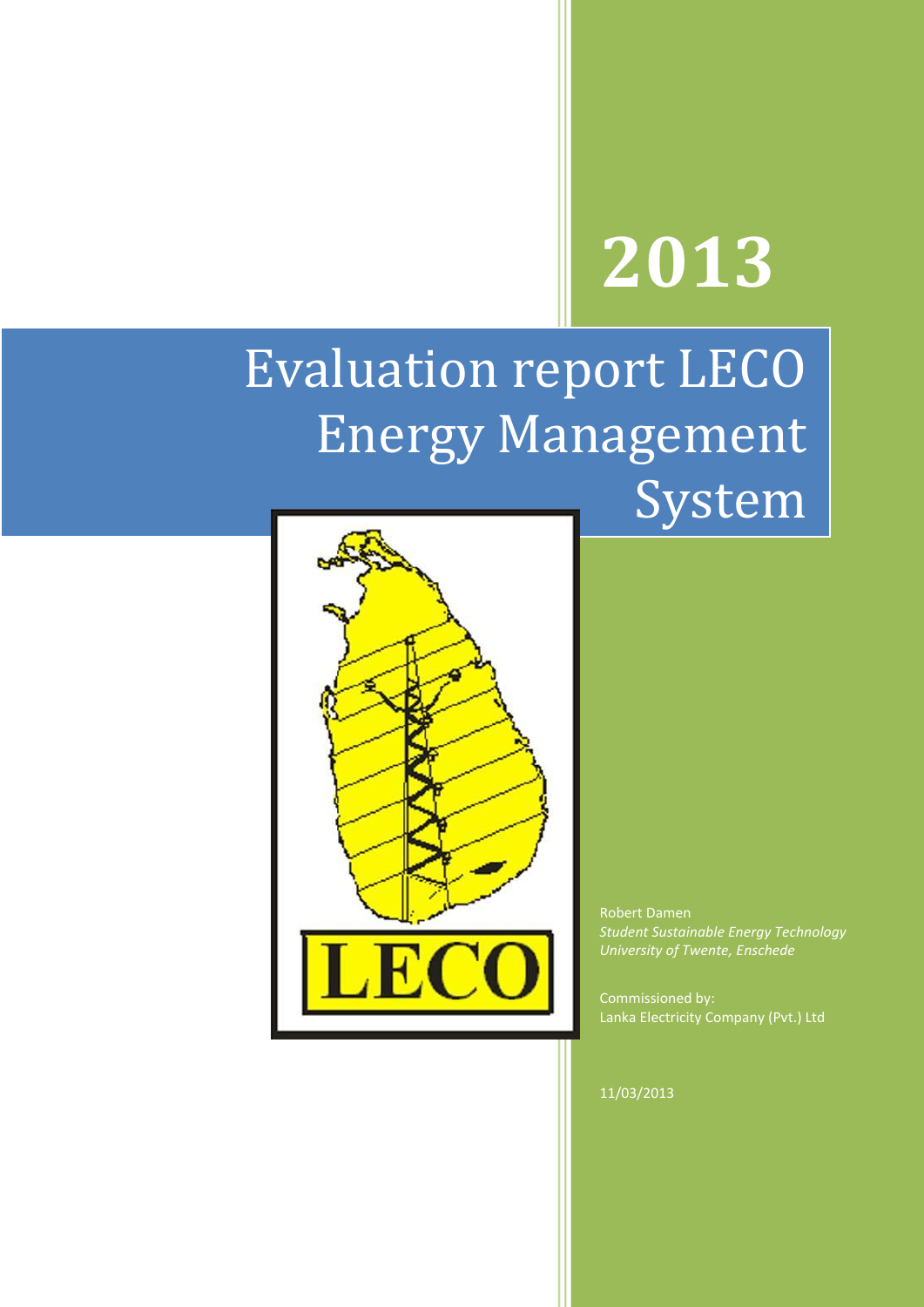# <span id="page-1-0"></span>ABSTRACT

This report provides a reflection of the research done on the comparison between the Lankan Electricity Companies (LECO) current Energy Management System (EnMS) and the system as described by the ISO 50001 standard on energy management. It was found that LECO is running a well functioning management system to monitor and control electricity losses in their distribution network, although the system has some shortcomings. The company is furthermore aware of these shortcomings and is working to fix them. Key difference with the ISO 50001 standard was the lack of central organization within the system and the absence of a general company policy on energy efficiency. It is suggested that fixing these 2 issues would provide the starting point from which the company could then adjust a number of smaller issues to make their EnMS ISO 50001 certifiable. A key question that is raised and left open is if the company would wish to expand the scope and boundaries of their EnMS to include other aspects of company operations.

*Keywords: Energy Management System - ISO 50001 – Electricity Distribution Network – Loss control*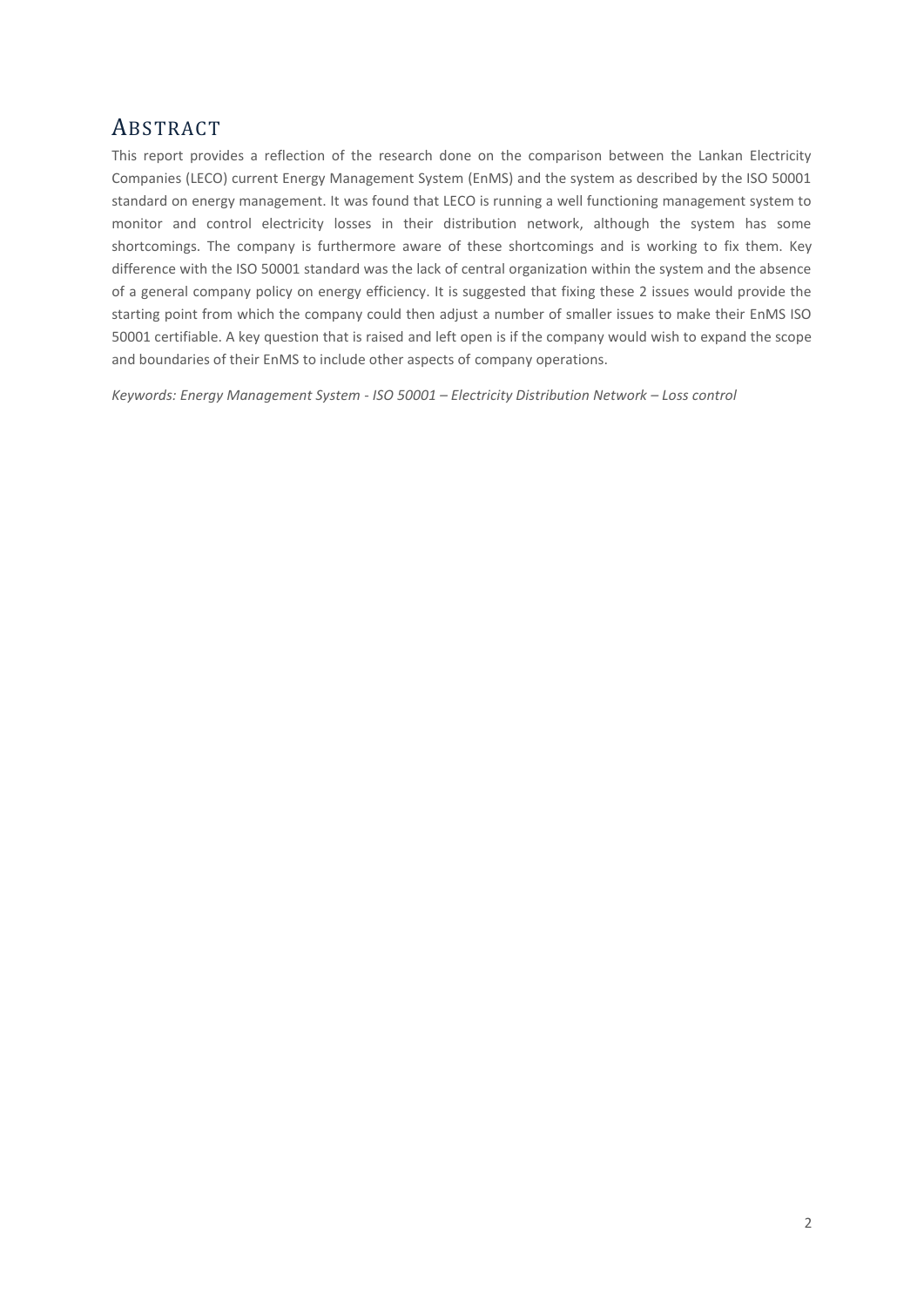# TABLE OF CONTENTS

| 1.     |  |
|--------|--|
| 1.1.   |  |
| 1.2.   |  |
| 1.3.   |  |
|        |  |
| 2.1.   |  |
| 2.2.   |  |
| 2.3.   |  |
| 2.3.1. |  |
| 2.3.2. |  |
| 3.     |  |
| 3.1.   |  |
| 3.2.   |  |
| 3.3.   |  |
| 3.4.   |  |
| 3.5.   |  |
| 3.6.   |  |
| 3.6.1. |  |
| 3.6.2. |  |
| 4.     |  |
| 4.1.   |  |
| 4.2.   |  |
| 4.3.   |  |
| 4.3.1. |  |
| 4.3.2. |  |
| 4.3.3. |  |
| 4.3.4. |  |
| 4.3.5. |  |
| 4.4.   |  |
| 4.4.1. |  |
| 4.4.2. |  |
| 4.4.3. |  |
|        |  |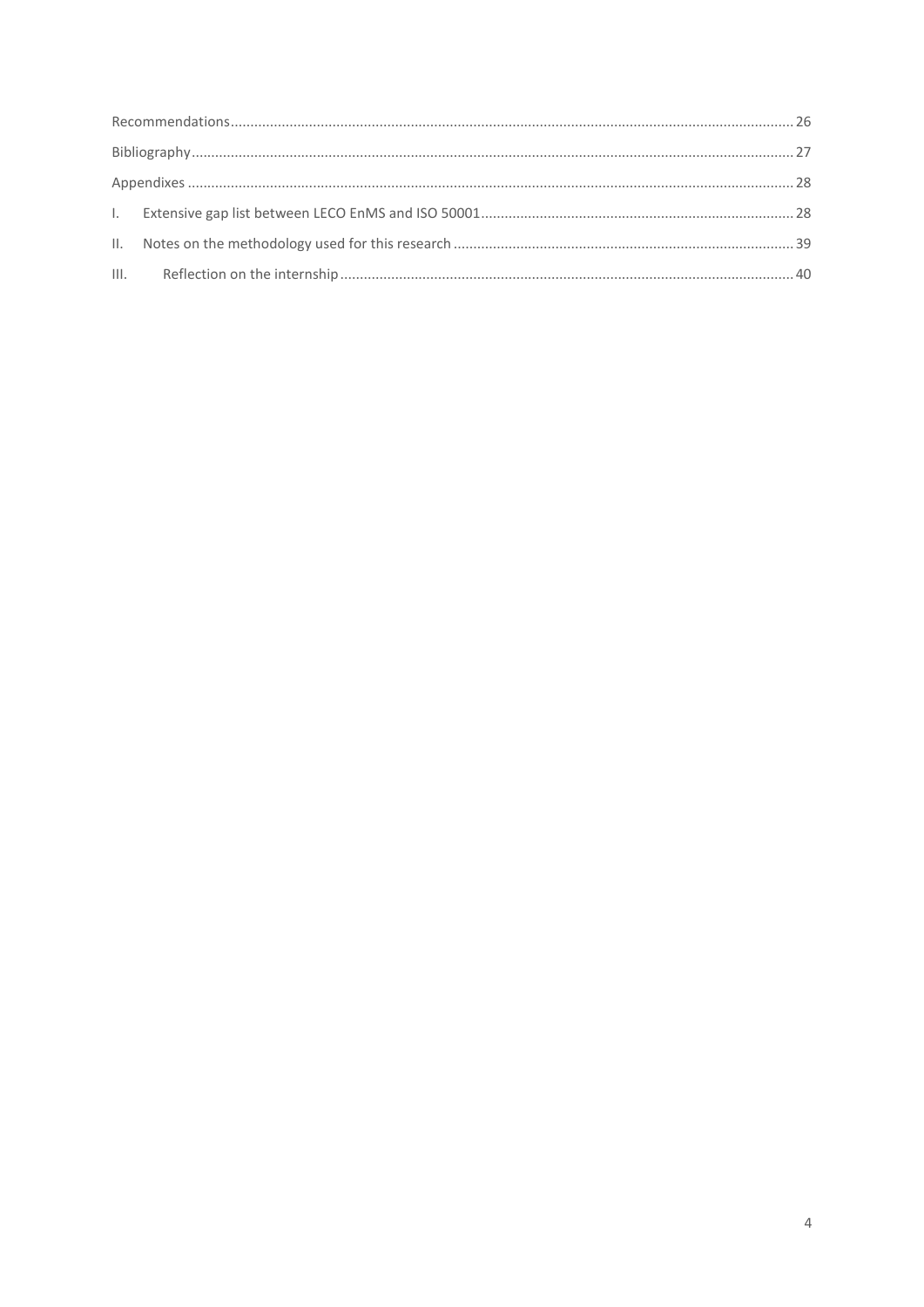## <span id="page-4-0"></span>1. INTRODUCING THE PROBLEM

## <span id="page-4-1"></span>1.1. PROBLEM INTRODUCTION

The Sri Lanka electricity market consists of two major companies and a number of privately owned small scale electricity producers. The first big company is the Ceylon Electricity Board (CEB). This company has control over approximately 60% of the electrical production capacity, producing 6500 GWh and covering most of the country with its distribution network. 40% of the power is produced by private parties who sell their power directly to CEB. The second large company is the Lanka Electricity Company (LECO). LECO is a distribution utility, operating in the south western coastal region of Sri Lanka. LECO has a customer base of 484.000 accounts. Annually LECO procures approximately 1300GWh from CEB through 33kV/11kV primary substations. (1)

The main business of LECO is buying electricity from CEB and selling it to their customers. LECO reports a difference of about 5 % between the amount of kWh of electricity they buy from CEB and the amount they sell to their customers. In absolute numbers this amounts to an annual loss of 65 GWh in the transmission system. Considering that LECO pays an average of Rs. 12 per kWh, this amounts to a financial loss of Rs. 780 million or approximately 4,64 million euro each year (2).

Technical loss during transmission of electricity is unavoidable, but every possible action should be taken to keep this loss to a minimum. To this end the company has a loss management system in place using an extensive measurement and monitoring system. The current system has been in place since 1993.

In 2011 the International Organization for Standardization (ISO) published a new standard, ISO 50001. This standard pertains specifically to implementing and maintaining an Energy Management System (EnMS) for companies. LECO has asked me to evaluate their current EnMS and compare it to the system as described by the ISO 50001 standard. Result of the study should include a report on the gaps between the current EnMS system and the ISO 50001 requirements. This report should also include recommendations on how to close these gaps, in order to attain ISO certification.

## <span id="page-4-2"></span>1.2. PROBLEM APPROACH

The first step in the process is to determine the current workings of LECO, along with a description of the distribution network. This will be done by making a study of company documents, manuals and records. This investigation will be supplemented with discussions with LECO personnel and visits to different company offices. Once the company organization has been understood, a description of the current Energy Management System will be given.

The second part of the process will focus on an evaluation of the strong points and weaknesses in the current EnMS system. An analysis of the merits of the system will be based on a comparison between the system in place and current best-practice guides on energy management, as well as study materials provided by the United Nations Industrial Development Organization (UNIDO) on energy loss management. This strength and weakness analysis will be concluded with a gap analysis between the current EnMS and the system as described by the ISO 50001 standard.

The final part of the process will focus attention on action plans to close the gap between the EnMS and the ISO 50001. Focus will be on the general approach to closing the gaps, leaving the drafting of detailed action plans to the company itself.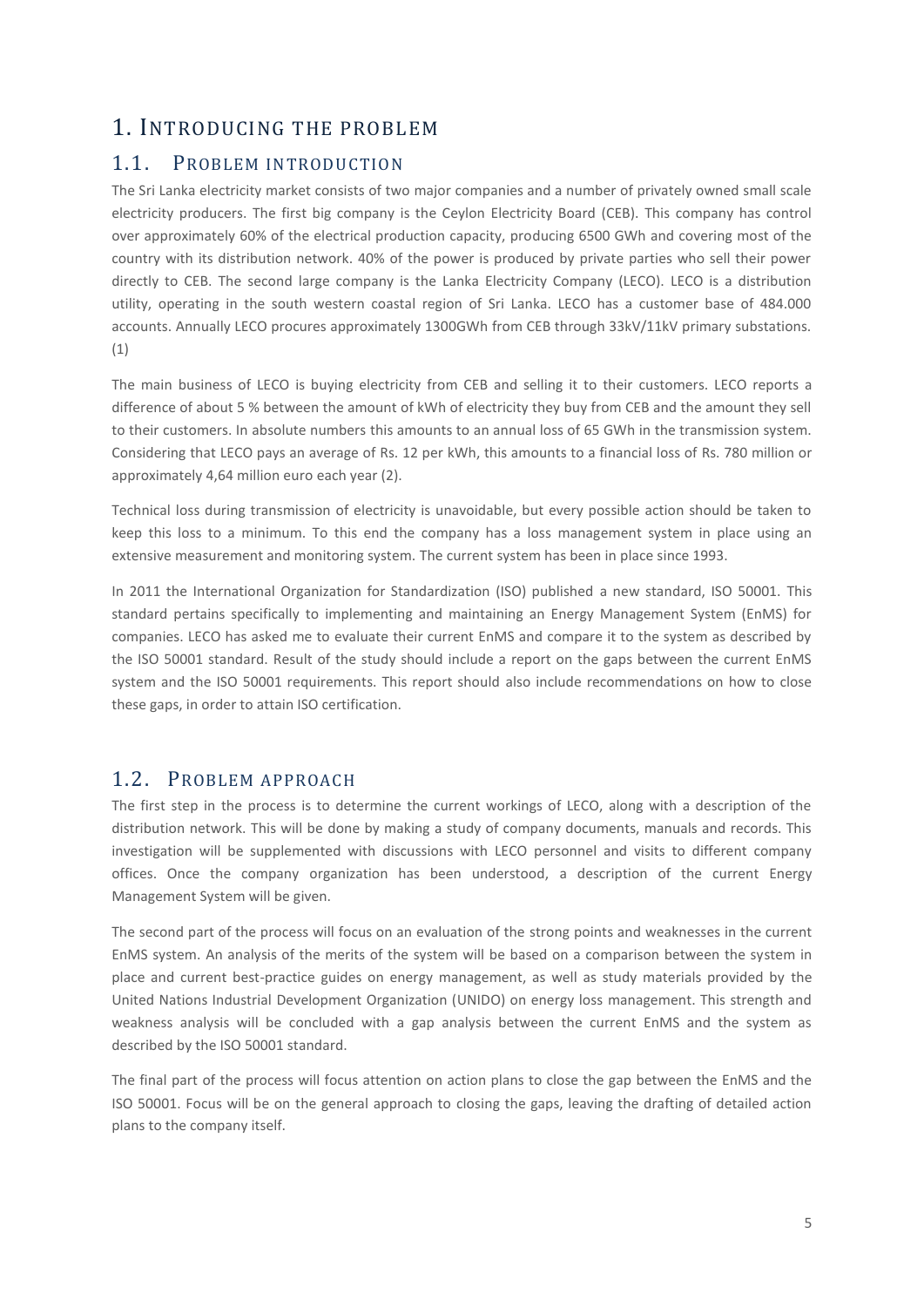## <span id="page-5-0"></span>1.3. REPORT STRUCTURE

Chapter 2 will give a general introduction to the concept of energy management and introduce the International Organization of Standardization (ISO) and the ISO 50001 standard. LECO's Energy Management System (EnMS) will be described in chapter 3 of the report. Chapter 4 will present the gap analysis between LECO's EnMS and the system as described by ISO 50001. Furthermore, this chapter will provide a number of steps to close the gap between the two systems and ensure that LECO's EnMS conforms to the requirements as stated by the standard. At the end of this report the main points of the research will be summarized and a number of recommendations will be given for future projects and areas of research for the company.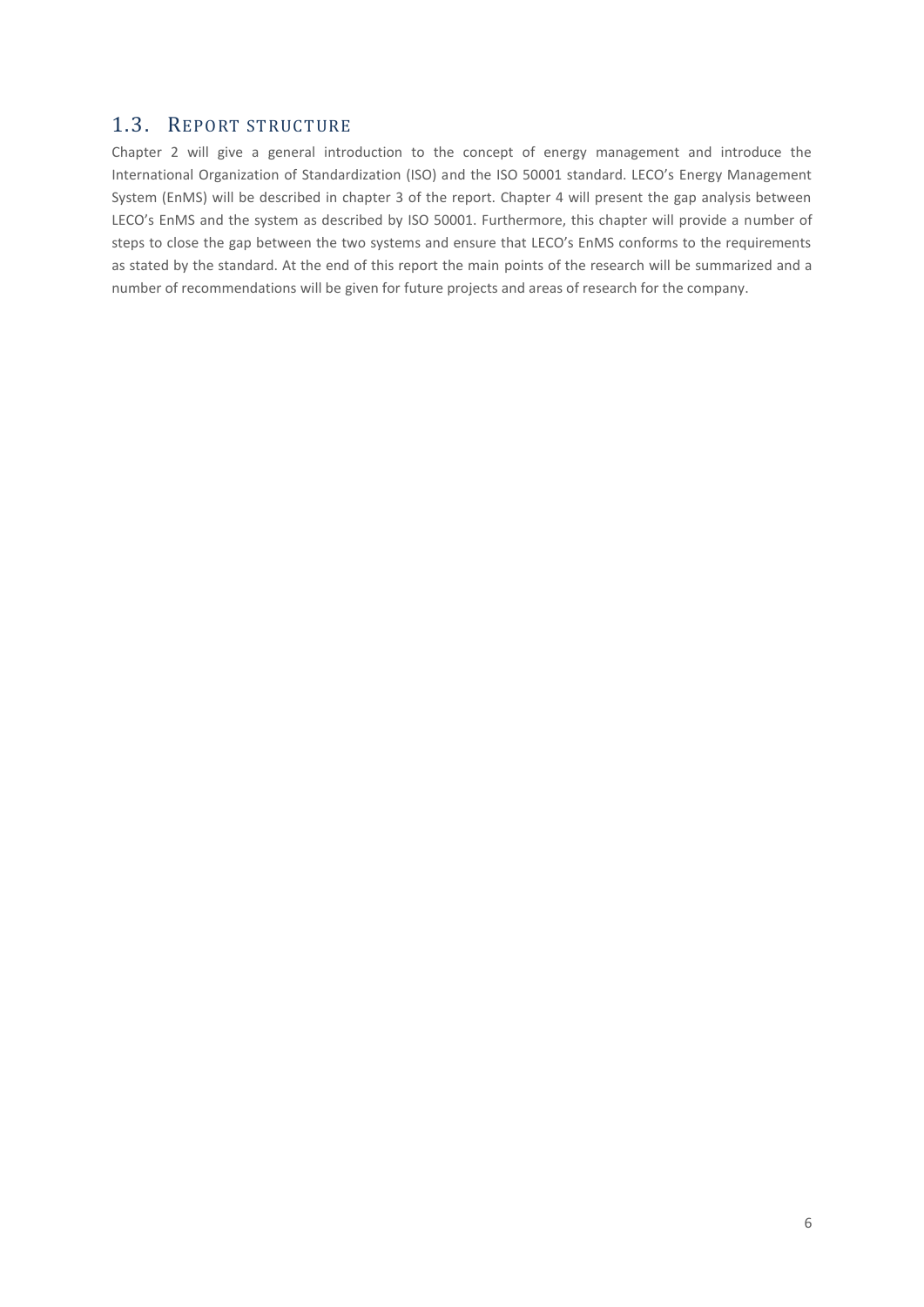# <span id="page-6-0"></span>2. ISO 50001 AND ENERGY MANAGEMENT SYSTEMS

## <span id="page-6-1"></span>2.1. AN INTRODUCTION TO ENERGY MANAGEMENT

Throughout history energy has always been one of the driving forces for human progress and development. Sources of energy have included human and animal labor, wind and water power and the burning of bio-fuels for heating and lighting. In recent centuries, energy production has become an increasingly specialized field requiring technical training, especially with the introduction of electricity and the development of all manner of high efficiency turbines and engines (3).

Due to the increasingly complicated nature of energy acquisition and application, the cost of energy within companies is often regarded as a fixed cost, necessary in order to execute the actual business of the company. Efficient use of energy is therefore considered as beyond the scope of company policies. Whenever control of energy consumption is practiced this is usually delegated to the engineering department and not executed as part of the company business. Energy control therefore happens on an "Ad hoc" basis leading to suboptimal results.

Recent years have shown a rapidly changing attitude towards this subject. Climate change has taken up an increasingly important position on the global agenda. Another development is the increasing cost of energy. These factors have influenced companies to rethink there approach to energy management. It is slowly being realized that a systematic approach to energy management within a company could significantly reduce energy consumption and therefore decrease company costs. Companies implementing systematic energy control have achieved annual savings ranging from a couple of 100 dollars, up to savings of well over a million dollars (4).

#### **PL A N-DO-CH E C K-AC T**

Most energy management schemes are based on the plan-do-check-act quality management system as introduced by Dr. W. Eduards Deming around 1950 (5). This system describes an iterative cycle, aimed at continual improvement of a process or a product. Results of the first walkthrough of the cycle are used to formulate new plans for the next cycle, while results of each action are constantly verified. This leads to a systematic approach for product or process development.



**FIGURE 1 - THE DEMING CYCLE**

#### **Plan**

In this phase targets and objectives are established. Furthermore action plans are drafted to accomplish these goals. Results of the planning phase are all documented in order to verify results in later stages.

#### **Do**

The action plans are carried out and results are measured and collected. Data collection in this phase is important for the Check and Act steps.

#### **Check**

Results from the Do phase are analyzed and compared to the expected results, as formulated in the plan phase. It should also be checked if execution of the action plans was done in accordance to the way in which the activity was planned.

#### **Act**

Deviations to the expected results should be analyzed and the causes underlying these differences should be identified. Result of this step should be recommendations and data that can be used as input for the next planning step, when the cycle starts over.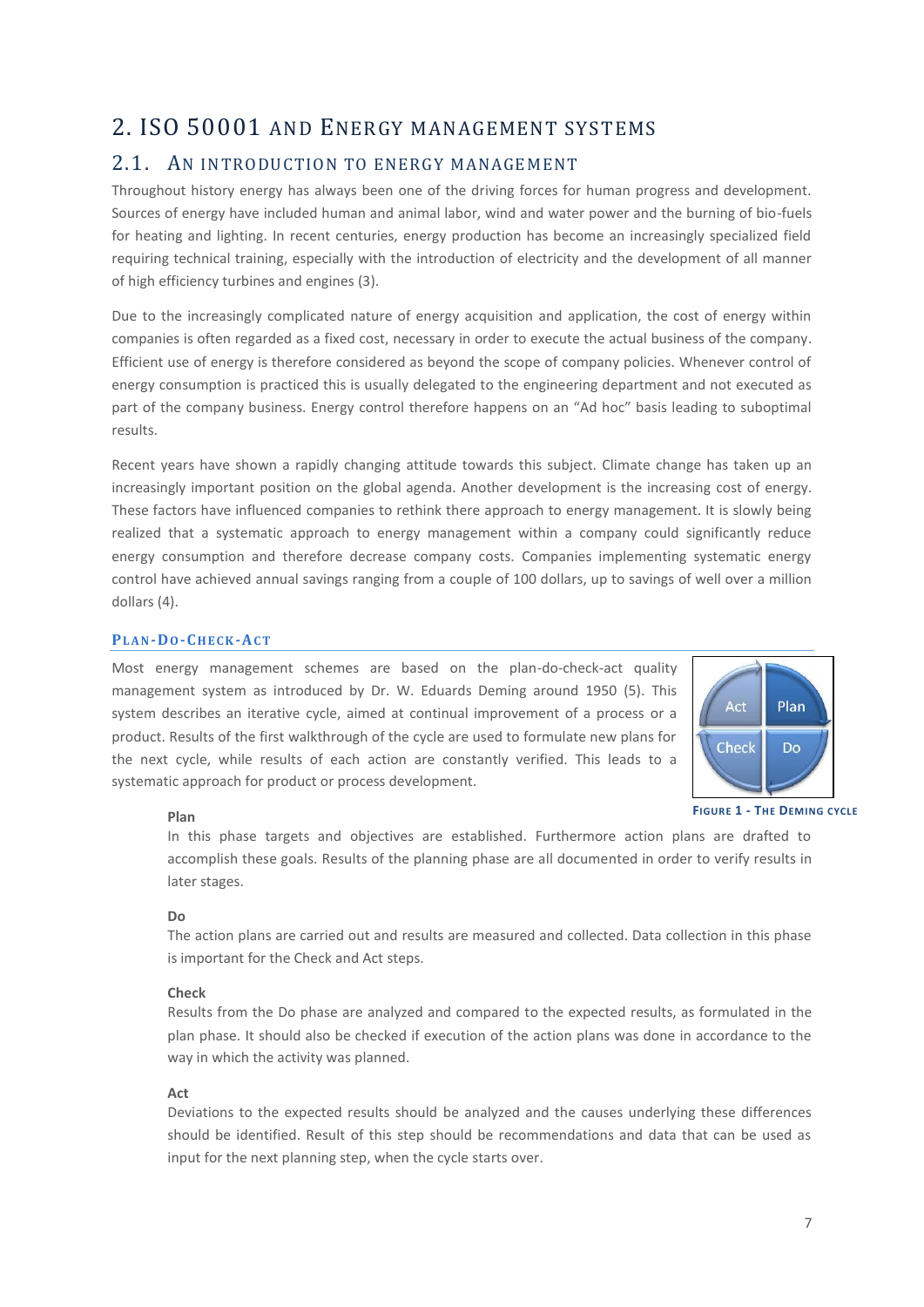These four steps seem fairly obvious. In practice however correct execution of these four steps is rarer then one might suspect. Entrepreneurs are often men of action focusing on planning and execution of action plans. Experience has shown that in some cases, company activities are mainly focused on these two steps, and fail to follow through on the checking of results and taking actions to prevent derivations between actual and expected results.

Other scenarios include companies that start an energy management program due to high energy loss. After a number of successfully executed action plans that bring down energy consumption, the company thinks that it is done with energy management. Without continued monitoring however energy consumption soon increases again, giving cause for a new set action plans. This is illustrated i[n Figure 2.](#page-7-0)



#### <span id="page-7-0"></span>**FIGURE 2 - RESULTS OF AD-HOC ENERGY MANAGEMENT**

Adopting a systematic approach to energy management and repeatedly following the cycle will lead to continued improvement in energy performance. By being constantly vigilant on the topic of energy, permanent energy savings can be achieved. This structural approach is the core idea behind a sound energy management system.



**FIGURE 3 - RESULTS OF A STRUCTURAL APPROACH TO ENERGY MANAGEMENT**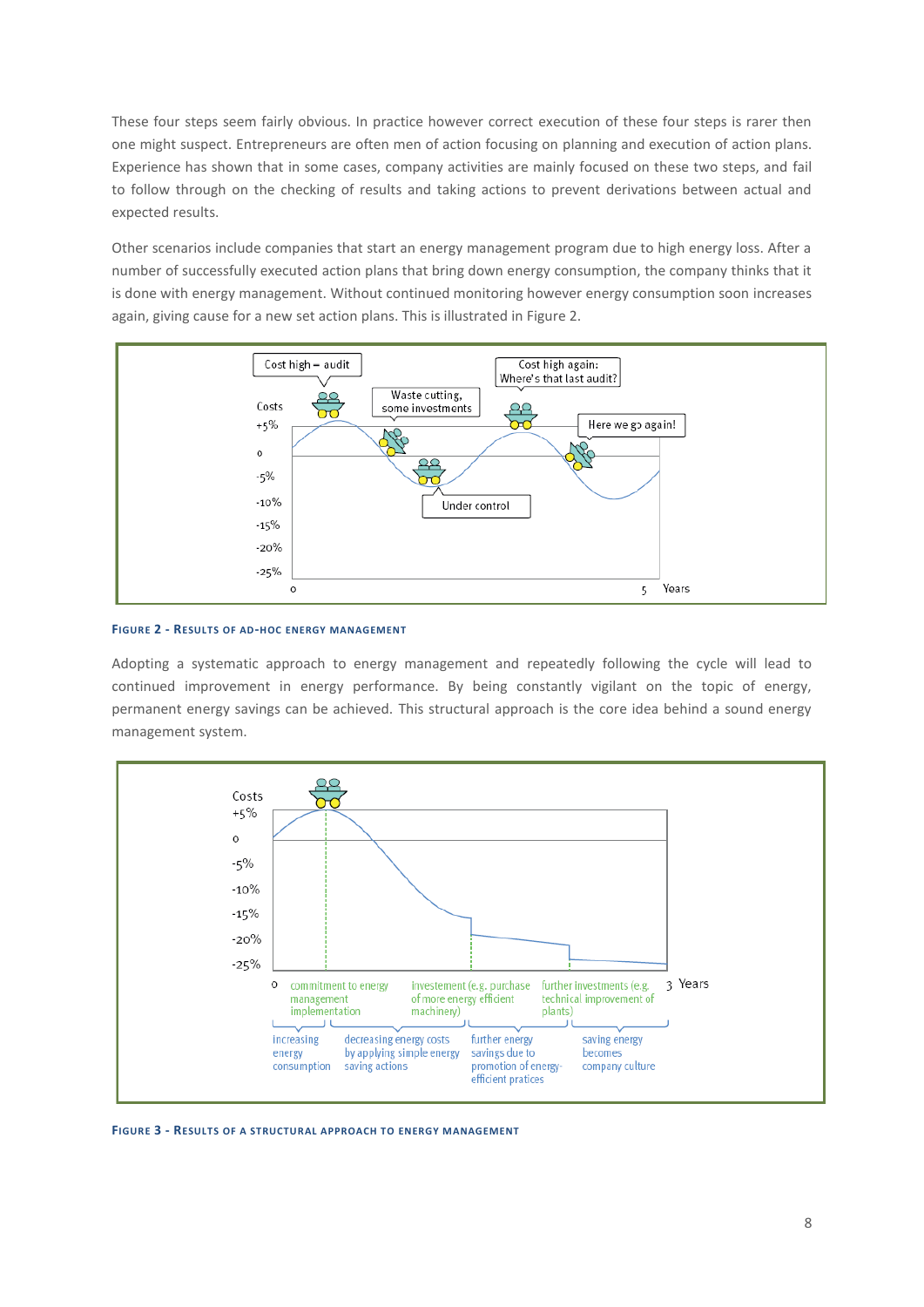## <span id="page-8-0"></span>2.2. SHORT INTRODUCTION TO ISO

The international organization of standardization finds it origin in London in 1946 (6). Representatives of 25 countries decide to set up the organization in order to; "facilitate the international coordination and unification of industrial standards". In February 1947 the new organization, ISO, officially began operations.

An ISO standard is defined as followed; " A standard is a document that provides requirements, specifications, guidelines or characteristics that can be used consistently to ensure that materials, products, processes and services are fit for their purpose."

Currently ISO has a portfolio of over 18.600 standards, in topics ranging from management to food safety regulations to quality control for any number of products (3). ISO standards can ensure that products and services are safe, reliable and of good quality. Furthermore, ISO standards may supply businesses with the proper toolset to create a smooth running company, cutting down on cost and waste, by providing bestpractice guides for any number of industries.

ISO standards can be used in two ways. The fist method is by using ISO standards as a means to operate a healthy company. This is done by applying the standards as a best practice guide on for instance, quality control or management practices. The second way in which an ISO standard may be applied is by getting a product or company officially certified. By obtaining an official certification, companies can prove to their clients and other interested parties that they provide quality products, or act in an environmentally responsible way.

The ISO organization is only responsible for the development of the standards. Official certification for a product or process is performed by external certification bodies, mostly private companies. When obtaining official certification it is therefore also important to hire a reputable certification body. The ISO certificate may be only as valuable as the reputation of the company that provided it.

## <span id="page-8-1"></span>2.3. ISO 50001

#### <span id="page-8-2"></span>2.3.1. GENER AL

The ISO 50001 standard was written in order to enable organizations to establish an energy management system to improve energy performance in areas including energy efficiency and consumption (7). The standard was launched in 2011, after a growing market trend showed that more and more companies had a need for good energy management policies. The standard was written using common elements from existing ISO standards, mainly ISO 9001 on quality management and ISO 14001 on environmental management systems. The implementation of the standard is intended to lead to reduction in greenhouse gas emissions and related environmental impacts, and to minimize energy cost for a company.

Although the ISO 50001 standard consists of a large number of requirements, the standard does not set down quantifiable targets that need to be achieved on energy performance. Rather, the standard states that these targets should be set by the companies that decide to implement the standard for themselves. In this way, the standard focuses more on the process of energy management and not on the end result. It provides a good way to achieve targets without forcing specific targets on companies. In this way, companies can themselves decide what kinds of targets are appropriate, making the standard accessible for any kind of industry.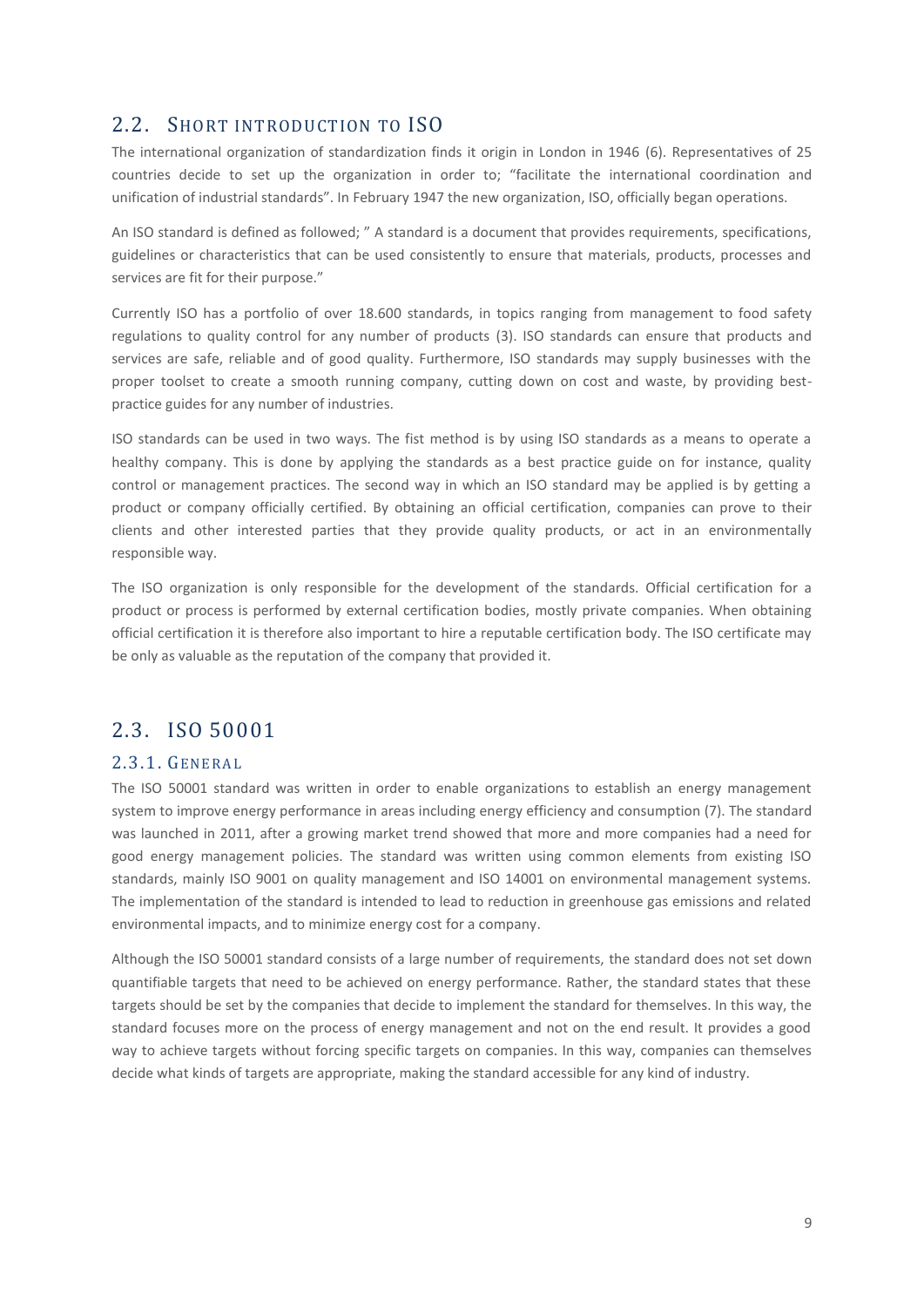#### <span id="page-9-0"></span>2.3.2. A BREAKDOWN OF THE STANDARD

The standard consists of a number of chapters explaining the different aspects of the standard. The actual requirements, by which a company's EnMS is checked on compliance, are confined to chapter 4 of the standard. The requirements are divided into 7 paragraphs, each describing a specific part of the standard. The first three paragraphs focus on the boundary conditions that are necessary for a well functioning EnMS. The final four sections correlate to the four steps of the Deming cycle; Plan – Do – Check – Act.

#### **GE N E R A L R E Q U I R E M E N T S**

This part simply sets the stage for the companies EnMS. The company must decide where the focus of the EnMS will come to lie. Will the entire company be involved or will the company focus on energy use in a specific area, a production line for instance? This section provides the organization with flexibility on how an EnMS might best suit the company's needs.

#### **MANAGEMENT RESPONSIBILITY**

This section focuses on management commitment and organization. If top management is not committed to energy savings, then the EnMS will most likely fail. In terms of commitment, top management is required to make visual statements to their ambition. In terms of organization, requirements are made on how the responsibility of energy management is organized within a company.

#### **EN E R G Y P O L I C Y**

The standard requires that the company shall state its commitment to achieving energy performance improvements in an official energy policy. This section describes the requirements that this policy should adhere to.

#### **EN E R G Y P L A N N I N G**

This section covers the first step of the Deming cycle, the planning phase. The section covers the acquisition of relevant data to energy management, such as legal requirements and consumption patterns, as well as setting out targets and action plans based on this data. If consumption data is not available, one of the first action plans might include methods by which this data might be obtained, for instance by installing new meters. The section also describes how all the performed actions in this phase should be documented and recorded.

#### **IMPLEMENTATION AND OPERATION**

This section sets requirements for the execution of the action plans. The first sections pertain to in-house communication and adequate training of personnel performing tasks related to energy management. This is done to insure that the quality of work is maintained. The largest part of the section pertains to documentation of the processes and action plans that are (to be) carried out. This is done to make sure that achieved results are verifiable. This section has a large overlap with for instance ISO 9001 on control of quality management processes.

#### **CH E C K I N G**

This section requires that the organizations shall implement processes by which results may be verified. This section overlaps the Check and Act phase of the Deming cycle since the paragraph also sets our requirements for responding to non-conformities as discovered in the Check phase.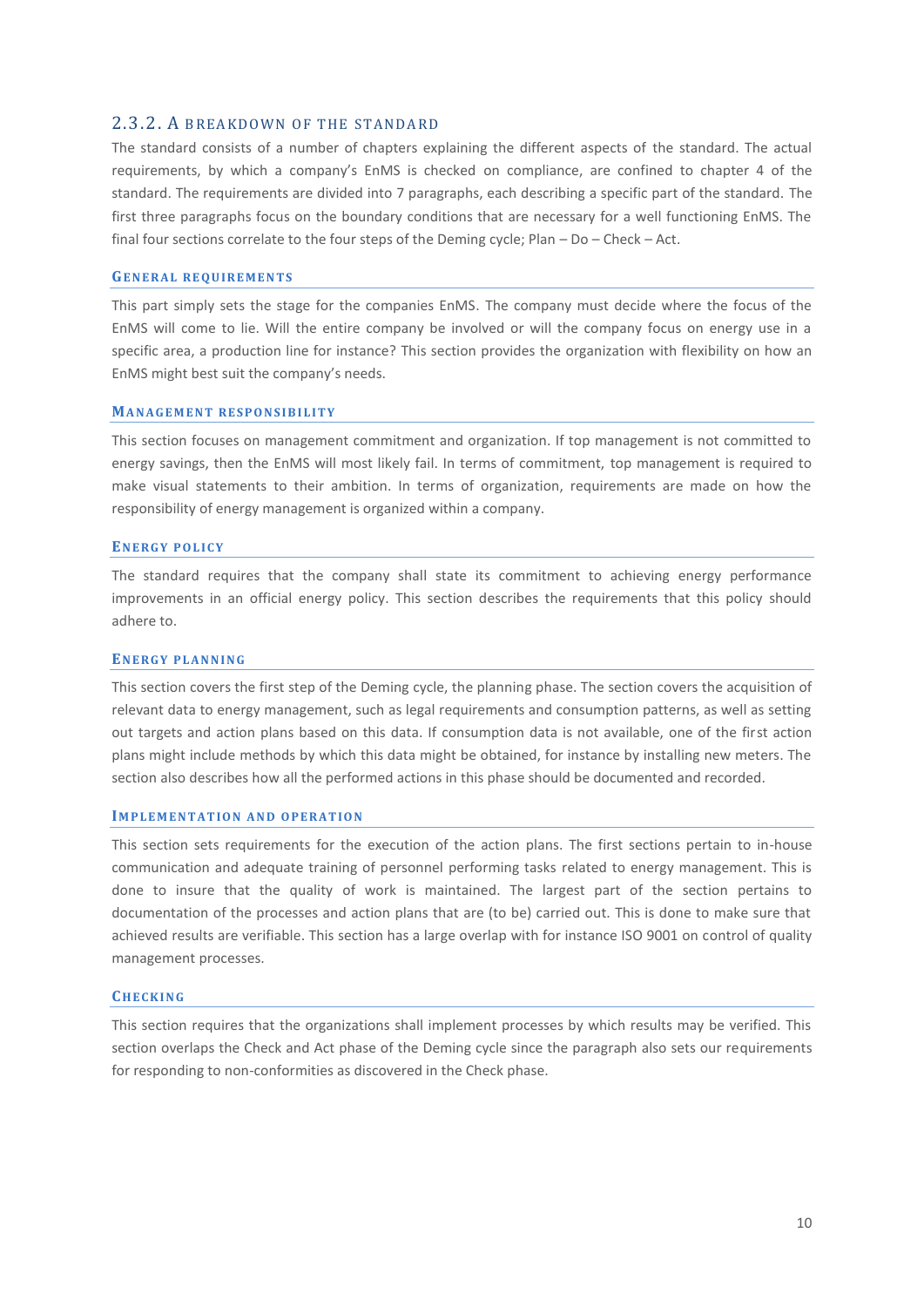#### **MA N A G E M E N T R E V I E W**

This phase covers the Act phase in the Deming cycle and creates a loop back to the planning cycle by means of the EnMS audit. By this process all results of the previous sections may be used as inputs, in order to amend the energy policy, alter the EnMS or draft up new action plans. Thus the cycle is closed, ensuring that an Energy Management System is created that is continually improved upon. The complete cycle on which the standard is based can be seen i[n Figure 4.](#page-10-0)



<span id="page-10-0"></span>**FIGURE 4 - ENERGY MANAGEMENT SYSTEM MODEL FOR THE ISO 50001 STANDARD**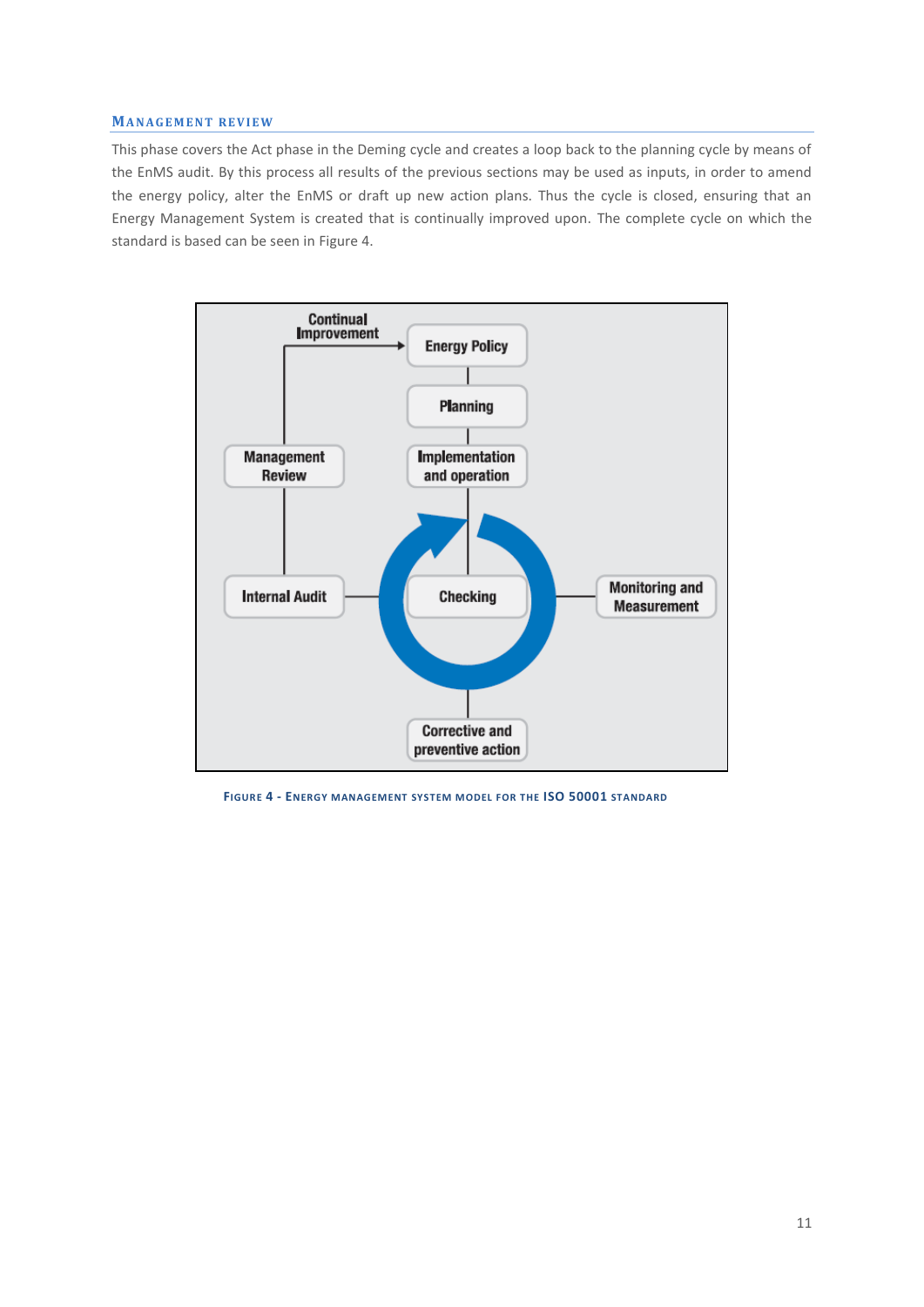# <span id="page-11-0"></span>3. LECO'S ENERGY MANAGEMENT SYSTEM

## <span id="page-11-1"></span>3.1. ORGANIZATION OF THE LANKA ELECTRICITY COMPANY

The Lanka Electricity Company (LECO) was first incorporated in 1983, by acquiring and combining local assets for electrical power distribution. The goal was to set up competing distribution companies to stimulate higher efficiency within the distribution market. The incorporation of LECO was part of the long term goal to privatize the entire electricity market. This objective has of yet not been achieved, leaving LECO and CEB as the only companies operating distribution networks in Sri Lanka at the moment.

LECO provides electricity to seven geographical areas along the southwest coast of Sri Lanka. Some of these areas are adjacent to each other while other areas are surrounded by areas where CEB provides power. LECO receives electricity from CEB through a number of primary substations at 11kV. These 11kV lines transport the power throughout a specific area. Individual consumers in each area are connected to 230 V power lines. Groups of consumers are all attached to distribution substations which in turn are fed by the aforementioned 11 kV lines.

LECO has 7 branch offices, each in charge of administering to their own geographical area. Each area is then further divided into sections, each section with its own customer service center. Customer Service Centers (CSC) are in charge of maintenance of the grid in their section and responsible for collecting monthly metering data from their customers. The collected data is sent to the branch office where the data is processed and recorded. CSC's only perform infield activities and have no administrative department of their own.

Each branch office is staffed with a financial department, administration department and an engineering department. Branch offices run fully independent and are responsible for running the company business and maintaining the company assets in their respective areas. Branch offices send monthly reports to the LECO head office.

The head office is responsible for creating and upholding of company policies and setting out guidelines on how to operate the company. The head office has its own financial department, administrative department and engineering facilities. Engineering facilities include a research and development department for continued improvement of the distribution network. Design and control of the power grid is also run from the head office, delegating visual inspection and maintenance to the branch offices and customer service centers. Company policy, targets, objectives and action plans are also set out by the head office.

## <span id="page-11-2"></span>3.2. SCOPE AND BOUNDARY OF THE ENMS

A loss of 65GWh is an enormous amount of electricity. For comparison, LECO's own electricity consumption, of all its buildings and facilities combined, is estimated to be between 2 and 3 GWh. LECO has therefore specifically designed its energy management system to manage the power loss in its distribution system. The boundaries of the system are defined as starting at the point where power is bought from CEB and ends at the point from where power is billed to the customers.

The distribution network of LECO is equipped with a large number of electricity meters and control switches. In order to get a complete overview of the electricity consumption and losses, it is important to obtain meter readings and interpret the data in a correct way. The Energy Management System is therefore a combination of available hardware and an adequate organization, to obtain and process the data. Losses within the distribution system are defined as kWh that are bought from CEB but cannot be billed to a customer.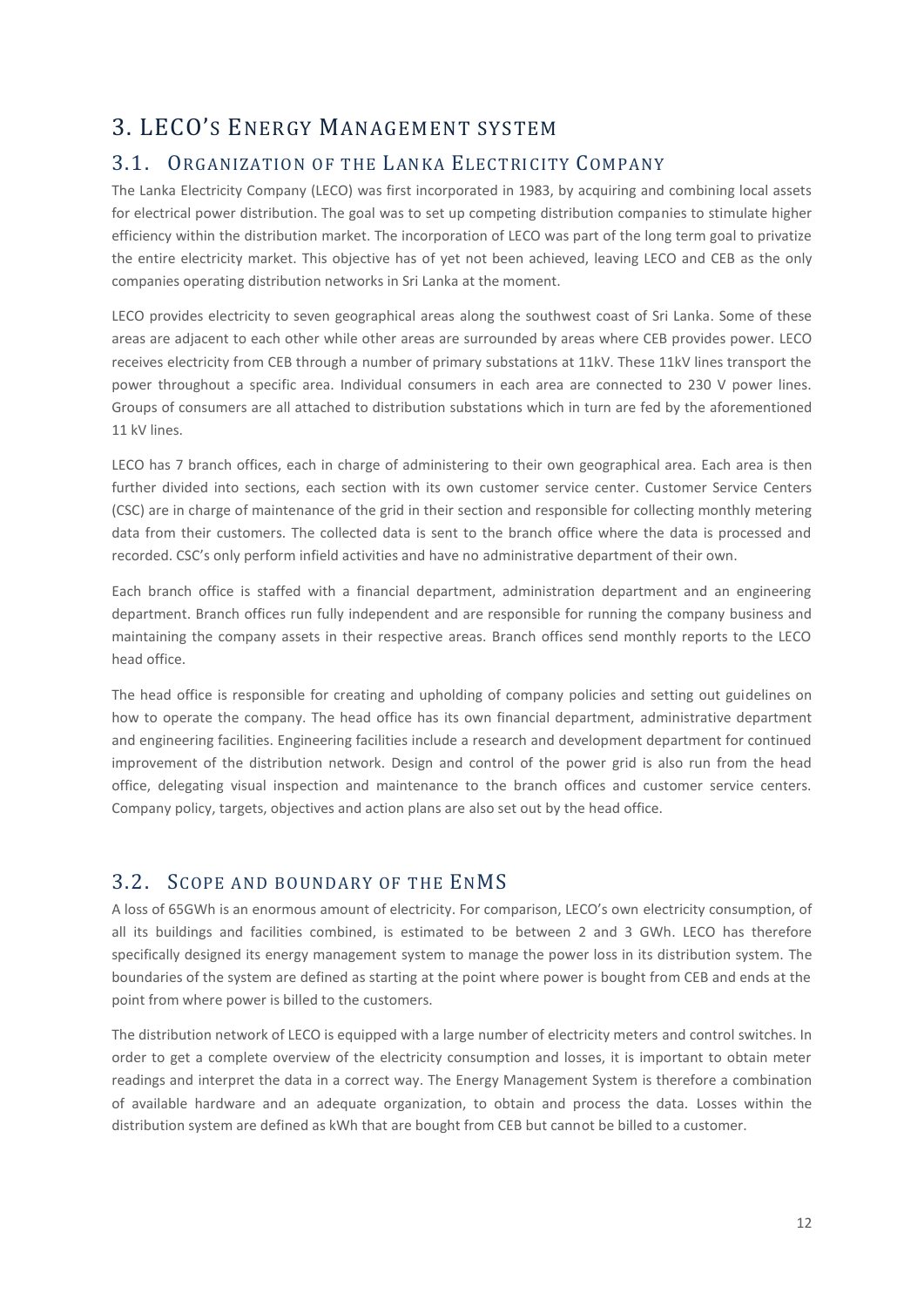## <span id="page-12-0"></span>3.3. DISTRIBUTION NETWORK HARDWARE

Power is provide to the LECO network by CEB at 11 kV through a number of Primary Substations (PSS). The 11kV network is interconnected, so that if a single PSS fails, power flow can be rerouted through another PSS. Multiple distribution transformers are attached to the 11kV lines. These distribution transformers convert 11kV to 230 V for individual households. Each distribution transformer services approximately 200 to 300 individual customers. The transformer furthermore provides a line out for street lighting in that area.

Power flow meters can be found at a number of locations. PSS's are all equipped with power flow meters. The amount of power bought from CEB is based on these meter readings. Individual distribution substations are also equipped with meters. Whenever power flow crosses the boundary between the territories of CSC's, this is also metered. Each account (household) has their own power flow meter. Street lighting lines do not have a separate meter. Assuming a perfect no-loss system, the distribution transformer readings should equal the household meter readings plus the amount of power consumed by street lighting. There is however no meter to verify this.

## <span id="page-12-1"></span>3.4. ENMS METHODS FOR DATA COLLECTION

All the meters built into the system lack the option of remote metering and thus have to be checked manually. This requires a well thought out organization and a fairly large amount of data processing capacity. Reading of the meters is mostly delegated to the CSC's while all data processing happens in the branch offices. One of the biggest problems concerning loss analysis, is that it is impossible to obtain all meter readings simultaneously, or even in a single week. Total loss figures are therefore always based on extrapolation of obtained readings and never on the precise figures.

#### **Street light data**

As mentioned, there is no separate meter to measure power consumption of street lighting. The amount of power consumed by street lighting is currently estimated as follows. Streetlights are grouped according to which distribution transformer they are connected to. The wattage for each individual streetlight is registered and this register is updated regularly. It has been agreed with the operators of the streetlights, the municipalities, that they shall be switched on from 6 PM to 6 AM. Based on the agreed upon burning time and lamp wattage, the amount of power theoretically consumed is calculated.

#### **Single distribution transformer losses**

Customer meters have to be checked monthly in order to insure proper billing of consumption. This process is referred to as the monthly billing cycle. Customers are grouped according to the distribution transformer that they are connected to. A billing officer can check a single group of customers within 3 days. On one of these days the officer will also check the distribution transformer meter. The meter data is sent to the branch office for processing, along with the dates on which individual customers and transformers were checked. The branch office can then produce a report on the losses that occur between the distribution transformers and the customers. Streetlight data is also included in these calculations. The monthly results are combined into a distribution transformer loss report, containing data for every transformer in the branch area.

#### **CSC area losses**

Measuring the losses that occur in the 11kV network of a single CSC is somewhat less accurate. The primary substation meters are measured monthly by CEB and reported to LECO. The meters measuring power flow between different CSC areas are also checked monthly. As has been described above, power flow through individual distribution transformers is measured throughout the entire month. This implies that a large amount of data extrapolation is needed to obtain the loss figures over the 11kV network. These extrapolations and other data processing activities are done by branch office personnel. The amount of required data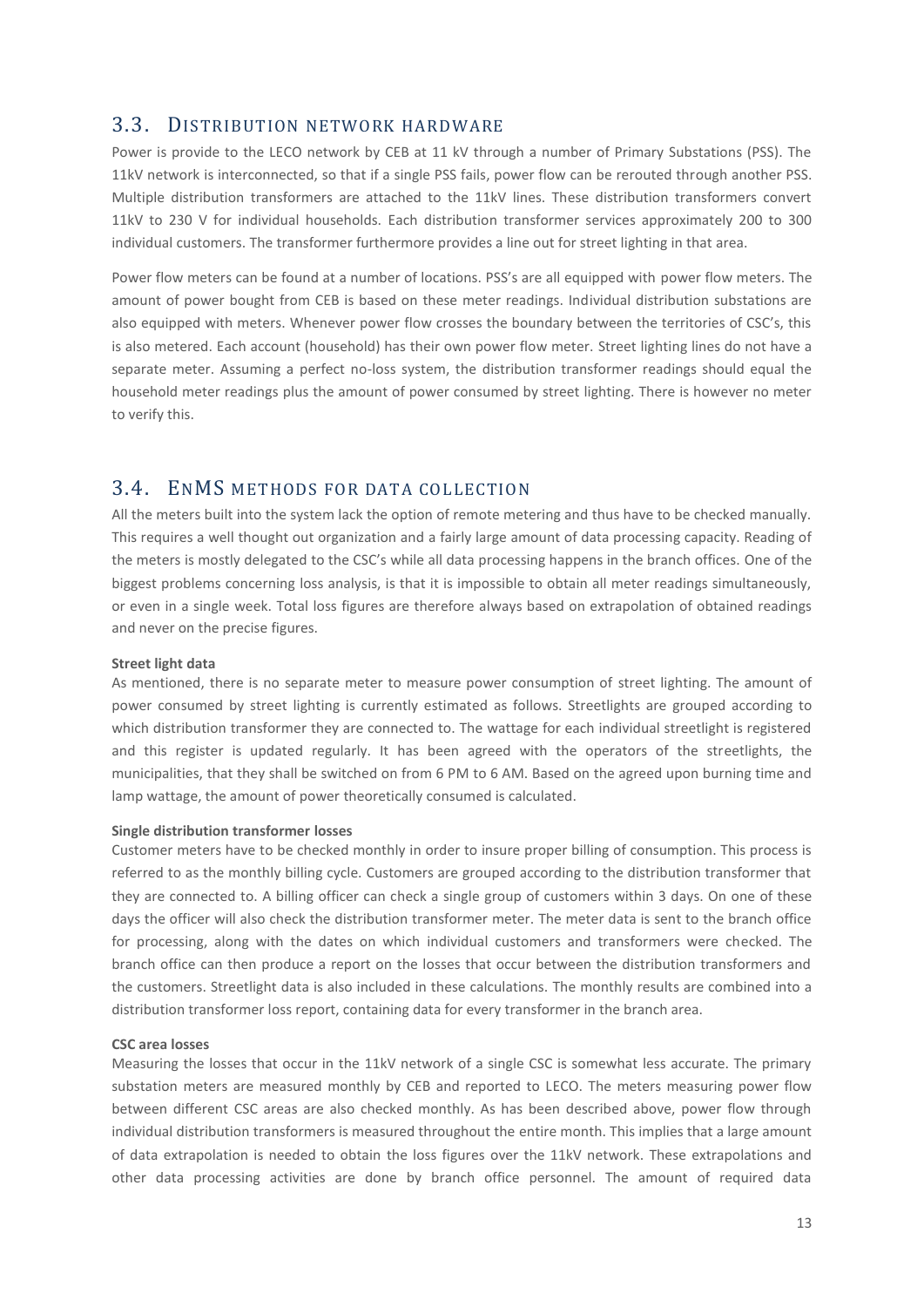extrapolation activities lead to overall loss figures that are more an indication than precise results. As a consequence, it may happen that sales in a certain month will be higher than the amount of electricity bought from CEB, leading to positive loss figures.

#### **Loss data reporting**

Branch offices publish a monthly energy management report on the activities within their district. These reports include the individual transformer loss data, the most recent streetlight data and overall loss measurements. Overall loss is reported to head office, while the transformer loss report is used by the branch office and CSC's to plan loss control activities.

## <span id="page-13-0"></span>3.5. LOSSES IN THE DISTRIBUTION SYSTEM

The company has determined that measured losses can be ascribed to a number of factors. Different loss reduction activities have been designed to target one or more of these loss factors. It should be noted again that actual losses are defined as the difference between the amount of power coming in to the system at the Primary Substations and what is billed to the customers. Taking this into account, any measured losses in the system can be divided into two categories. Some losses represent an actual difference between the amount of power bought and sold. Other measured losses only contribute to an incomplete overview of the actual losses, thus making effective and targeted loss control more difficult. This category will be called apparent loss.

#### **TE C H N I C A L L O S S E S**

Technical losses are unavoidable in an electrical system. Excessive technical losses are kept low by keeping the entire distribution network in a well maintained condition and quickly replacing faulty and high loss equipment when detected. These losses contribute exclusively to the actual power loss. The following loss categories in the distribution network have been identified by LECO:

- 1. Load losses  $\left(1^{2}r\right)$  in feeders, and transformers
- 2. Magnetic and core losses in transformers
- 3. Corona losses due to high voltage stresses on overhead lines
- 4. Losses at joints due to poor workmanship
- 5. Cable sheath losses
- 6. Leakage currents
- 7. Unbalanced loading of the 3 phases in feeders (losses are minimum when the 3 phases are balanced).

#### **STREETLIGHT LOSSES**

These losses are very hard to estimate, due to the current measurement system. The first problem is that LECO does not control the on and off switch of the lighting. This means that lights could be turned on/off earlier or later then the agreed upon time. This immediately leads to deviations in estimated and actual power consumption. Secondly, lights might break and be replaced by lamps of a different wattage. This also leads to deviations between estimated and actual consumption. This category exclusively influences actual loss.

#### **FAULTY METERING**

Faulty metering mostly occurs at individual customer level and at distribution transformer levels. At distribution transformer level this leads to incomplete loss data and thus an apparent power loss. At customer level this leads to actual power loss, since consumed power cannot be accounted, and thus billed for.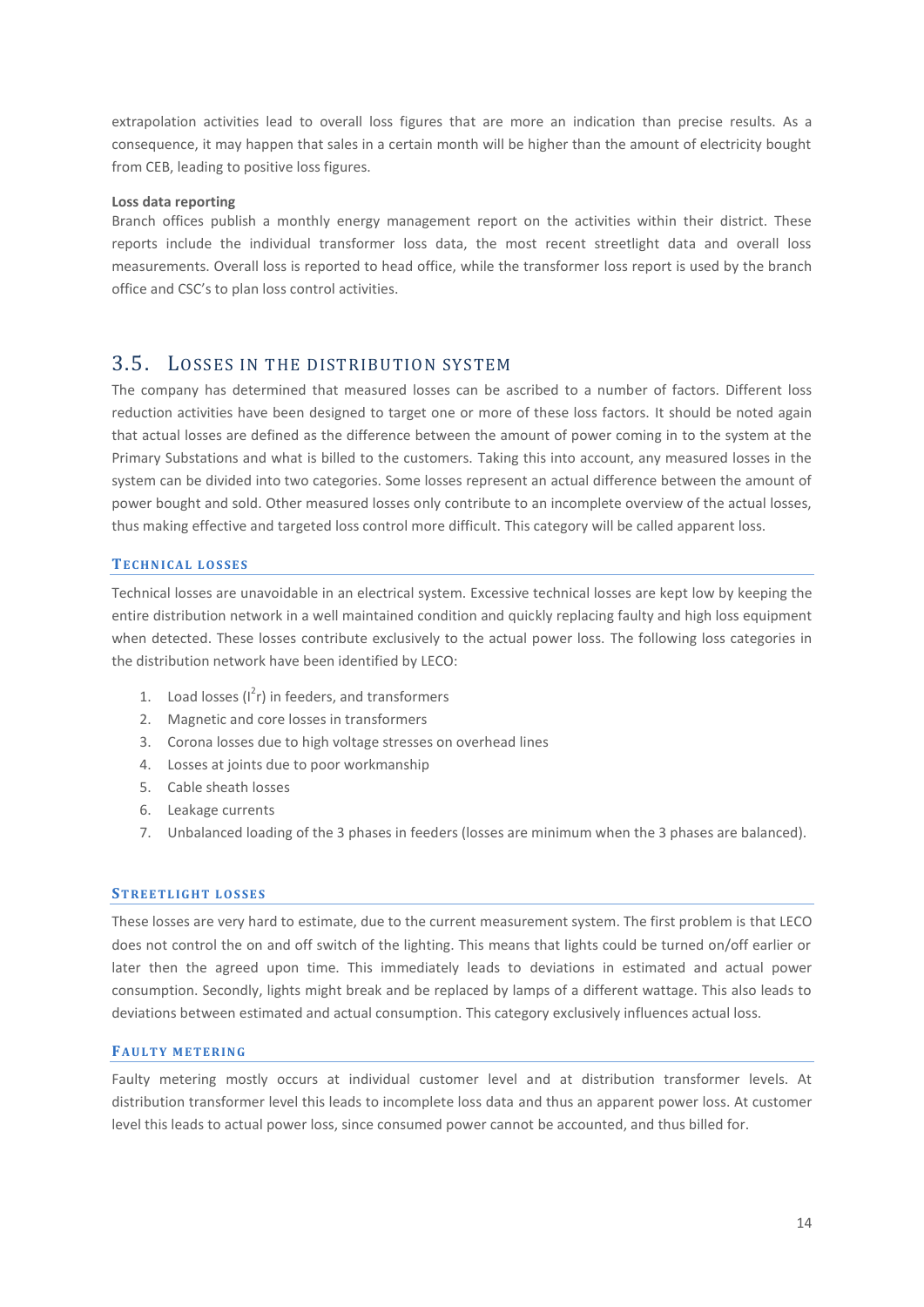#### **TH E F T**

Individuals may install illegal connections to the system to obtain free electricity. Other means of theft is by tampering with the consumer meters. This category falls under actual power loss.

#### **INCORRECT GROUPING**

High losses from a single distribution transformer may occur when certain houses are registered as being attached to a certain transformer, while they receive power through a different transformer. This does not lead to an overall loss, since the power still gets billed to the customer. It does however lead to incorrect loss data, since it will seem as if one transformer is performing at a high efficiency while a higher loss is measured for the adjacent transformer. This factor contributes exclusively to apparent power loss.

#### **EXTRAPOLATION ERRORS**

As mentioned in the previous paragraph, a large amount of the loss data is acquired by means of data extrapolation. This process does not lead to actual power loss, because this process does not influence the amount of power bought from CEB versus the amount of power that is sold to individual consumers. The extrapolation process does however heavily influence the loss data, making it harder to detect actual losses in the system. This factor contributes exclusively to apparent power loss.

## <span id="page-14-0"></span>3.6. ENMS LOSS CONTROL ACTIVITIES

The previous paragraph divides losses, in to apparent losses and actual system losses. Company policy should be heavily focused on reducing actual losses within the system since these losses lead to a decrease in profitability. Efficiently targeting these losses is difficult however, if appropriate loss data is not available. Considerable effort is therefore also invested in decreasing the apparent losses in the system, thus making actual losses more visible. Reduction of apparent losses is therefore the same as improvement of loss data. The company has a number of regular procedures in place to keep losses under control. The company has furthermore launched a number of (pilot) projects specifically targeting certain loss factors within the distribution system. Past projects include the introduction of the EnMS and other design activities to keep the network modern and well maintained. The current project is focused on improving street light data.

#### <span id="page-14-1"></span>3.6.1. ENMS LOSS CONTROL REGULAR PROCEDURES

Regular procedures within the company are well documented and explained. These documents can be found in the various company procedure manuals. This section will cover the procedures that have been specifically linked to loss management activities. References will be made to the accompanying company procedure documents and manuals.

#### **REVENUE MANAGEMENT PROCESS - BILLING**

As mentioned earlier, collecting metering data is an important part of the loss measurement activities. However, the billing procedure covers a lot more than just reading customer meters. The procedure involves checking streetlight data, performing visual inspection of the distribution lines and reporting on any problems found in the system. This process thus influences a whole range of loss categories. Technical losses are kept down by routine inspection of the distribution system, making maintenance work more effective. Street light consumption and loss data is more accurate due to regular update of the streetlight data. Theft might be discouraged by observing illegal connections. Faulty metering is reported immediately when observed. And finally, correct metering procedures insure that the acquired data can be better processed, leading to a better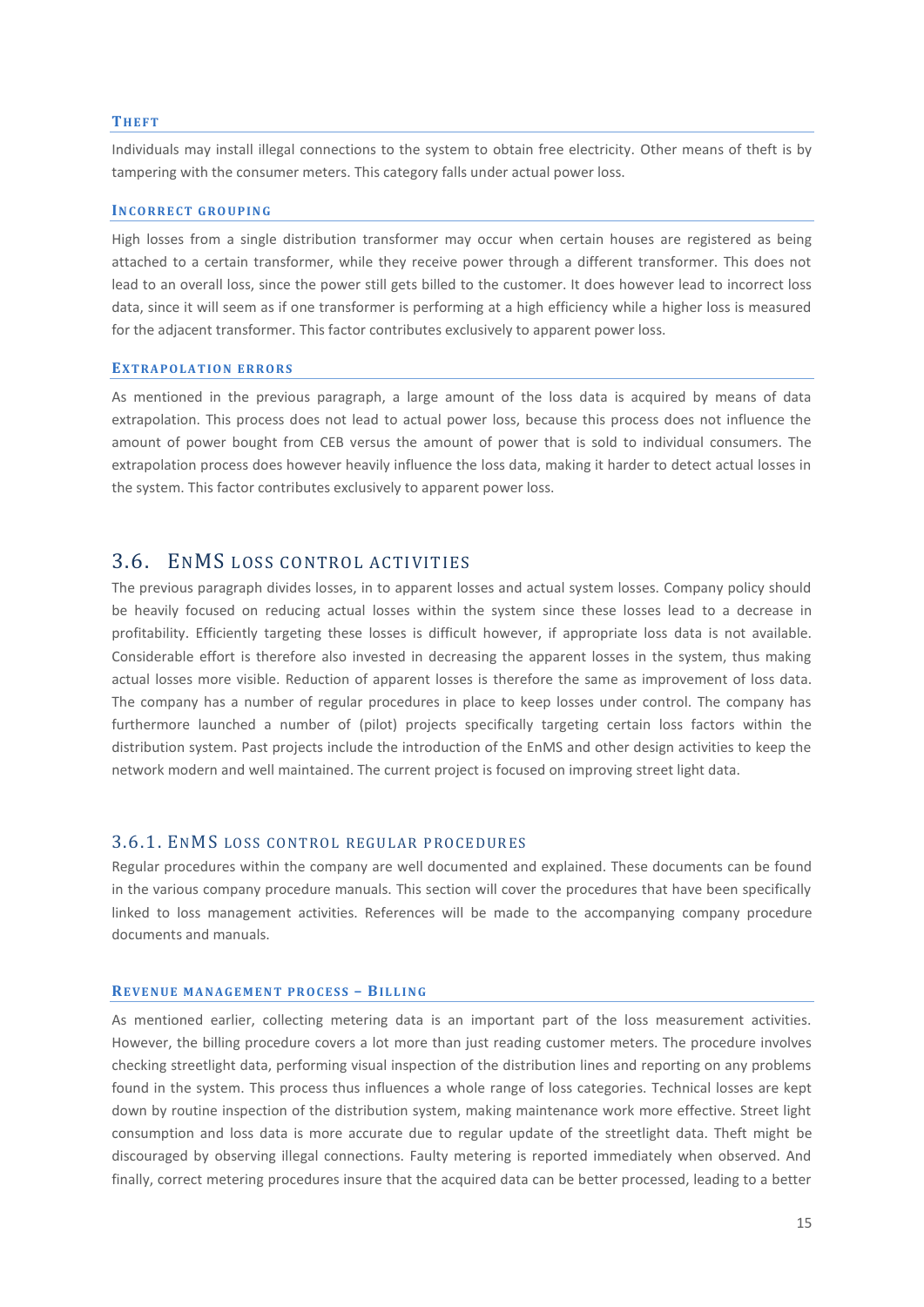overview of consumption and losses. Observing the right metering moments leads to better results when extrapolating data.

| <b>Process Manual</b> |            | <b>Contributes to</b>           |          |
|-----------------------|------------|---------------------------------|----------|
| DOC. NO.              | LECO-PM-01 | Loss data collection            |          |
| SEC. NO.              | KP1/CSC/03 | Improvement on loss data        |          |
|                       |            | <b>Reduction of actual loss</b> | indirect |

#### **BULK REVENUE BILLING PROCESS**

This process does not have a big influence on loss control, but is nevertheless relevant because it provides additional consumption data, necessary to analyze the entire system. The process describes the operations to collect meter readings from LECO's bulk customers, like factories.

| <b>Process Manual</b> |               | <b>Contributes to</b>           |  |
|-----------------------|---------------|---------------------------------|--|
| DOC. NO.              | LFCO-PM-01    | Loss data collection            |  |
| SEC. NO.              | KP2/BR/ENG/01 | Improvement on loss data        |  |
|                       |               | <b>Reduction of actual loss</b> |  |

#### **ROUTINE MAINTENANCE PROCESS**

CSC's draft new maintenance schedules each month to fix all reported system discrepancies and keep the distribution network well maintained. In terms of loss management these activities lead to a decrease in actual losses, by maintaining an efficient distribution system with low technical losses. By replacing defective metering in distribution transformers regular maintenance also contributes to better and more complete loss data.

| <b>Process Manual</b> |            | <b>Contributes to</b>           |  |
|-----------------------|------------|---------------------------------|--|
| DOC. NO.              | LECO-PM-01 | Loss data collection            |  |
| SEC. NO.              | KP1/CSC/01 | Improvement on loss data        |  |
|                       |            | <b>Reduction of actual loss</b> |  |

#### **LOSS REDUCTION ACTIVITY PROCESS (BRANCH OFFICE LEVEL)**

Staff at the branch offices collect the meter readings and compile the monthly consumption and loss reports. Reports are written for both the CSC's and the head office. Correct execution of this process ensures a correct representation of the loss data. This process only influences the apparent loss and has no influence on actual losses. Correct data is however very important in order to effectively target actual losses.

| <b>Process Manual</b> |               | <b>Contributes to</b>           |  |
|-----------------------|---------------|---------------------------------|--|
| DOC. NO.              | LECO-PM-01    | Loss data collection            |  |
| SEC. NO.              | SP2/BR/ENG/02 | Improvement on loss data        |  |
|                       |               | <b>Reduction of actual loss</b> |  |

#### **LOSS REDUCTION ACTIVITY PROCESS (CSC LEVEL)**

The loss reports from the branch office form the basis for this final loss reduction process. The branch office publishes a monthly list of losses per distribution transformer. Each month each CSC picks a single high-loss transformer to perform a complete audit on. Audits include checking if metering is correct, and close inspection of the distribution system and individual meters to check for tampering, Streetlight data is completely updated and grouping of the system is checked. This process is designed to target all the loss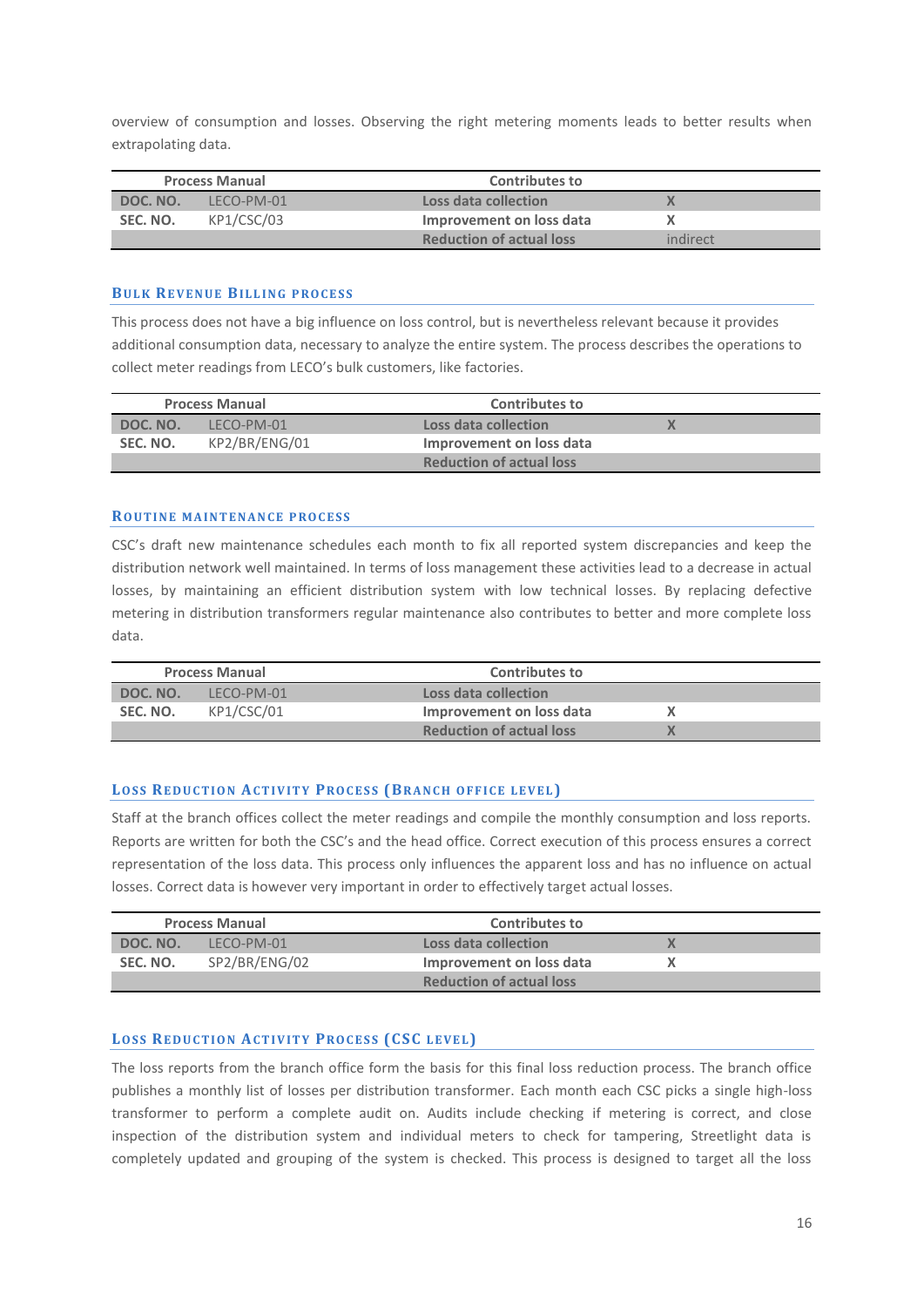possibilities and to bring the transformer loss back to acceptable levels. Systematically targeting high loss transformers insures that the overall loss average of the distribution network is kept to a minimum.

| <b>Process Manual</b> |            | <b>Contributes to</b>           |  |
|-----------------------|------------|---------------------------------|--|
| DOC. NO.              | LECO-PM-01 | Loss data collection            |  |
| SEC. NO.              | SP1/CSC/01 | Improvement on loss data        |  |
|                       |            | <b>Reduction of actual loss</b> |  |

## <span id="page-16-0"></span>3.6.2. LOSS CONTROL, TARGETED ACTIVITIES

LECO has a number of current projects specifically designed to target losses. Although the company does not officially describe these projects within the framework of the EnMS, these projects are nevertheless relevant.

#### **STREETLIGHT PROJECT**

LECO is currently working on a pilot project to explore the possibilities of bringing street lighting under LECO control. This is however only happening in specific municipality areas as a general governmental policy on this issue is lacking. Bringing street lighting under control would significantly improve loss reporting and reduce actual losses.

| <b>Contributes to</b>           |  |
|---------------------------------|--|
| Loss data collection            |  |
| Improvement on loss data        |  |
| <b>Reduction of actual loss</b> |  |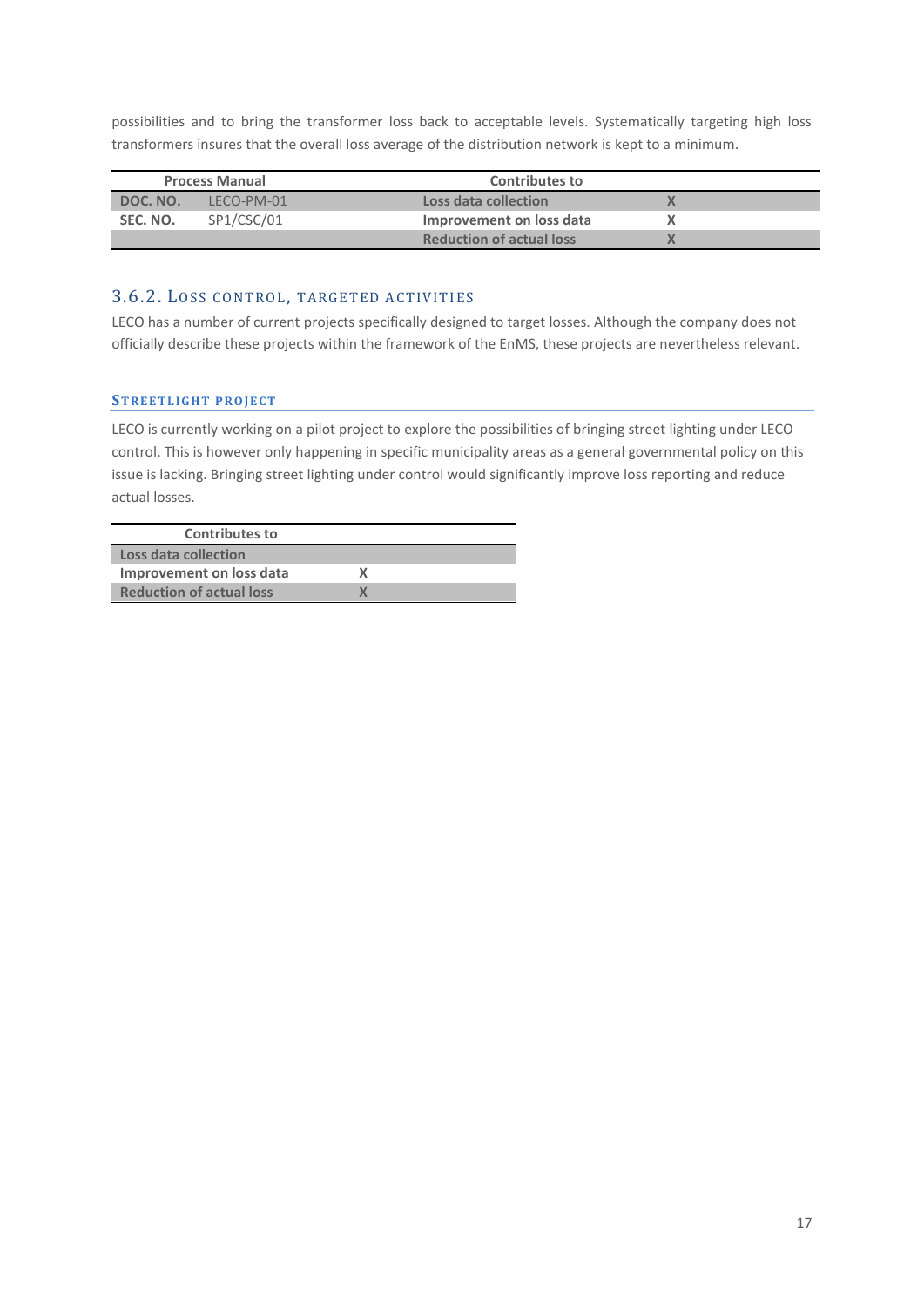# <span id="page-17-0"></span>4. GAP ANALYSIS ENMS

This chapter will provide an analysis of the gaps between the current EnMS as operated by LECO and the standard as provided by ISO 50001. The first paragraph will provide some general remarks regarding the application of the ISO standard to a company like LECO. The second paragraph will give a short summary of the gaps between the ISO standard and the LECO EnMS. An extensive comparison between the two systems has been enclosed in Appendix I. The final paragraph will provide an approach to closing the gaps between the current EnMS and the ISO 50001 system.

A point of importance is that LECO is currently going through the process of becoming ISO 9001-2008 certified. Due to this, the company has recently invested a huge amount of effort on updating all their instruction manuals and procedure descriptions. ISO 50001 has been modeled after the 9001 standard and follows similar guidelines where it comes to documentation and recordkeeping. This will be of great advantage to the company when they will go for ISO 50001 certification and is indeed part of the reason that compliance to the standard is already at a very high level.

## <span id="page-17-1"></span>4.1. APPLYING ISO 50001 TO A UTILITY COMPANY

Applying the ISO 50001 standard to a utility company poses some interesting dilemmas. Originally the standard was created for industries that use energy to produce other products or provide other services. For those companies, energy is always a means to an end and might therefore be of less importance then the end product. A typical approach to energy efficiency for these companies would be to firstly measure how much energy is needed to produce a certain amount of products. The second step would then be to keep the amount of energy needed per produced product as low as possible. A simple representation of energy efficiency would be kWh/Product.

In the case of a utility company, the situation becomes a bit different since the main product of the company is electricity. Translating the previous scenario to LECO, one would try to minimize the amount of electricity needed by LECO, to distribute a certain amount of electricity. An overly simple example would be to calculate how much energy all the LECO offices and holdings would consume, and divide this by the amount of electricity the company sells, this being their product. A simple representation of energy efficiency for LECO could then be expressed as kWh consumed by LECO per GWh sold to customers.

In practice this turns out to be a rather useless figure for a number of reasons. The first reason is that benchmarking of this figure is extremely difficult. There is no comparative data on how much energy it should take to organize the logistics of distributing energy. It would make more sense to compare LECO offices to regular offices and try to achieve high efficiency in this well documented area. The second reason that this exertion is not of much interest is due to the quantity of electricity that is involved. It has been estimated that LECO consumes between 2-3 GWh annually, while distributing 1300 GWh. The reported losses on the distribution lines, of 65GWh, are several times larger than the entire electricity consumption of LECO. This makes focusing the EnMS on the distribution network the far more logical scenario.

It has been suggested that LECO might adopt an EnMS for the entire company, approaching the operation as a regular office building would. In this way LECO might set an example towards the customers it provides electricity to and the public in general.

## <span id="page-17-2"></span>4.2. GAP ANALYSIS ENMS VERSUS THE ISO 50001 STANDARD

The only part on which a company can be audited for compliance to the ISO 50001 standard is described in chapter 4 of the standard. The certification company DQS UL provides a practitioners guide to implementing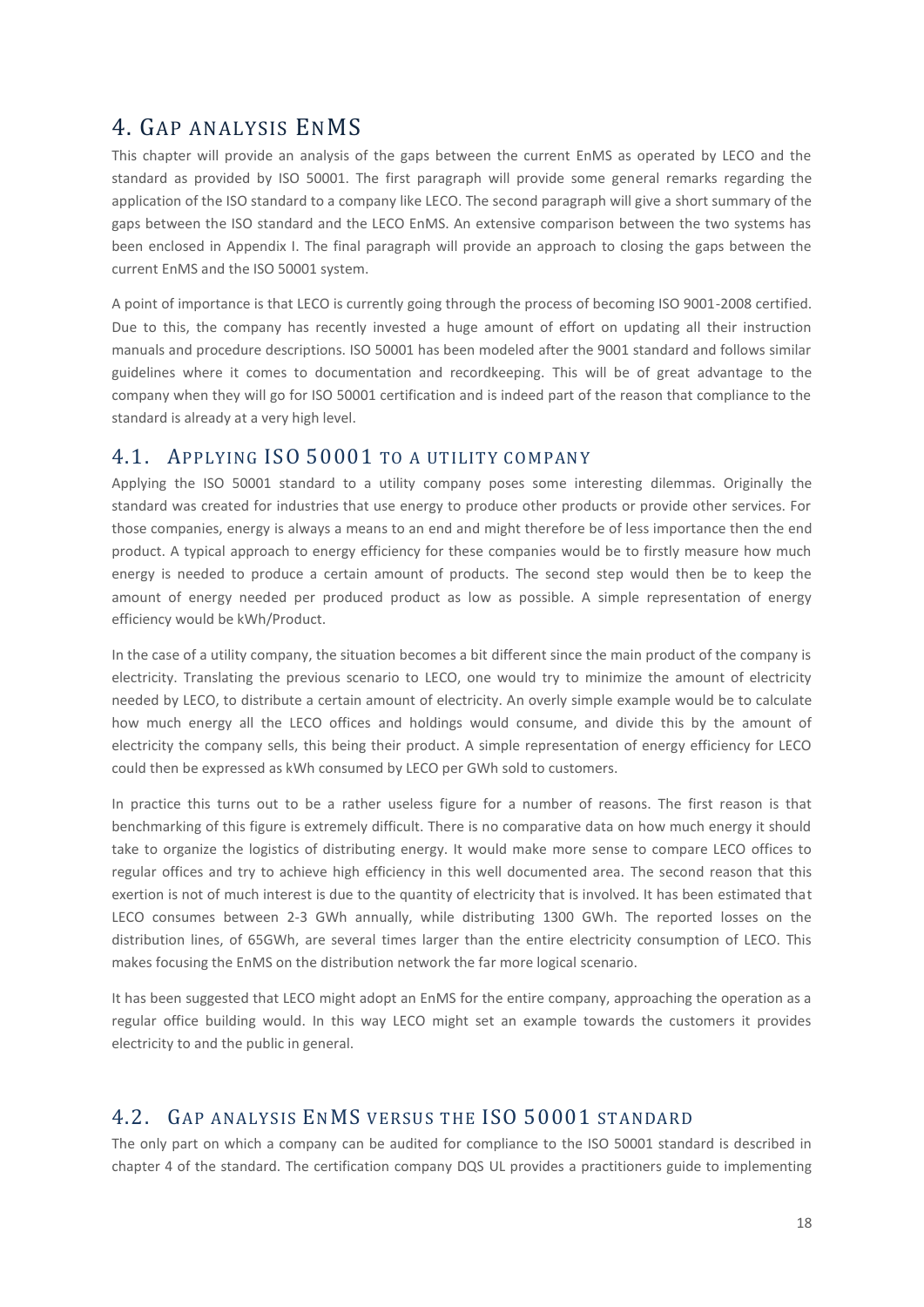the standard in a company (3). Chapter 11 of their guide provides a list of actions that should be taken in order to comply by the standard. This complete list of actions can be found Appendix I. This list has been used as a check list for LECO and the results have been added in the table. In case of compliance, an explanation has been given and a reference to proof of compliance has been provided. A summary of the gap analysis will be presented in this paragraph, making use of the form in which the ISO standard has been written.

#### **GENERAL REQUIREMENTS (ISO SECTION 4.1)**

LECO is close to fulfilling the general requirements. The current EnMS is working well. Expanding this system to close the last remaining gaps with the ISO 50001 standard will ensure complete compliance with the stated requirements.

#### **MANAGEMENT RESPONSIBILITY (ISO SECTION 4.2)**

In terms of commitment LECO complies with the standard. In terms of organization some changes will have to be made. Two main gaps have been identified in this section. The first main gap is that the company lacks an official energy policy, stating the commitment of the company to energy savings and defining responsibilities in this area. The second gap is that although energy saving activities are organized, the ISO standard demands a more concentrated and focused approach towards energy management. LECO's EnMS is currently completely integrated into the company but lacks a central point of control. Appointing an official energy manger and reorganizing the way in which the EnMS is managed should close this gap.

#### ENERGY POLICY (ISO SECTION 4.3)

As stated in the previous section, the company lacks an official energy policy. This gap is the most obvious one in the entire system but also the one that is the most easily remedied.

#### **ENERGY PLANNING (ISO SECTION 4.4)**

Since LECO is a utility company, planning for energy efficiency is part of the main business of the company. Since the scope and boundaries of the EnMS have been limited to the distribution network, nearly all company planning activities are aimed at distributing energy as efficiently as possible.

A slight gap might be that that action plans are not reviewed on a regular basis. Furthermore, action plans should be consistent with the energy policy. The policy does however not exist.

#### **IMPLEMENTATION AND OPERATION (ISO SECTION 4.5)**

General operations and procedures are well documented and implemented. However, there exist no procedures on how the current EnMS could be changed or updated. This is due to a lack of a general description of the EnMS. Energy management is so ingrained in the company that it is not viewed as an EnMS, it is just part of day to day operations. By drafting an energy policy and making a description of the EnMS, the company may also introduce ways in which to change procedures within the EnMS when necessary.

On a separate note, the company should decide whether or not to communicate their EnMS externally.

#### **CH E C K I N G (IS O S E C T I O N 4.6)**

This section has overlap with the section "Implementation and operation. The process to control losses within the distribution network all well developed and documented. There is however a large gap when it comes to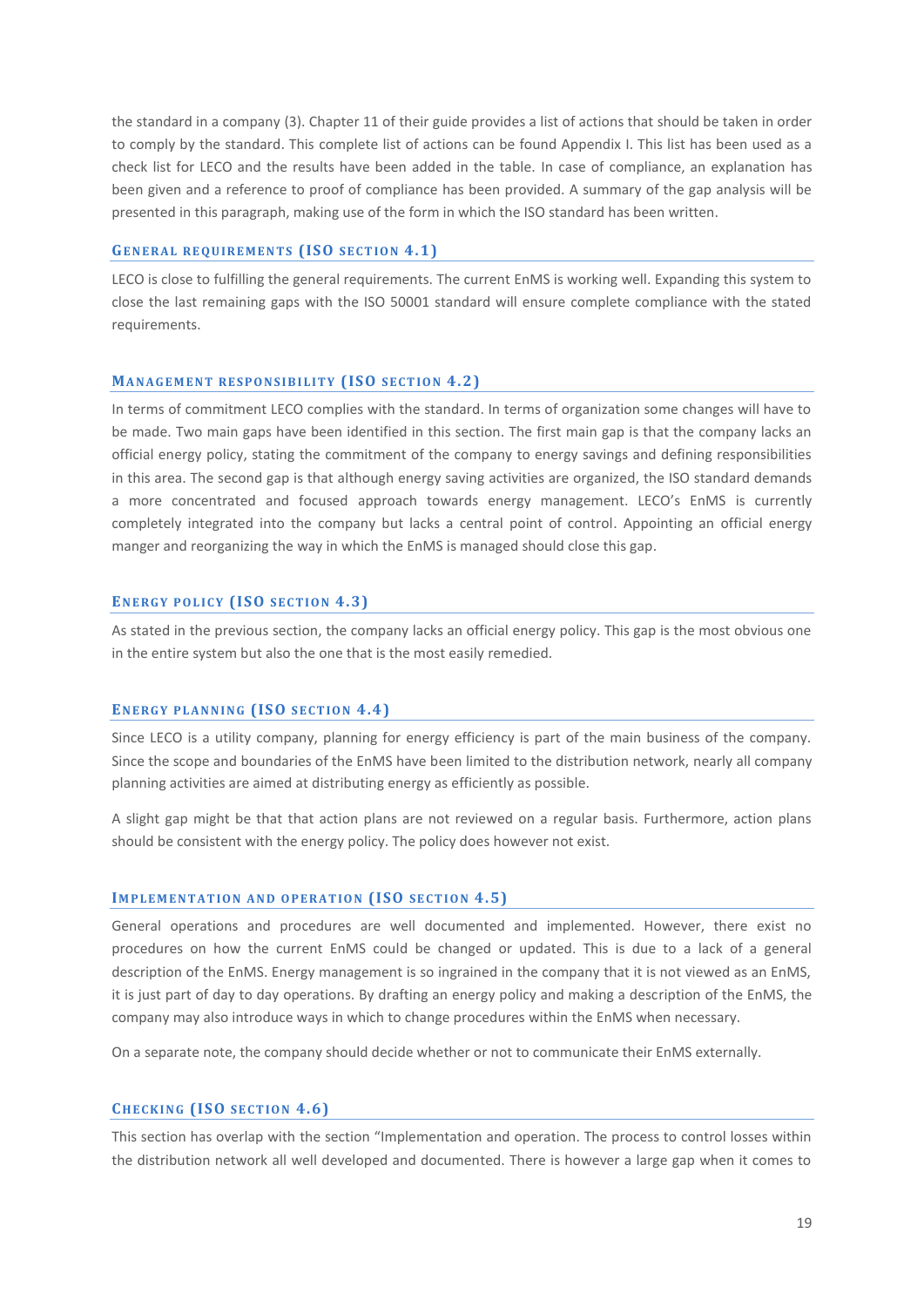evaluation of the EnMS itself. Although projects are regularly initiated to improve loss control, procedures to evaluate the core EnMS structure are not in existence.

Due to the recent effort to become ISO 9001-2008 certified, any procedures that currently exist are well documented and results are recorded.

#### **MANAGEMENT REVIEW (ISO SECTION 4.7)**

In the same way that there is no official energy policy or means of evaluating the EnMS, there is also no method for conducting a management review of energy management operations.

## <span id="page-19-0"></span>4.3. SUGGESTED PLAN FOR OBTAINING CONFORMITY TO THE ISO STANDARD

Based on the checklist that can be found in Appendix I, a number of actions are required before LECO's EnMS becomes eligible for ISO certification. This paragraph will attempt to set out a number of steps by which conformation to the standard may be achieved. It is suggested that the steps are executed in the order by which they are presented here, although deviations to the order should not provide any difficulty and a number of steps can be taken simultaneously. The five main actions that need to be done are:

- 1. Draft an Energy Policy;
- 2. Appoint an energy manager and create an energy management team to centralize efforts;
- 3. Create an EnMS description and implement EnMS core documents;
- 4. Develop standard procedures for auditing/improvement of the EnMS
- 5. Develop standard procedures for management reviews;

#### <span id="page-19-1"></span>4.3.1. DRAFTING AN ENERGY POLICY

The first step that the company should do is draft an official energy policy. Doing so will cover an enormous amount of the gaps still existent between the ISO standard and the current EnMS. More than that, the official energy policy will provide a good foundation, a starting point, from where the other gaps may be closed. There are a number of best practice guides describing the development of a policy (8). Using a guide as template, for instance the one referred to in the bibliography, will ensure that all the requirements of the ISO standard are met. The specific requirements in the ISO standard referring to an energy policy are listed below.

#### **Management responsibility (section 4.2.1 of the ISO standard)**

Top management shall demonstrate its commitment to support the EnMS and to continually improve its effectiveness by:

- a. Defining, establishing, implementing an maintaining an energy policy;
- b. Appointing management representative and approving the formation of an energy management team;
- c. Providing the resources needed to establish, implement maintain and improve the EnMS and the resulting energy performance;
- d. Identify the scope and boundaries to be addressed by the EnMS;
- e. Communicating the importance of energy management within the organization;
- f. Ensuring that energy objectives and targets are established;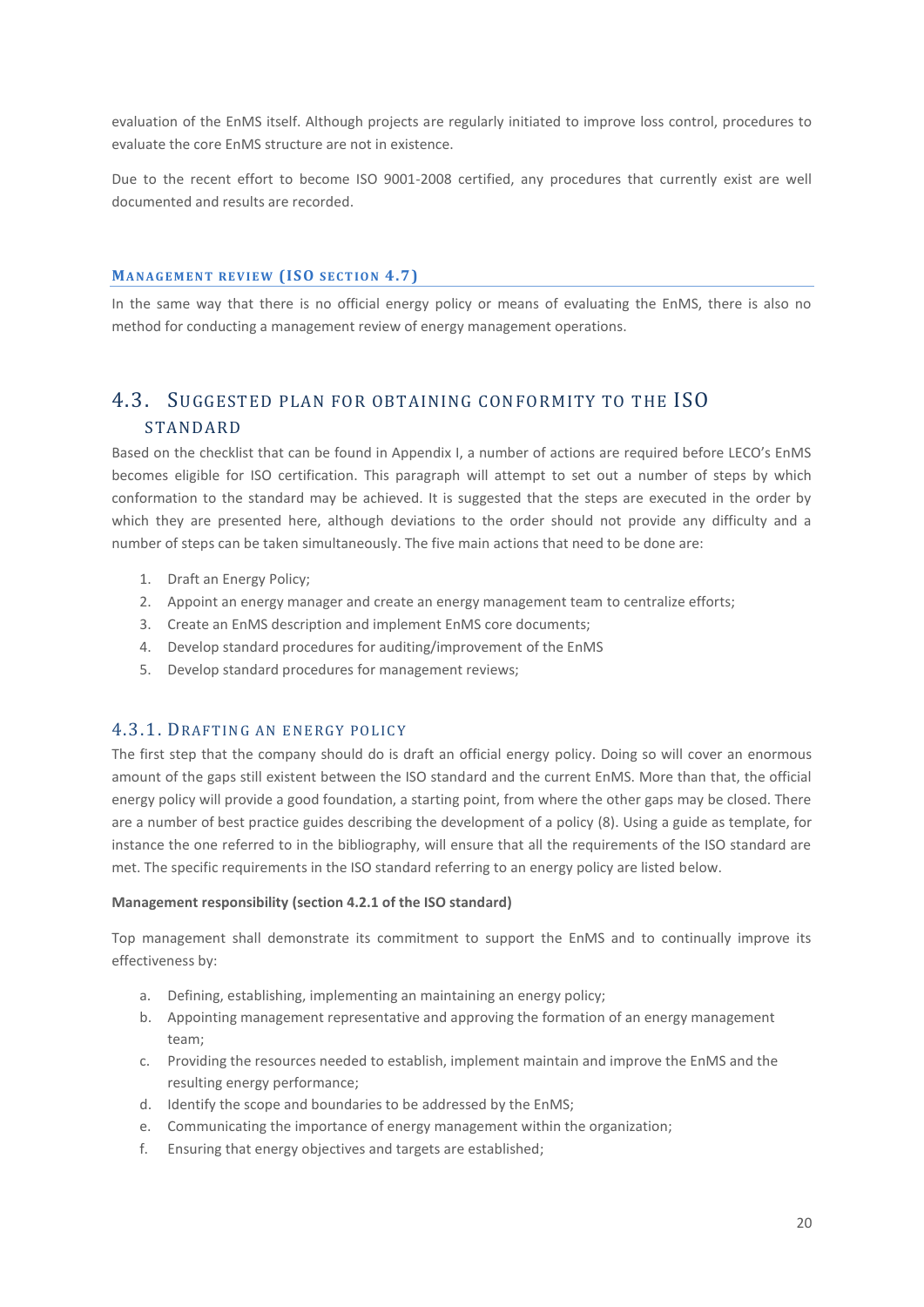- g. Ensuring that EnPI's are appropriate to the organization; considering energy performance in longterm planning;
- h. ensuring that results are measured and reported at determined intervals;
- i. conducting management reviews;

#### **Energy policy (Section 4.3 of the ISO standard)**

The energy policy shall state the organizations commitment to achieving energy performance improvement. Top management shall define the energy policy and ensure that it:

- a. is appropriate to the nature and scale of the organizations energy use and consumption;
- b. includes commitment to continual improvement in energy performance;
- c. includes a commitment to ensure the availability of information and of necessary resources to achieve objectives and targets;
- d. includes a commitment to comply with applicable legal requirements and other requirements to which the organization subscribes related to its energy use, consumption and efficiency;
- e. provides the framework for setting and reviewing energy objectives and targets;
- f. Supports the purchase of energy efficient products and services. And design for energy performance improvement;
- g. is documented and communicated at all levels within the organization;
- h. Is regularly reviewed and updates as necessary;

#### <span id="page-20-0"></span>4.3.2. APPOINT AN ENERGY MANAGER AND CREATE AN ENERGY MANAGEMENT TEAM

Although energy management and control is well delegated to the branch offices and customer service centers, the company currently lacks a central person or committee responsible for energy management. Rather, the responsibility is now divided among a number of managers at the head office. The head of Engineering and the operations manager are both responsible for certain aspects of the EnMS but someone chiefly responsible for the EnMS as a whole has not been identified.

Along with the drafting of the policy a management representative, chiefly responsible for the EnMS, should be appointed. This energy manager should be supported by a number of staff members at the head office. The requirements for the energy management representative according to the ISO standard are as followed;

#### **Management representative (Section 4.4.2 of the ISO standard)**

Top management shall appoint a management representative(s) with appropriate skills and competence, who, irrespective of other responsibilities, has the responsibility and authority to:

- a. Ensure the EnMS is established, implemented, maintained, and continually improved in accordance with this International Standard;
- b. Identify person(s), authorized by an appropriate level of management, to work with the management representative in support of energy management activities;
- c. Report to top management on energy performance;
- d. Report to top management on the performance of the EnMS;
- e. Ensure that the planning of energy management activities is designed to support the organization's energy policy;
- f. Define and communicate responsibilities and authorities in order to facilitate effective energy management;
- g. Determine criteria and methods needed to ensure that both the operation and control of the EnMS are effective;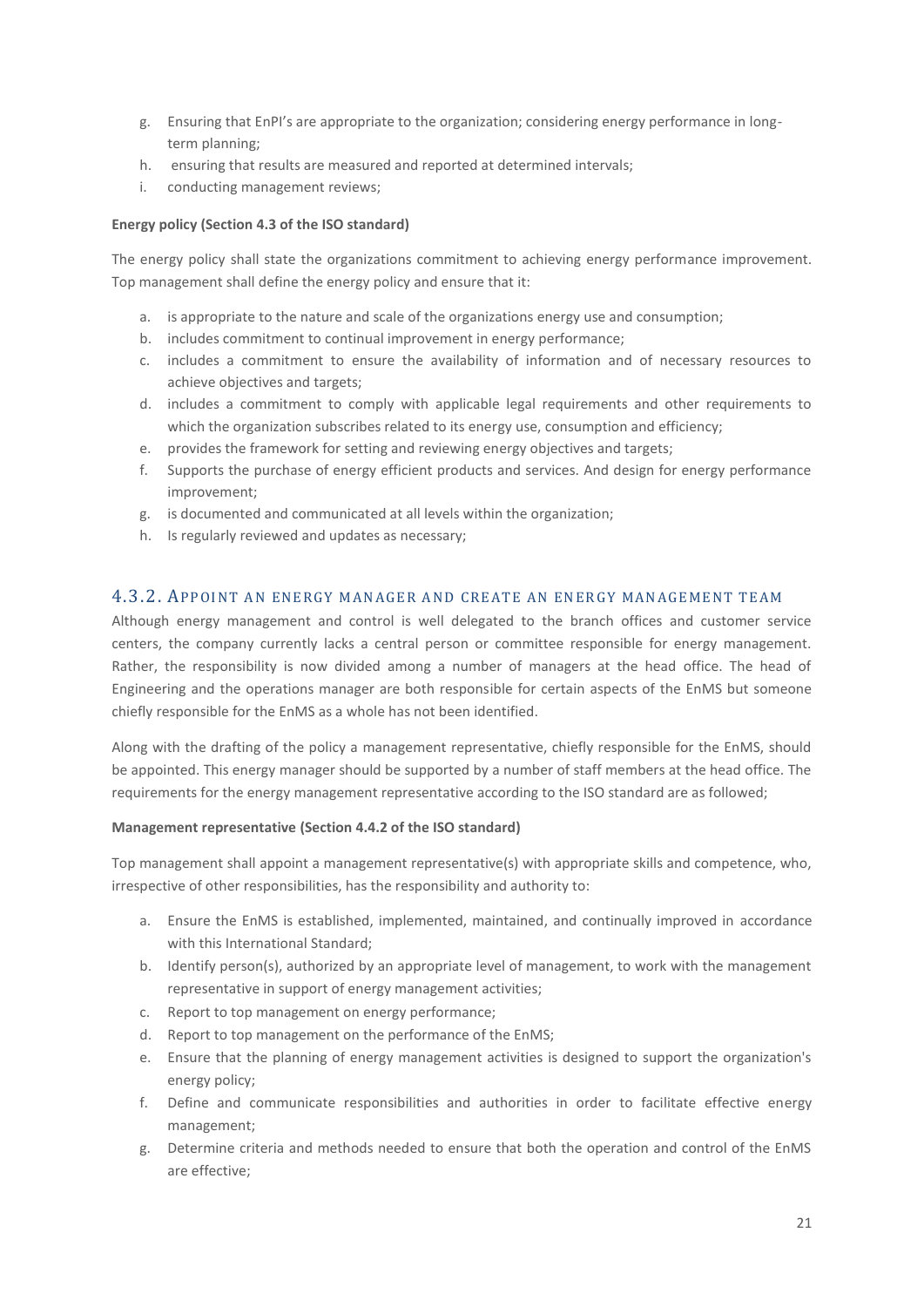h. Promote awareness of the energy policy and objectives at all levels of the organization;

## <span id="page-21-0"></span>4.3.3. CREATING AN ENMS DESCRIPTION AND CORE DOCUMENTS

The implemented policy can form the basis on which the rest of the EnMS can be built. As already mentioned repeatedly, day to day energy management operations are well established within the company. However the entire operation lacks an overarching document or description, a backbone, so to say. The first thing that the newly appointed energy management team should focus on is creating this overall description of the EnMS. This document should contain a complete overview of all activities that might be related to energy management. Chapter 3 of this report may be used as a first reference to all the processes that might be included. The to be created document or collection of documents should contain at the least the items listed below and cover a number of the actions as described in Appendix I.

#### **Content of EnMS core documents**

- 1. Energy Policy;
- 2. Complete EnMS overview/summary;
- 3. Energy targets and objectives, consistent with the energy policy;
- 4. Methods and procedures for evaluating and updating the core documents of the EnMS;
- 5. Methods for communicating EnMS operations/results internally and externally;

These documents should provide the basis on which procedures can be designed to perform internal audits of the EnMS as per section 4.6.3 of the ISO standard.

These documents should provide the basis on which procedures can be designed to perform management reviews, as per section 4.7.3 of the ISO standard.

#### <span id="page-21-1"></span>4.3.4. DEVELOP STANDARD PROCEDURES FOR AUDITING/IMPROVEMENT OF THE ENMS

With the energy team firmly in place and the core documents well established, the team may now venture to make systematic improvements upon the EnMS. Improving the EnMS may be done in two ways. The first method is to make sure that the current EnMS is functioning as designed. To this end CSC's and Branch offices may be audited, to check that procedures are carried out in a correct and intended way. A standard audit procedure should be developed and documented, so that audits may be performed as efficiently as possible. These documented procedures should be added to the core documents of the EnMS.

The second method by which the energy team might improve the EnMS is by constantly looking for opportunities to improve upon the system and to propose or initiate projects to specifically target these opportunities. Examples of such projects in the current EnMS are the remote metering and streetlight projects. Although such projects may be initiated from any department within the company, it is the job of the energy team to document such projects within the context of the EnMS. Ensuring that such projects are taken within the context of the EnMS will ensure that the system conforms to the requirement for continual improvement.

#### <span id="page-21-2"></span>4.3.5. DEVELOP STANDARD PROCEDURES FOR MANAGEMENT REVIEWS

Assuming that all the previous steps are carried out correctly, LECO's updated EnMS should now be functioning according to specifications as set out by ISO 50001. Top management should develop a method by which the Energy manager, his team and the EnMS should be reviewed. This may be done either by an independent and impartial committee from within the company or by an external consultancy firm. How often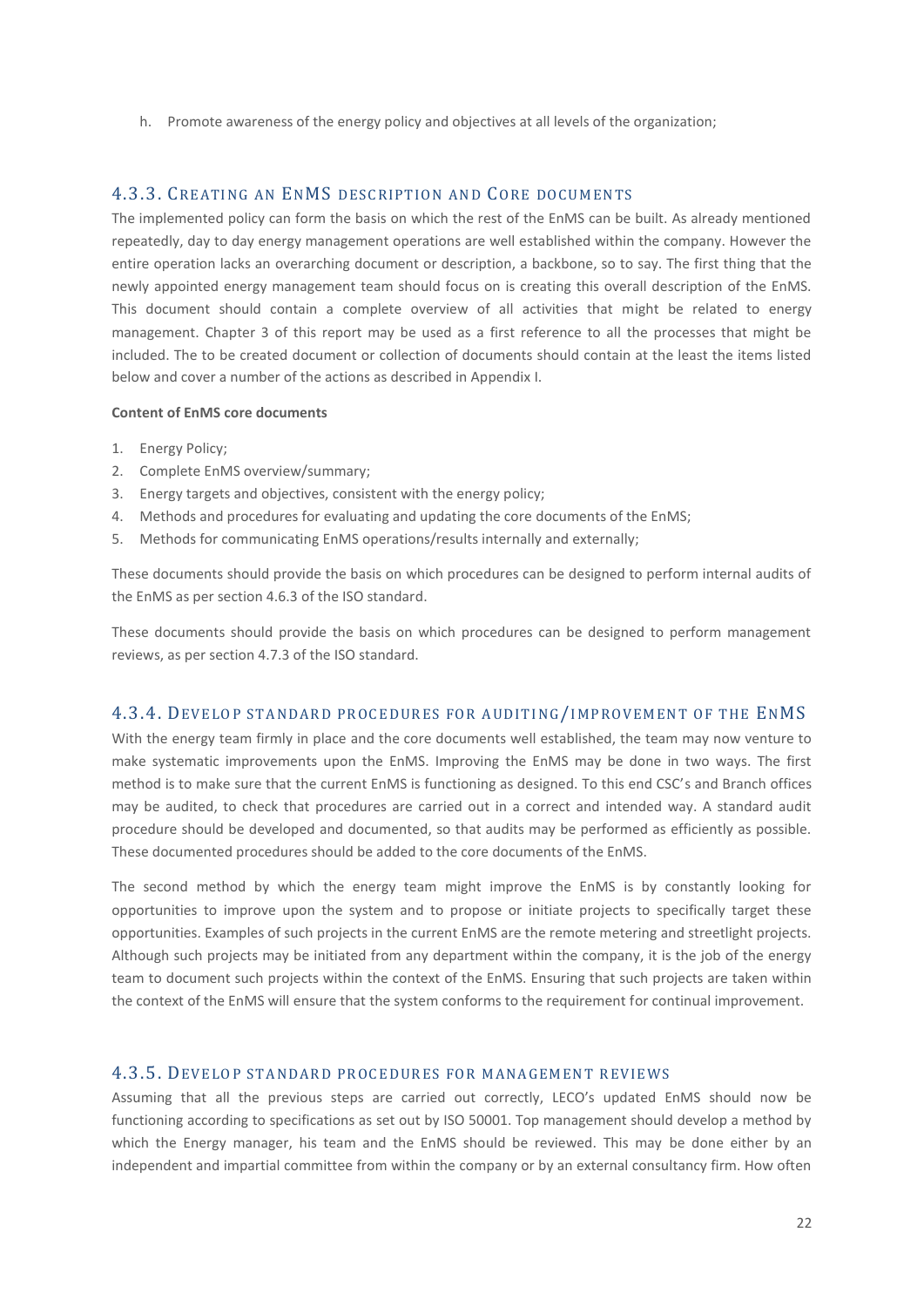a management review is to take place, should be included within the core documents of the EnMS. Further specifications as to the extent of the review may be found in section 4.7 of the ISO standard.

## <span id="page-22-0"></span>4.4. EXTENDING THE SCOPE AND THE BOUNDARIES OF THE ENMS

The contents of this report so far, have been written assuming the scope and the boundaries of the EnMS to be specifically aimed at the LECO distribution network, and the losses occurring therein. During the course of the research another interesting point of discussion was brought up that is extremely relevant for the company. Because the question was posed rather late into the research, the question has not received the central position that is should deserve. Since the problem is however an interesting and extremely relevant one, a separate paragraph has been dedicated to the introduction of the problem and how this might relate to LECO's EnMS.

#### <span id="page-22-1"></span>4.4.1. INTRODUCTION

As mentioned earlier in the report, electricity in Sri Lanka is heavily subsidized. The Sri Lanka electricity market works with a tariff structure by which the first set amount of kWh is the cheapest per kWh. As the consumer uses more electricity, prices per kWh increase. [Figure 5](#page-22-3) depicts the current tariff structure for domestic users.

| <b>Customer Category</b> and consumption per month | Energy Charge (LKR/kWh) | Fixed Charge (LKR/month) |
|----------------------------------------------------|-------------------------|--------------------------|
| Domestic (D-1)                                     |                         |                          |
| $0 - 30$                                           | 3.00                    | 30                       |
| $31 - 60$                                          | 4.70                    | 60                       |
| 61-90                                              | 7.50                    | 90                       |
| 91-120                                             | 21.00                   | 315                      |
| 121-180                                            | 24.00                   | 315                      |
| >180                                               | 36.00                   | 315                      |

#### <span id="page-22-3"></span>**FIGURE 5 - COST STRUCTURE OF ELECTRICY FOR A DOMESTIC USER**

Statistics from the Ceylon Electricity Board (1) show that the current average cost of generation electricity by means of fuel burning costs approximately 14 LKR per kWh, while private producers of renewable energy receive up to 16 LKR per kWh. This implicates that a large amount of electricity is being sold below cost price. Contrary to "normal" utility companies, where increased consumption of electricity leads to larger turnover and bigger profits, LECO would actually benefit from reducing consumer consumption of electricity. It might therefore seem relevant to include customer consumption within the scope and boundary of LECO's EnMS.

## <span id="page-22-2"></span>4.4.2. AN ISO 50001 APPROACH TO THE PROBLEM

If the company should decide that it wishes to include their customers within the boundaries of the EnMS, the procedure for implementation of the standard would still not differ much from the steps presented in the previous paragraph of the report. LECO would have to start by building a strong foundation, a platform, from which their energy management efforts would be launched and monitored. This foundation would include an extensive energy policy defining the scope and boundaries of the EnMS. Using the policy as a starting point,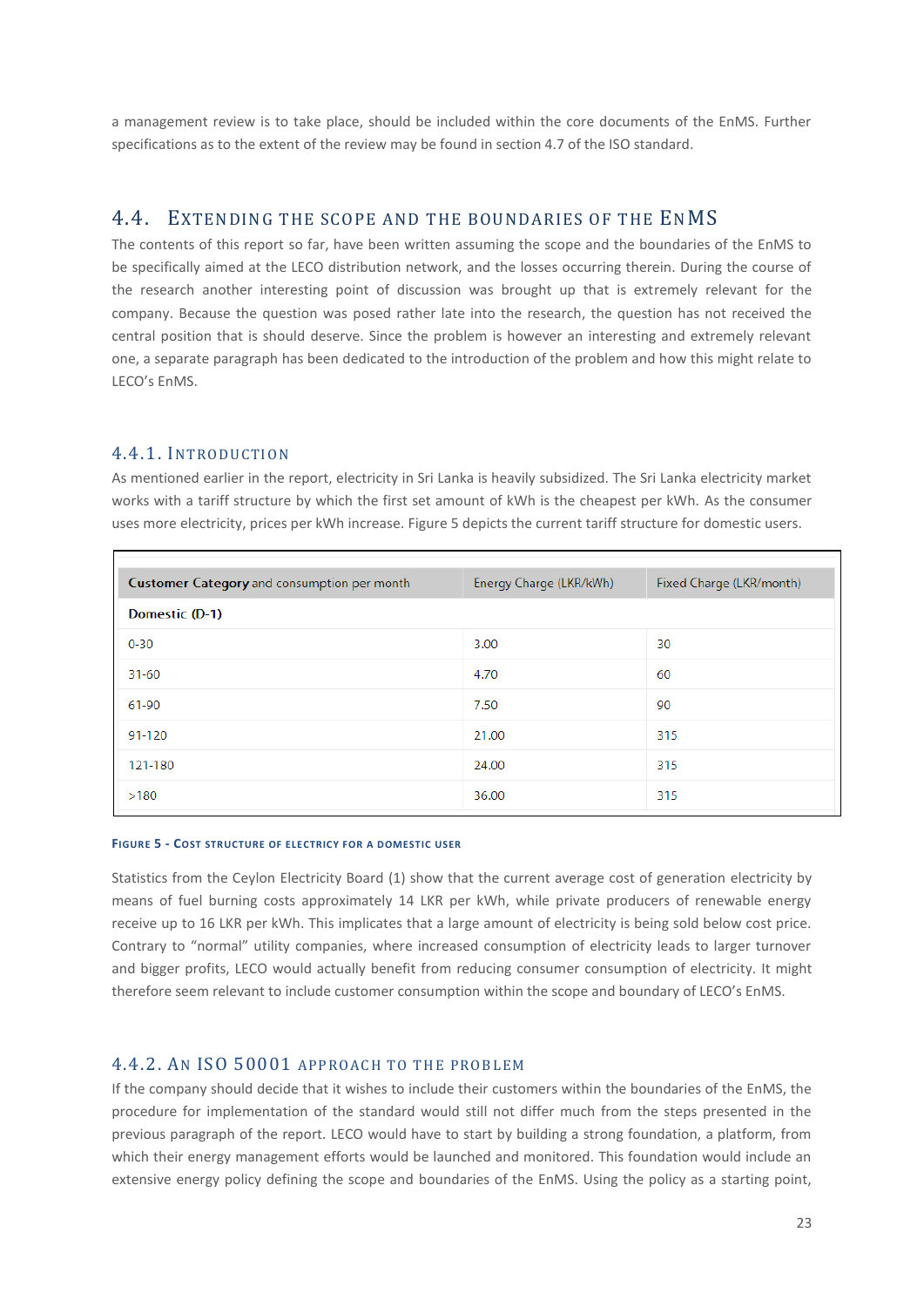the newly appointed Energy Management Team could then launch initiatives to better assess electricity consumption patterns and suggest and implement schemes that might lead to a reduction of the overall electricity consumption.

Taking a systematic approach to the problem, the company should be able to identify and monitor the consumption patterns of their customers. Indeed, the required data is already being collected and is available throughout the company. Using the already available data, it should be possible to set our consumption trends over the course of a number days, months and years. In this way any actions that might be taken to decrease consumption levels of certain customers can be easily checked for effectiveness. The monitoring of this consumption data is the first important step to controlling the consumption.

With the data monitoring in place, it would be possible for the company to start influencing consumer consumption patterns through action plans. The easiest way to influence consumption patterns is by adjusting electricity prices. Prices are however controlled by the PUCSL and are therefore beyond the influence of LECO. Other schemes could include awareness programs to educate their customers on energy efficiency.

There are assumedly many other methods by which the company could influence electricity consumption patterns. The key message is that these schemes should be founded on a coherent vision of the targets and objectives, to be the most effective. It is for the company to state this vision and create an organization in which these initiatives can be thought our and implemented.

#### <span id="page-23-0"></span>4.4.3. DISCUSSION

The issue remains that ISO 50001 is generally intended to help improve a company's own energy effectiveness. If LECO has the ambition to influence their customer's behavioral patterns, it might be best to lead by example. This would imply firstly to implement ISO 50001 not just for the distribution network, but for all of the company's operations.

The second point that needs to be made is that this problem is not actually an organizational problem. The current pricing scheme is a progressive one, based on the idea that even the poorest people in Sri Lanka should have access to electricity for basic lighting. Richer people, who need more electricity for appliances like air-conditioning, computers and televisions, are charged more per KWh. Charging to much here however may stifle economic growth, since production processes also require large amounts of electricity. Seen in this light, the problem of losing money on electricity sales is not only a problem for LECO, but a country wide socialeconomic dilemma. In this way the ISO 50001 standard is a tool that is far to insufficient to apply to this case.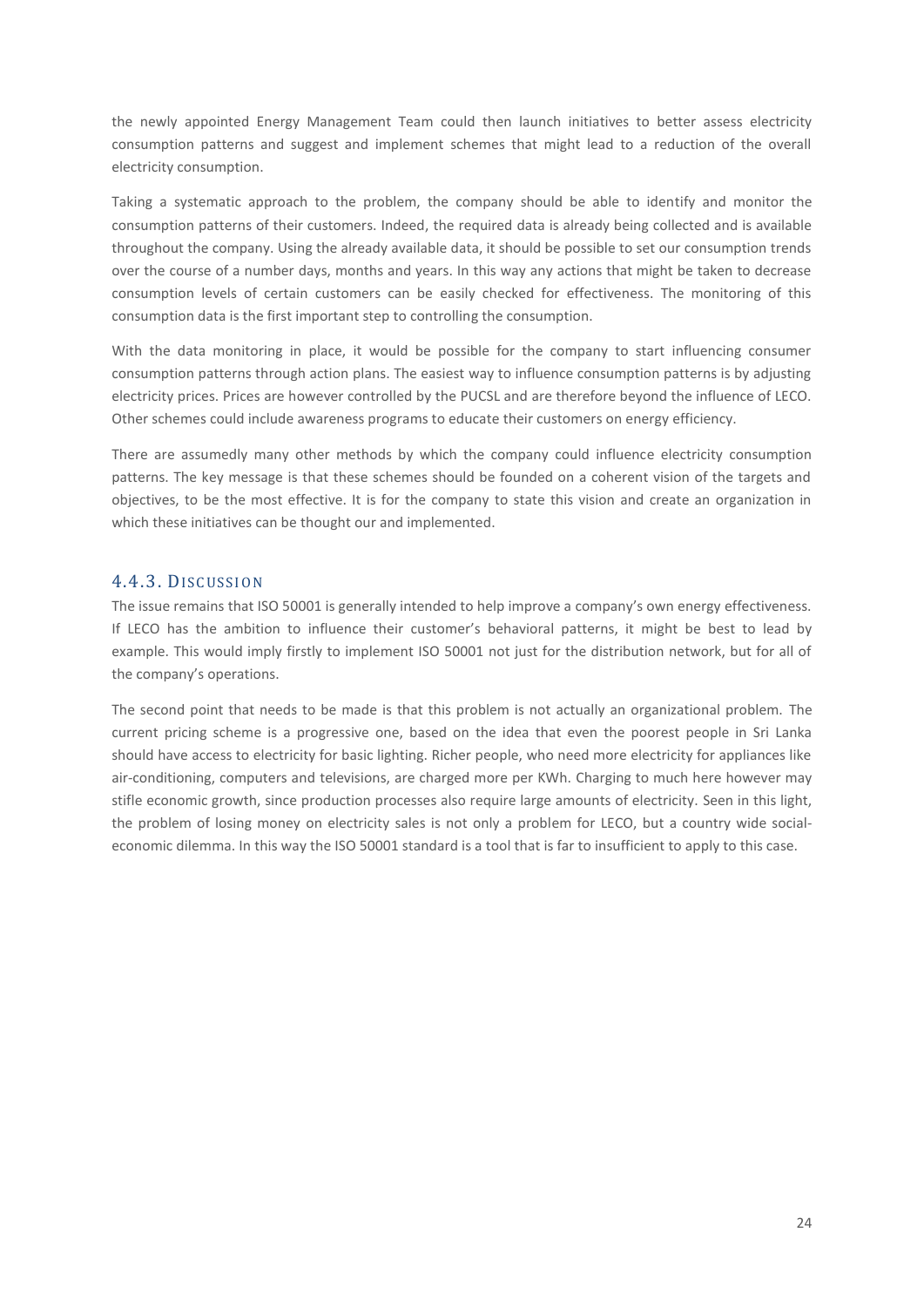# <span id="page-24-0"></span>**CONCLUSIONS**

This report shows that LECO has an extensive and well working EnMS in place. The main issue with the system is that it lacks centralized control and feedback on the efficiency of the system. Furthermore, the company does not have a clear policy on energy management, other than the general impression that it is important to keep losses low.

The first step that LECO should do is draft an official energy policy, clearly stating the vision and the objectives of the company, concerning energy management. Doing so would provide focus to individual energy efficiency programs tying them together and yielding better results for all plans involved. The second step would be to appoint an Energy Management Team, to centralize the organization of the companies EnMS. Centralizing the organization and focusing effort will lead to better results in the long run. Establishing this basis will have the further advantage of being able to react faster to changing circumstances in the energy market. As a final advantage, creating this strong basis for energy management activities may be especially useful if the company decides to expand the scope and the boundaries of their EnMS to include their own operations and not to limit themselves to the distribution network.

With a strong organizational foundation in place, the company should have no trouble to close the remaining identified gaps, as have been presented in appendix I of this report.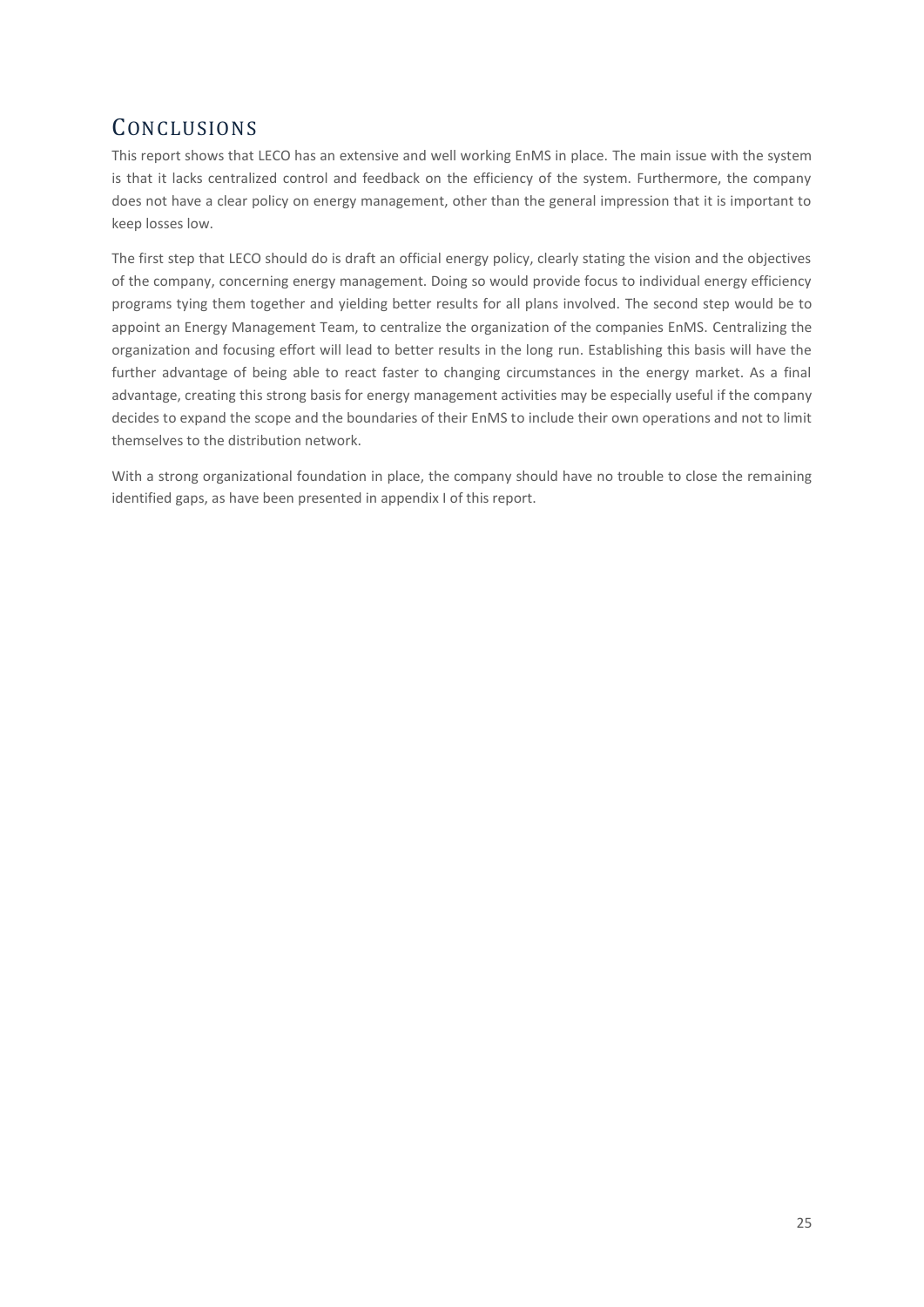# <span id="page-25-0"></span>RECOMMENDATIONS

There are a number of interesting studies that might be conducted in correlation to this report and the ISO 50001 standard. The foremost question that springs to mind is to research the saving potential if LECO were to apply ISO 50001 to the operations of the entire company and not just the distribution network. This point has been mentioned a number of times in this report already but is of such relevance that it deserves to be brought up here again. Although saving potential might be small in comparison to distribution network losses, investment in this area and any initiatives that follow, might have a payback period of less than 5 years. Besides the benefit of energy savings, taking these measures would set a clear example to the general public and instill a sense of energy awareness in all LECO personnel. This awareness might well lead to higher energy efficiency in the workplace and might even be conferred to LECO customers.

The second question that was briefly touched upon in this report concerned the situation that LECO was selling a large amount of electricity at a loss, due to the Sri Lankan tariff structure. The simple solution to this is to raise the price of electricity. However, as explained in this report, this goes against national policy to make electricity available for even the poorest people of the country. There seems to be no simple solution to this problem. This situation will therefore provide ample fields of research for both technicians and especially policy makers and economists.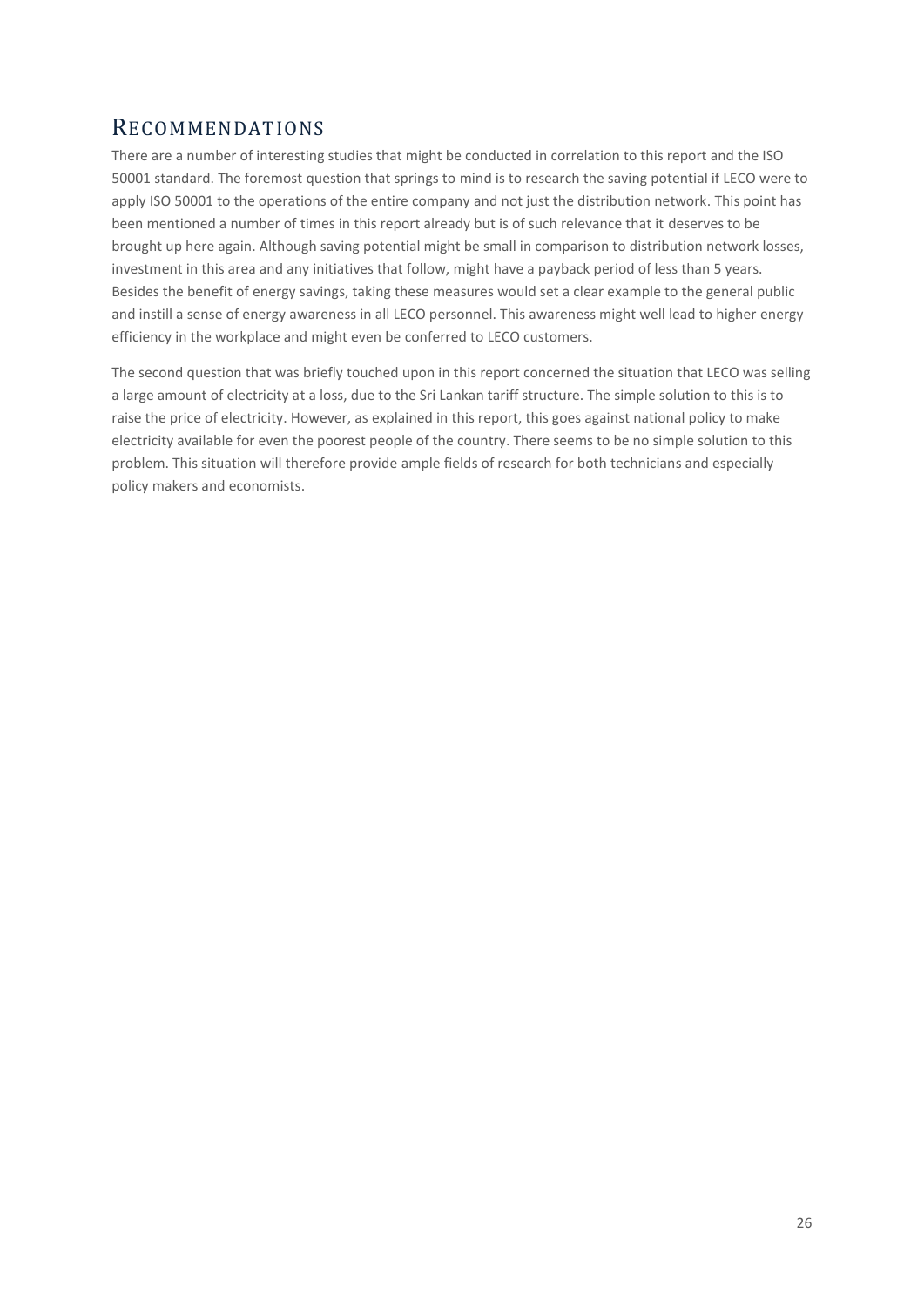## <span id="page-26-0"></span>BIBLIOGRAPHY

1. **Ceylon Electricity Board.** *CEB 2011 statistics report .* 2011.

2. **Lanka Electricity Company (PVT) LTD.** *Management information system report.*  August 2012.

3. **UL DQS INC.** *Implementing ISO 50001 Energy Management Standard, A practioners guide.* 2011.

4. **Unido.** *Practical guide for implementing an energy mangement system.* 2012.

5. **Moen, Ronald and Norman, Clifford.** *Evolution of the PDCA cycle.* Retrieved 6 february 2013.

6. **International Organisation for Standardisation.** www.iso.org. [Online] International Organisation for Standardisation, Retrieved 6 february 2013.

7. **ISO.** *ISO 50001, International standard.* 2011.

8. **Building Research Establishment (BRESCU).** *Good practice guide 186 - Developing an effective enrgy policy.* 1996.

9. **Karunanayake, J.** *Electricity sector reforms in Sri Lanka.* s.l. : Pathfinder foundation, May 2007.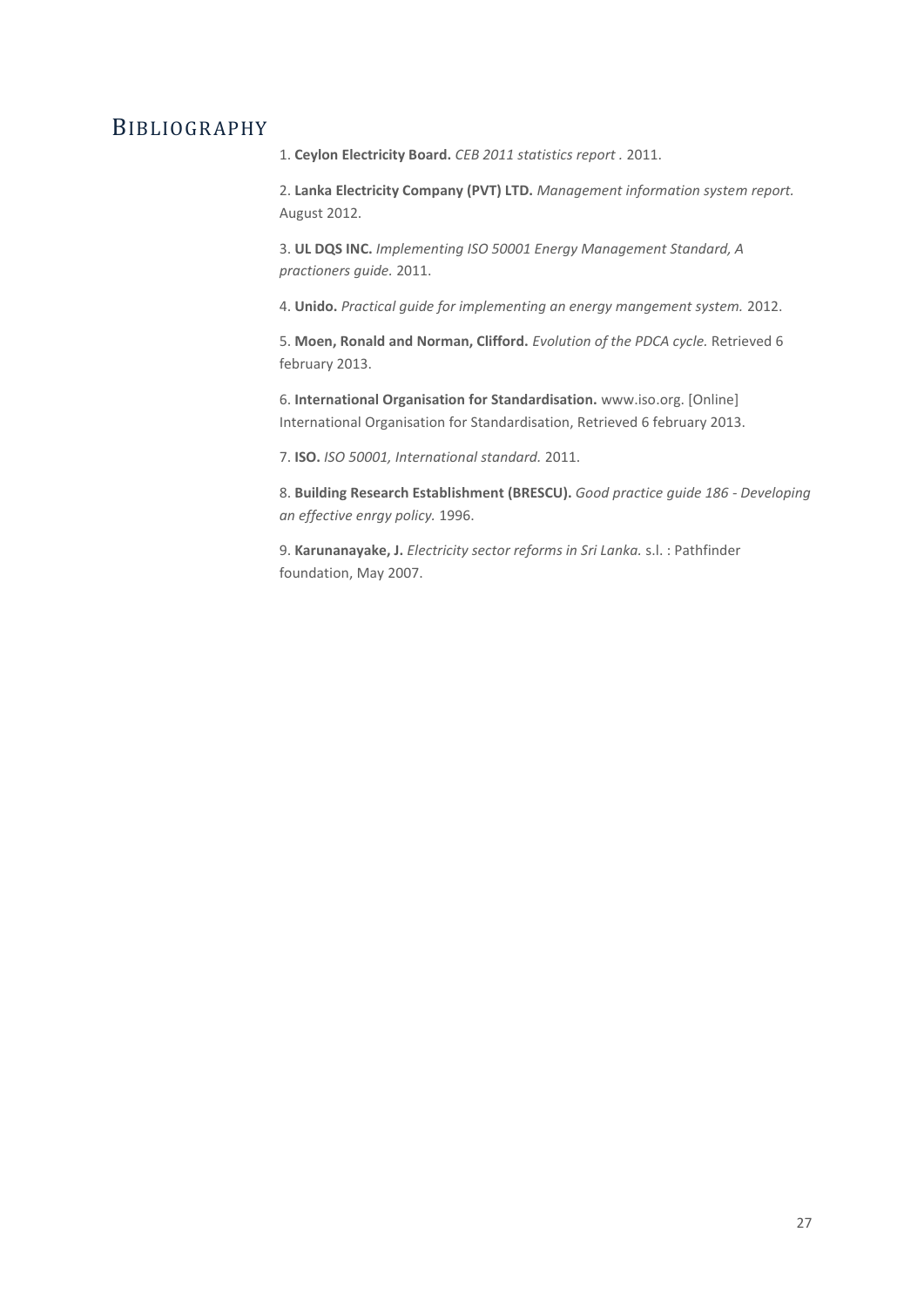# APPENDIXES

# I. EXTENSIVE GAP LIST BETWEEN LECO ENMS AND ISO 50001

<span id="page-27-1"></span><span id="page-27-0"></span>

| <b>ISO</b><br>paragraph |                              | <b>Prescribed action</b>                                                     | <b>LECO Compliance</b> |                |                           |           |                                                                                                                                                                                                                              |
|-------------------------|------------------------------|------------------------------------------------------------------------------|------------------------|----------------|---------------------------|-----------|------------------------------------------------------------------------------------------------------------------------------------------------------------------------------------------------------------------------------|
|                         |                              |                                                                              | <b>YES</b>             | Half<br>(pass) | Half<br>(fail)            | <b>NO</b> |                                                                                                                                                                                                                              |
| 4.1                     | General<br>requirements      | Define and document the Scope and<br>boundaries of the EnMS                  |                        |                | X                         |           | The scope and boundaries of the EnMS are<br>defined as starting at the primary substations<br>of CEB and ending when Electricity is sold to<br>the customers. Half marks because this has not<br>been officially documented. |
|                         |                              | Determine how you will meet the<br>requirements of the standard.             | $\boldsymbol{X}$       |                |                           |           | Standards will be fulfilled by closing the gaps<br>between the current EnMS and the ISO 50001<br>as proposed by this report.                                                                                                 |
|                         |                              | Establish your EnMS                                                          |                        |                | $\boldsymbol{\mathsf{X}}$ |           | Half marks because the EnMS is established<br>but does not yet completely conform to the<br>ISO 50001 standard                                                                                                               |
|                         |                              |                                                                              |                        |                |                           |           |                                                                                                                                                                                                                              |
| 4.2                     | Management<br>Responsibility |                                                                              |                        |                |                           |           |                                                                                                                                                                                                                              |
| 4.2.1                   | Management<br>Responsibility | A demonstration of Top Management's<br>commitment to EnMS (see also 4.2)     |                        |                | X                         |           | Management is committed but should show<br>this by implementing an official energy policy.                                                                                                                                   |
|                         |                              | Define, establish, implement and maintain an<br>energy policy (see also 4.3) |                        |                |                           | X         |                                                                                                                                                                                                                              |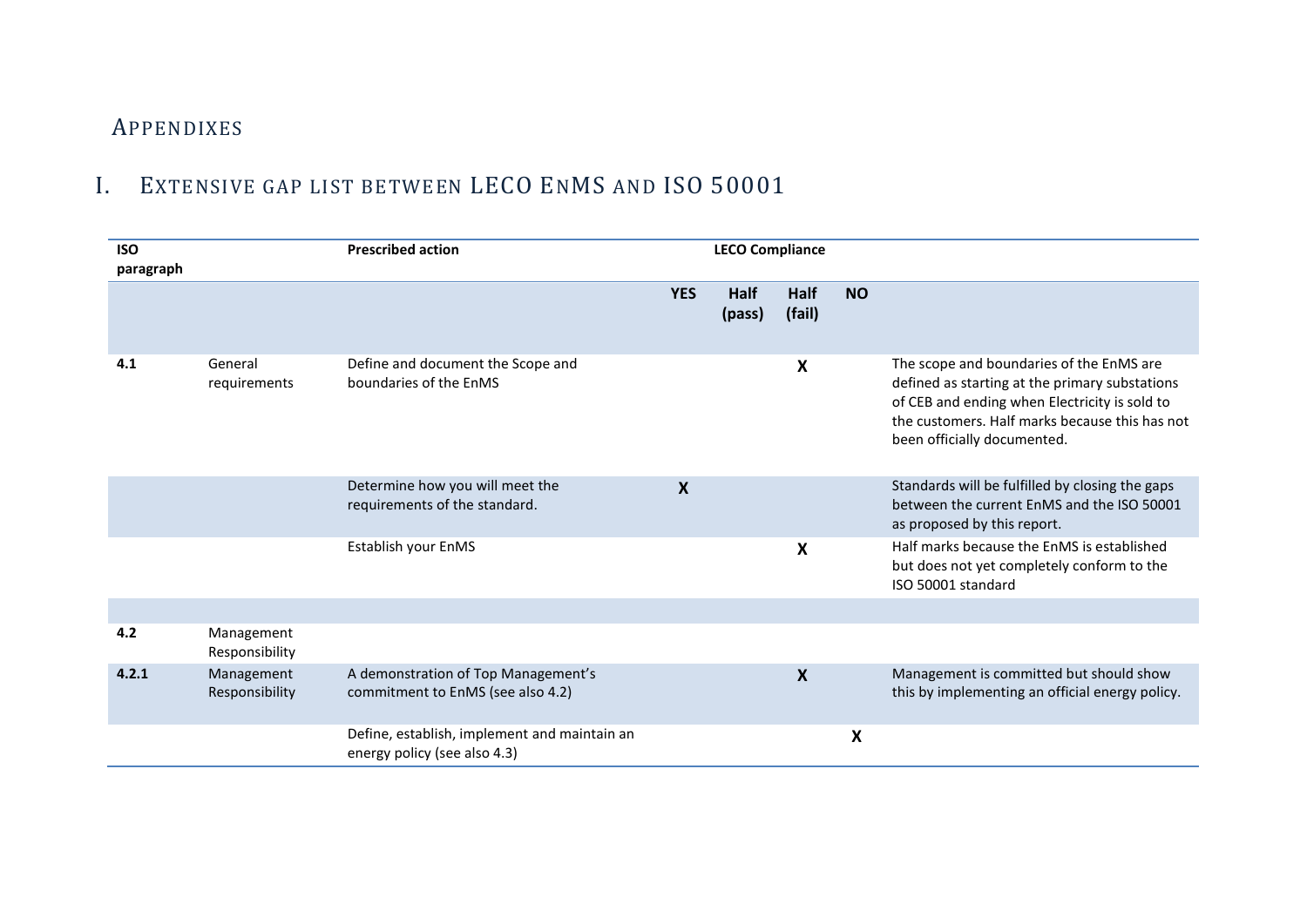| Appoint a management representative and<br>approve the formation of an energy<br>management team (see also 4.2.2)                                              |                           | $\boldsymbol{\mathsf{X}}$ |                                                                                                                                                                                                                                                                                                                              |
|----------------------------------------------------------------------------------------------------------------------------------------------------------------|---------------------------|---------------------------|------------------------------------------------------------------------------------------------------------------------------------------------------------------------------------------------------------------------------------------------------------------------------------------------------------------------------|
| Providing the resources needed to establish,<br>implement, maintain and improve the EnMS<br>and resulting energy performance. (see also<br>$4.2.1$ and $4.3$ ) | $\boldsymbol{\mathsf{X}}$ |                           | Ample resources are provided for the current<br>EnMS. Providing for the upgrade of the EnMS<br>to ISO 50001 should close the gap.                                                                                                                                                                                            |
| Identify the scope and boundaries addressed<br>by the EnMS (see also 4.1)                                                                                      | $\boldsymbol{X}$          |                           | The scope and boundaries of the EnMS are<br>defined at starting at the primary substations<br>of CEB and ending when Electricity is sold to<br>the customers.                                                                                                                                                                |
| Communicate the importance of energy<br>management to the organization. (see also<br>4.5.3)                                                                    | $\boldsymbol{\mathsf{X}}$ |                           | This happens on a need to know basis towards<br>personnel directly involved in the EnMS.                                                                                                                                                                                                                                     |
| Ensure energy objectives and targets are<br>established. (see also 4.4.6)                                                                                      | $\boldsymbol{X}$          |                           | The current objective is to keep distribution<br>network losses below 4.8% as can be found in<br>the loss reduction activities CSC process<br>manual.                                                                                                                                                                        |
| Ensure EnPIs are appropriate to the<br>organization. (see also 4.4.5)                                                                                          | $\boldsymbol{\mathsf{X}}$ |                           | The single EnPI in use is the distribution loss<br>percentage. It might be useful to discuss<br>additional EnPI's.                                                                                                                                                                                                           |
| Consider energy performance in long-term<br>planning. (see also 4.2.1)                                                                                         | $\boldsymbol{X}$          |                           | Energy planning is the single most important<br>activity in a utility company.                                                                                                                                                                                                                                               |
| Ensure results are measured and reported at<br>determined intervals. (see also 4.6.1)                                                                          | X                         |                           | The current EnMS has well maintained<br>reporting procedures. Branch offices produce<br>monthly reports that include reports on loss<br>management activities and total electricity<br>consumption and loss. The head office uses<br>these reports to compile a company summary<br>report on energy losses (MIS 3 / MIS 31). |
| Conduct management reviews. (see also 4.7)                                                                                                                     |                           | X                         |                                                                                                                                                                                                                                                                                                                              |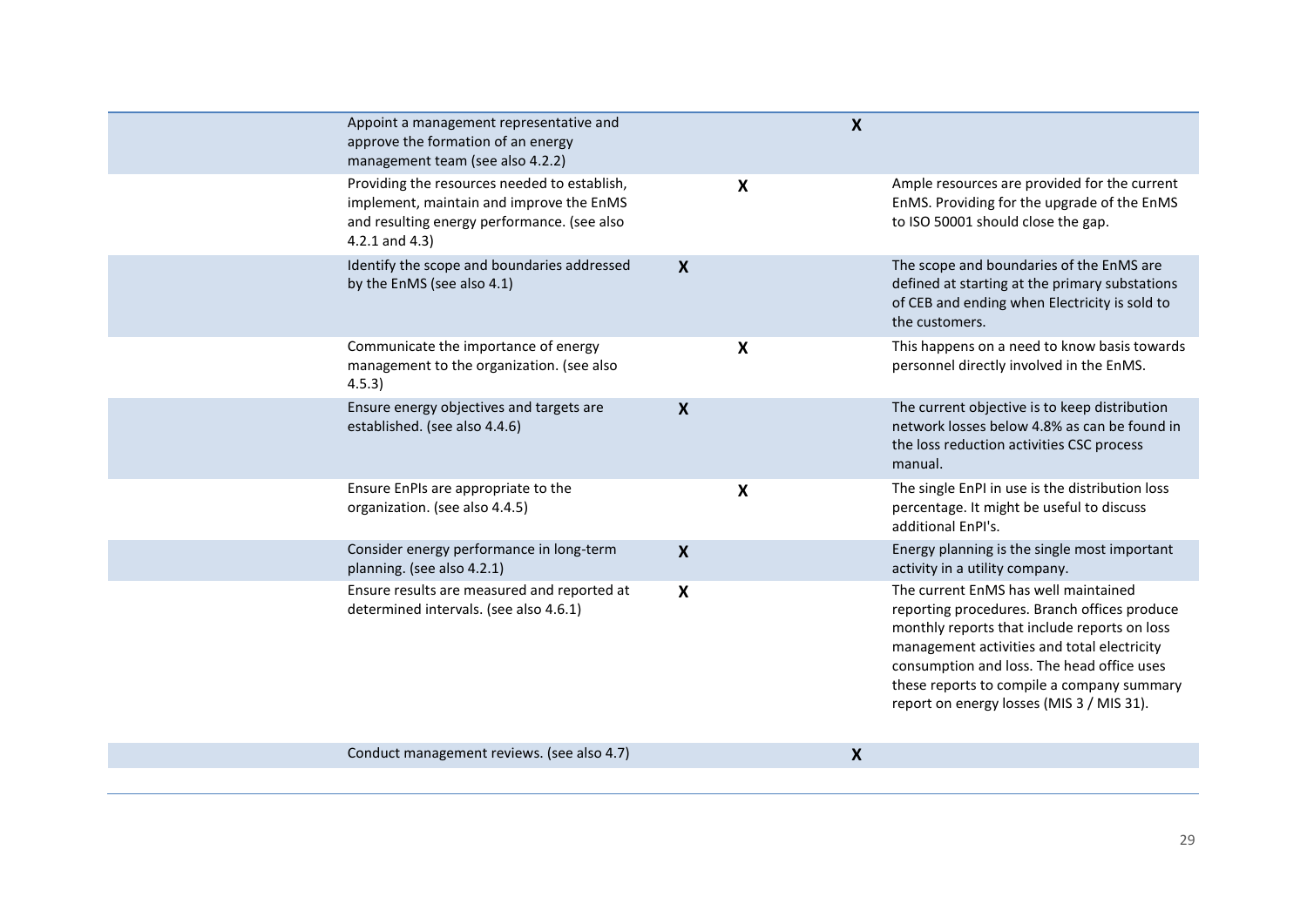| 4.2.2 | Roles,<br>Responsibilities<br>and authorities | Top Management has to appoint a<br>Management Representative or Energy Team,<br>with the responsibilities and activities noted in<br>the ISO Requirements section.                                                                                                                                      |                           | $\boldsymbol{X}$ |                                                                                                                                                                                                                                                                                             |
|-------|-----------------------------------------------|---------------------------------------------------------------------------------------------------------------------------------------------------------------------------------------------------------------------------------------------------------------------------------------------------------|---------------------------|------------------|---------------------------------------------------------------------------------------------------------------------------------------------------------------------------------------------------------------------------------------------------------------------------------------------|
|       |                                               |                                                                                                                                                                                                                                                                                                         |                           |                  |                                                                                                                                                                                                                                                                                             |
| 4.3   | <b>Energy Policy</b>                          | Define and implement an energy policy as<br>described by the standard                                                                                                                                                                                                                                   |                           | $\boldsymbol{X}$ |                                                                                                                                                                                                                                                                                             |
|       |                                               |                                                                                                                                                                                                                                                                                                         |                           |                  |                                                                                                                                                                                                                                                                                             |
| 4.4   | <b>Energy Planning</b>                        |                                                                                                                                                                                                                                                                                                         |                           |                  |                                                                                                                                                                                                                                                                                             |
| 4.4.1 | General                                       | Have a process in place to aid in planning<br>activities that continually improve energy<br>performance.                                                                                                                                                                                                | X                         |                  | The drive towards continual improvement is<br>there, as is demonstrated by project<br>concerning remote metering and streetlight<br>improvement. Improvement in this area might<br>be achieved by basing these plans on the to be<br>drafted energy policy.                                 |
| 4.4.2 | Legal and other<br>requirements               | Identify and have access to your legal and<br>other energy related requirements.                                                                                                                                                                                                                        | $\boldsymbol{X}$          |                  | Requirements are known and documented.                                                                                                                                                                                                                                                      |
| 4.4.3 | Energy review                                 | Set up a process for energy reviews                                                                                                                                                                                                                                                                     | X                         |                  | A description of the system is presented in<br>chapter 3 of the report.                                                                                                                                                                                                                     |
|       |                                               | Opportunities may relate to potential sources<br>of energy, use of renewable energy, or other<br>alternative energy sources such as waste<br>energy. The energy review shall be updated at<br>defined intervals and in response to major<br>changes in facilities, equipment, systems, or<br>processes. |                           | $\boldsymbol{X}$ | This does not completely apply to LECO since<br>the companies only option is to buy electricity<br>from CEB. LECO should however keep track of<br>new technologies pertaining to distribution<br>electronics, especially considering the<br>potential for solar panels for their customers. |
|       |                                               | What are your methods for energy reviews?                                                                                                                                                                                                                                                               | $\boldsymbol{\mathsf{X}}$ |                  | See chapter 3 of the report                                                                                                                                                                                                                                                                 |
|       |                                               | What are your current energy sources<br>(including any energy generated on-site)?                                                                                                                                                                                                                       | $\boldsymbol{\mathsf{X}}$ |                  | Electricity bought from CEB                                                                                                                                                                                                                                                                 |
|       |                                               | What is your past and present energy use and<br>consumption?                                                                                                                                                                                                                                            | $\boldsymbol{X}$          |                  | See past MIS- and monthly branch office<br>reports.                                                                                                                                                                                                                                         |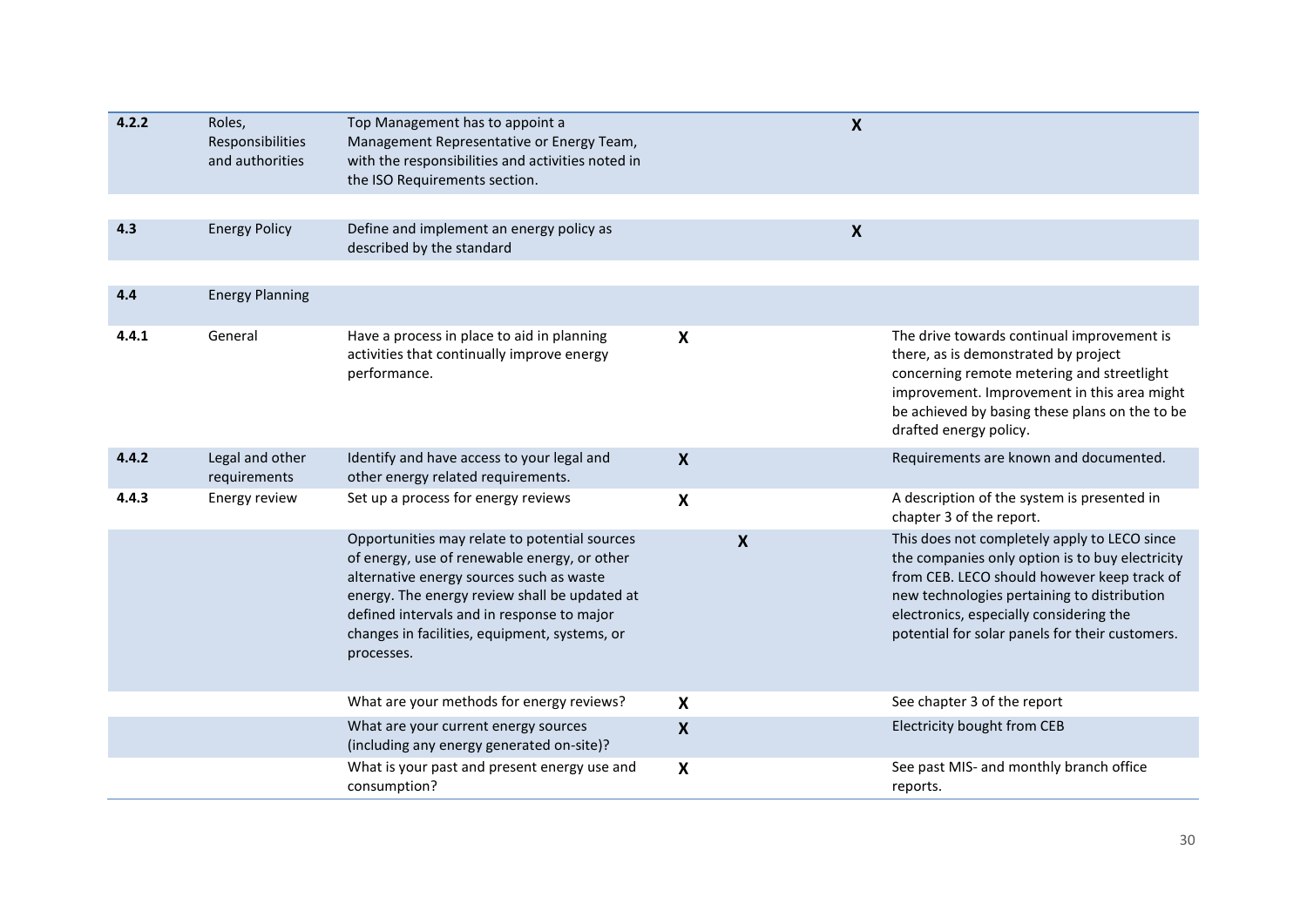|       |                        | What are your areas of significant energy use?                                                                                                                                                 | $\boldsymbol{X}$          |                           | See MIS-, branch office- and transformer loss<br>reports.                                                                   |
|-------|------------------------|------------------------------------------------------------------------------------------------------------------------------------------------------------------------------------------------|---------------------------|---------------------------|-----------------------------------------------------------------------------------------------------------------------------|
|       |                        | How do you identify the facilities, equipment,<br>systems, processes and personnel working for<br>or on behalf of the organization that<br>significantly affect energy use and<br>consumption? | $\boldsymbol{\mathsf{X}}$ |                           | See process manuals and chapter 3 of the<br>report.                                                                         |
|       |                        | How do you identify other relevant variables<br>affecting significant energy uses?                                                                                                             | $\boldsymbol{X}$          |                           | See chapter 3 of the report                                                                                                 |
|       |                        | How do you determine the current energy<br>performance of facilities, equipment, systems,<br>and processes related to identified significant<br>energy uses?                                   | $\boldsymbol{\mathsf{X}}$ |                           | See process manuals and chapter 3 of the<br>report.                                                                         |
|       |                        | How do you estimate future energy use and<br>what are those values?                                                                                                                            | $\boldsymbol{X}$          |                           | See the long term planning of the company                                                                                   |
|       |                        | How do you identify, prioritize, and record<br>opportunities for improving energy<br>performance?                                                                                              | $\boldsymbol{\mathsf{X}}$ |                           | See the long term planning of the company, as<br>wel as MIS, branch office and transformer loss<br>reports                  |
|       |                        |                                                                                                                                                                                                |                           |                           |                                                                                                                             |
| 4.4.4 | <b>Energy Baseline</b> | Identify, document and maintain your energy<br>baseline                                                                                                                                        |                           | X                         | Current loss percentage as energy baseline. It<br>might be useful to discuss other possibilities<br>for an energy baseline. |
|       |                        | Use your Energy Review                                                                                                                                                                         | $\boldsymbol{\mathsf{X}}$ |                           |                                                                                                                             |
|       |                        | Identify and document your data period                                                                                                                                                         | X                         |                           | See MIS-, branch office- and transformer loss<br>reports.                                                                   |
|       |                        | Are there processes to identify changes to<br>measure against the baseline?                                                                                                                    | $\boldsymbol{X}$          |                           | Continued use of MIS-, branch office- and<br>transformer loss reports.                                                      |
|       |                        | What are the trigger limits for EnPIs requiring<br>change to the baseline?                                                                                                                     |                           | $\boldsymbol{\mathsf{X}}$ | The permittable loss percentage is lowered<br>each year.                                                                    |
|       |                        | Is there a predetermined method to address<br>major changes to the process, operational<br>patterns, and energy systems?                                                                       | $\boldsymbol{X}$          |                           |                                                                                                                             |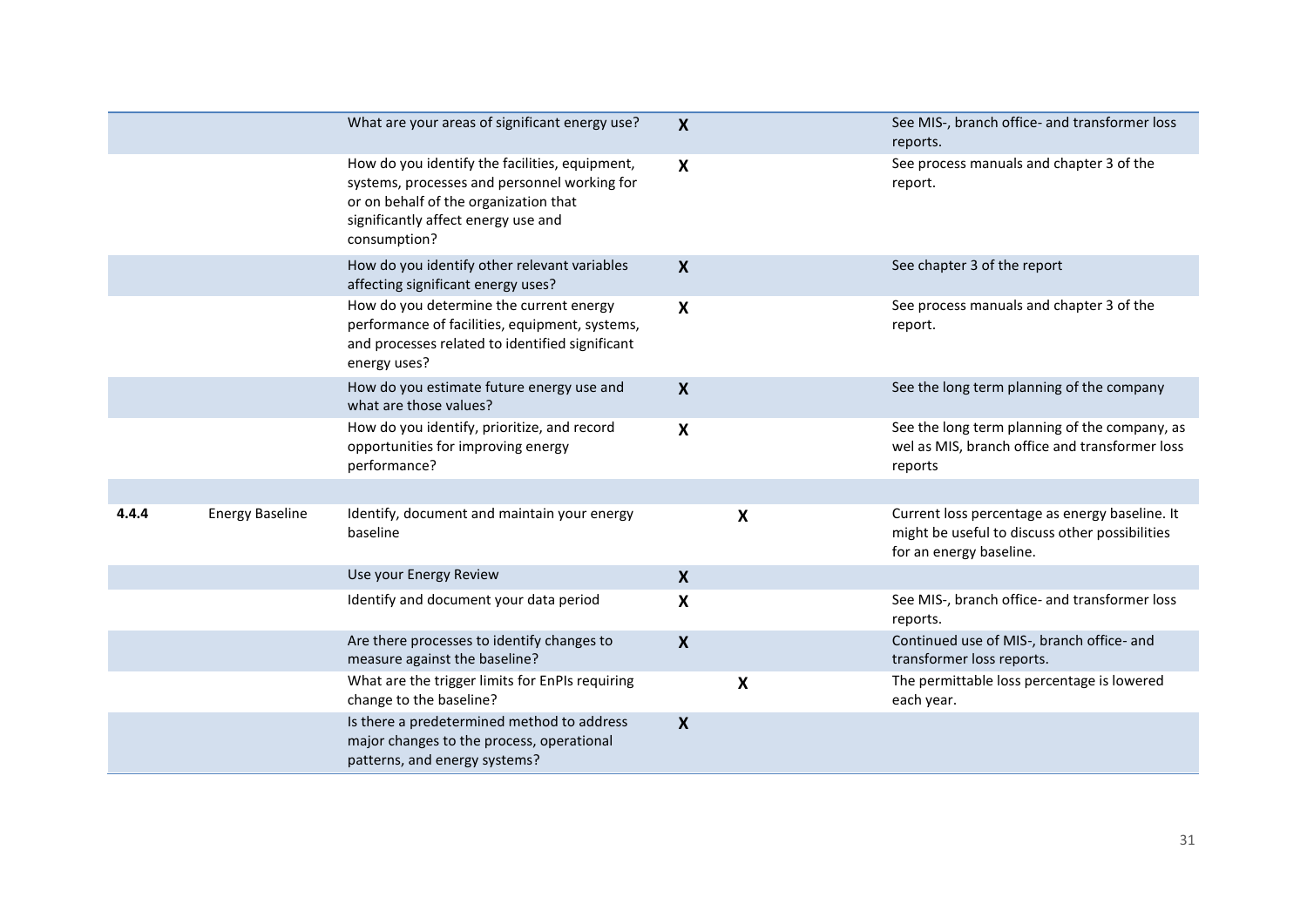|       |                                                                                                | What currently influences changes to your<br>Energy baseline?                                             | $\boldsymbol{X}$          |                           | Improved efficiency of the system lowers the<br>baseline.                                                                                                                   |
|-------|------------------------------------------------------------------------------------------------|-----------------------------------------------------------------------------------------------------------|---------------------------|---------------------------|-----------------------------------------------------------------------------------------------------------------------------------------------------------------------------|
|       |                                                                                                |                                                                                                           |                           |                           |                                                                                                                                                                             |
| 4.4.5 | Energy<br>performance<br>indicators                                                            | Identify and document your EnPI's                                                                         | X                         |                           | The loss percentage is the EnPI.                                                                                                                                            |
|       |                                                                                                | What is the methodology for determining and<br>updating, recording and regularly review the<br>EnPI's?    | $\boldsymbol{\mathsf{X}}$ |                           | See chapter 3 of the report.                                                                                                                                                |
|       |                                                                                                | What is the frequency for EnPI's to be<br>reviewed and compared to the energy baseline<br>as appropriate? | X                         |                           | Monthly                                                                                                                                                                     |
|       |                                                                                                |                                                                                                           |                           |                           |                                                                                                                                                                             |
| 4.4.6 | Energy Objectives,<br><b>Energy Targets and</b><br>Energy<br>Management<br><b>Action Plans</b> | What are your documented energy objectives<br>and targets within the organization?                        | X                         |                           | The main target is to keep distribution losses<br>as low as possible. Sub targets include action<br>plans to introduce remote metering and<br>remote streetlight switching. |
|       |                                                                                                | What is the time frame to achieve the<br>objectives and targets?                                          | $\boldsymbol{X}$          |                           | Differs per action plan. See individual plans for<br>details.                                                                                                               |
|       |                                                                                                | Are the objectives and targets consistent with<br>the energy policy?                                      |                           | $\boldsymbol{\mathsf{X}}$ |                                                                                                                                                                             |
|       |                                                                                                | Are the targets consistent with the objective?                                                            | X                         |                           | Archiving the targets will help towards fulfilling<br>the objective of low distribution losses.                                                                             |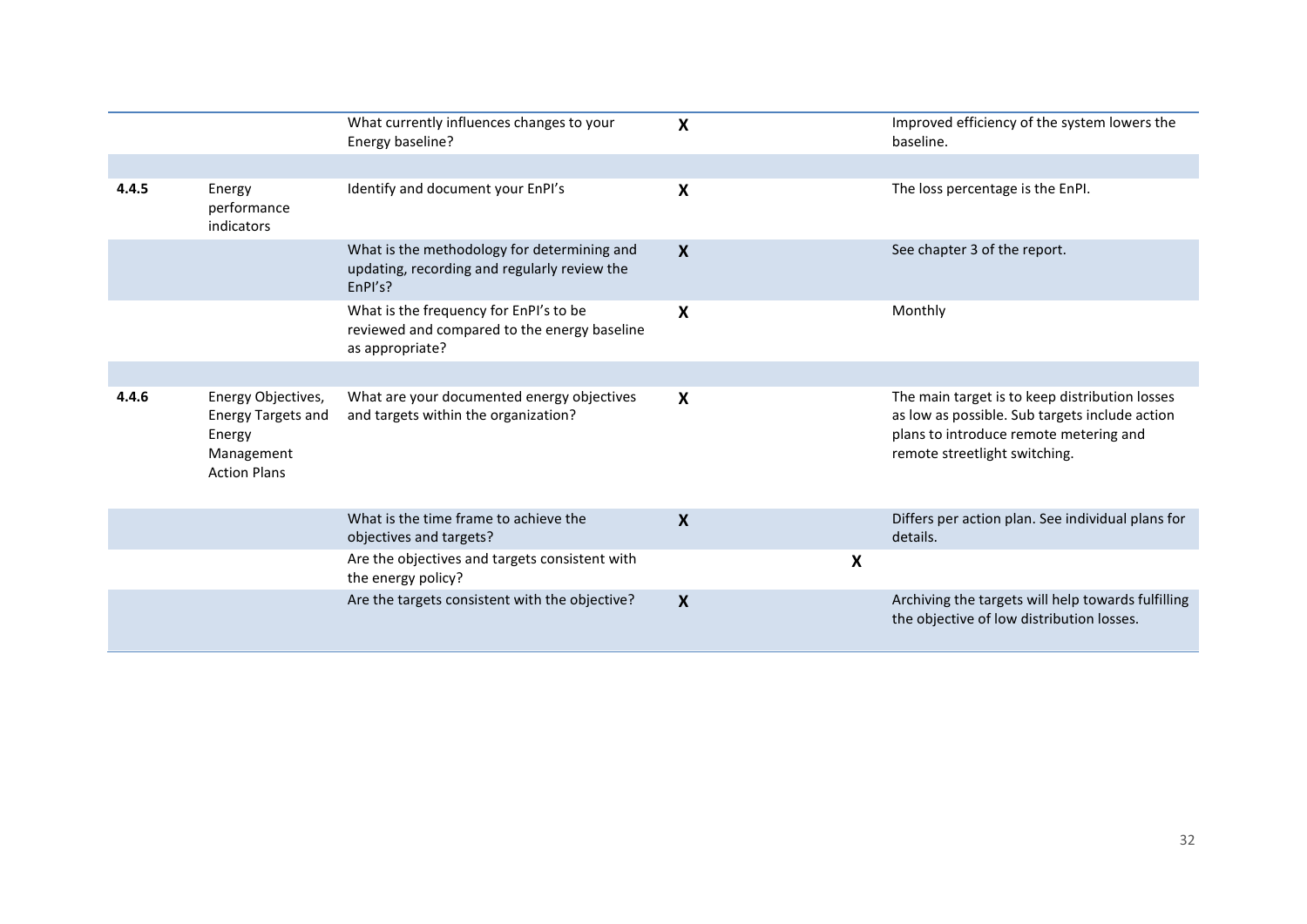|       |                                         | When establishing and reviewing objectives<br>and targets, how do you take into account legal<br>requirements and other requirements,<br>significant energy uses, and opportunities to<br>improve energy performance as identified in<br>the energy review and include consider its<br>financial, operational and business conditions,<br>technological options, and the views of<br>interested parties? | $\boldsymbol{\mathsf{X}}$ |                  | Targets and action plans are completely based<br>on reducing the total energy loss, making use<br>of the monthly data provided by the energy<br>review process. The PUCSL sets (legal)<br>requirements for energy efficiency. |
|-------|-----------------------------------------|----------------------------------------------------------------------------------------------------------------------------------------------------------------------------------------------------------------------------------------------------------------------------------------------------------------------------------------------------------------------------------------------------------|---------------------------|------------------|-------------------------------------------------------------------------------------------------------------------------------------------------------------------------------------------------------------------------------|
|       |                                         | How are Action Plans established,<br>implemented, and maintained for achieving its<br>objectives and targets, including: designation<br>of responsibility; means and time frame by<br>which individual targets are to be achieved;<br>and statement of the method by which an<br>improvement in energy performance shall be<br>verified?                                                                 | $\boldsymbol{X}$          |                  | Action plans and loss control processes are<br>initiated according to ISO 9001-2008 standard.<br>These are therefore also of enough quality to<br>satisfy ISO 50001 requirements.                                             |
|       |                                         | What is the method to verify results?                                                                                                                                                                                                                                                                                                                                                                    |                           |                  | Constant (monthly) energy reviews.                                                                                                                                                                                            |
|       |                                         | What is the frequency to review and update<br>documented action plans?                                                                                                                                                                                                                                                                                                                                   |                           | $\boldsymbol{X}$ | There is no process in place to update<br>documents and action plans. The last major<br>update of all documents and processes was<br>done just this year, before applying for ISO<br>9001-2008 certification.                 |
|       |                                         |                                                                                                                                                                                                                                                                                                                                                                                                          |                           |                  |                                                                                                                                                                                                                               |
| 4.5   | Implementation<br>and operation         |                                                                                                                                                                                                                                                                                                                                                                                                          |                           |                  |                                                                                                                                                                                                                               |
| 4.5.2 | Competence<br>training and<br>awareness | Identify how you will train employees,<br>communicate awareness and define<br>competence and how records of the training<br>will be kept.                                                                                                                                                                                                                                                                | $\boldsymbol{\mathsf{X}}$ |                  | LECO has a well up to date personnel archive<br>keeping track of all trainings that personnel<br>receive.                                                                                                                     |
| 4.5.3 | Communication                           | What are your methods for communication?                                                                                                                                                                                                                                                                                                                                                                 |                           | $\boldsymbol{X}$ | Internal communication lines are clear. It<br>needs to be discussed if external<br>communication is desired.                                                                                                                  |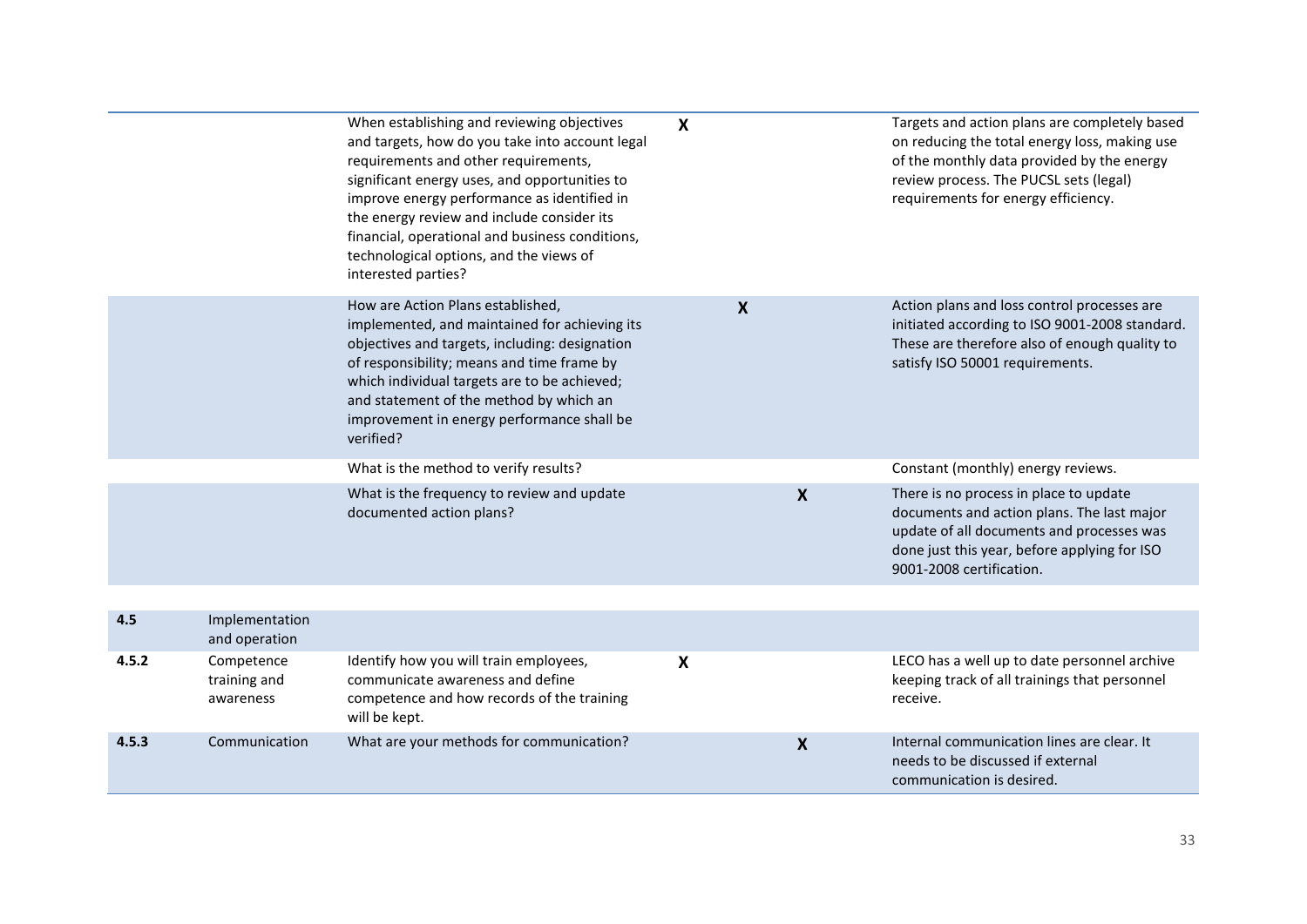|         |                                      | Will you communicate externally your energy<br>policy, system and performance? If so, how?                                                                 |                           | $\boldsymbol{\mathsf{X}}$ |                                                                                                                                                                                                    |
|---------|--------------------------------------|------------------------------------------------------------------------------------------------------------------------------------------------------------|---------------------------|---------------------------|----------------------------------------------------------------------------------------------------------------------------------------------------------------------------------------------------|
| 4.5.4.1 | <b>Documentation</b><br>requirements | What is the method (or methods) to establish,<br>implement and maintain information to<br>describe the core elements of the EnMS and<br>their interaction? |                           | $\boldsymbol{X}$          | Process manuals are established and well<br>written, according to ISO 9001-2008<br>specification. The organization lacks an official<br>policy and framework from which to launch<br>action plans. |
|         |                                      | Is there a need to define the media (paper,<br>electronic, or any other medium)?                                                                           |                           | $\boldsymbol{\mathsf{X}}$ | This has been done for regular processes.<br>Decisions have to be made on how the<br>overarching paperwork, the core documents<br>concerning the EnMS should be recorded.                          |
| 4.5.4.2 | Control of<br>documents              | Determine the methods or processes to<br>control, approve, review and distribute<br>documents                                                              |                           | $\boldsymbol{X}$          | A process for document review should be<br>established.                                                                                                                                            |
|         |                                      | Identify the current revision status of your<br>applicable documents                                                                                       | X                         |                           | The current set of documents have just been<br>revised according to ISO 9001-2008<br>specifications.                                                                                               |
|         |                                      | Determine how obsolete documents are<br>controlled                                                                                                         |                           | $\boldsymbol{\mathsf{X}}$ | A process for document review should be<br>established.                                                                                                                                            |
|         |                                      | Determine how documents of external origin<br>are identified and controlled                                                                                |                           | $\boldsymbol{\mathsf{X}}$ | A process for document review should be<br>established.                                                                                                                                            |
| 4.5.5   | Operational<br>control               | How are operations and maintenance activities<br>which are related to its significant energy uses<br>identified?                                           | $\boldsymbol{\mathsf{X}}$ |                           | Operations for maintenance are well<br>documented in a number of process manuals.                                                                                                                  |
|         |                                      | Are they consistent with the energy policy,<br>objectives, targets and action plans?                                                                       | X                         |                           |                                                                                                                                                                                                    |
|         |                                      | How do you establish and set criteria for<br>effective operation and maintenance of<br>significant energy uses?                                            | X                         |                           | Records of all maintenance work are being<br>kept.                                                                                                                                                 |
|         |                                      | How are operating and maintaining facilities,<br>processes, systems and equipment, in<br>accordance with established operational<br>criteria?              | $\boldsymbol{\mathsf{X}}$ |                           | All operations are focused on keeping the<br>distribution network as smooth and efficient<br>as possible.                                                                                          |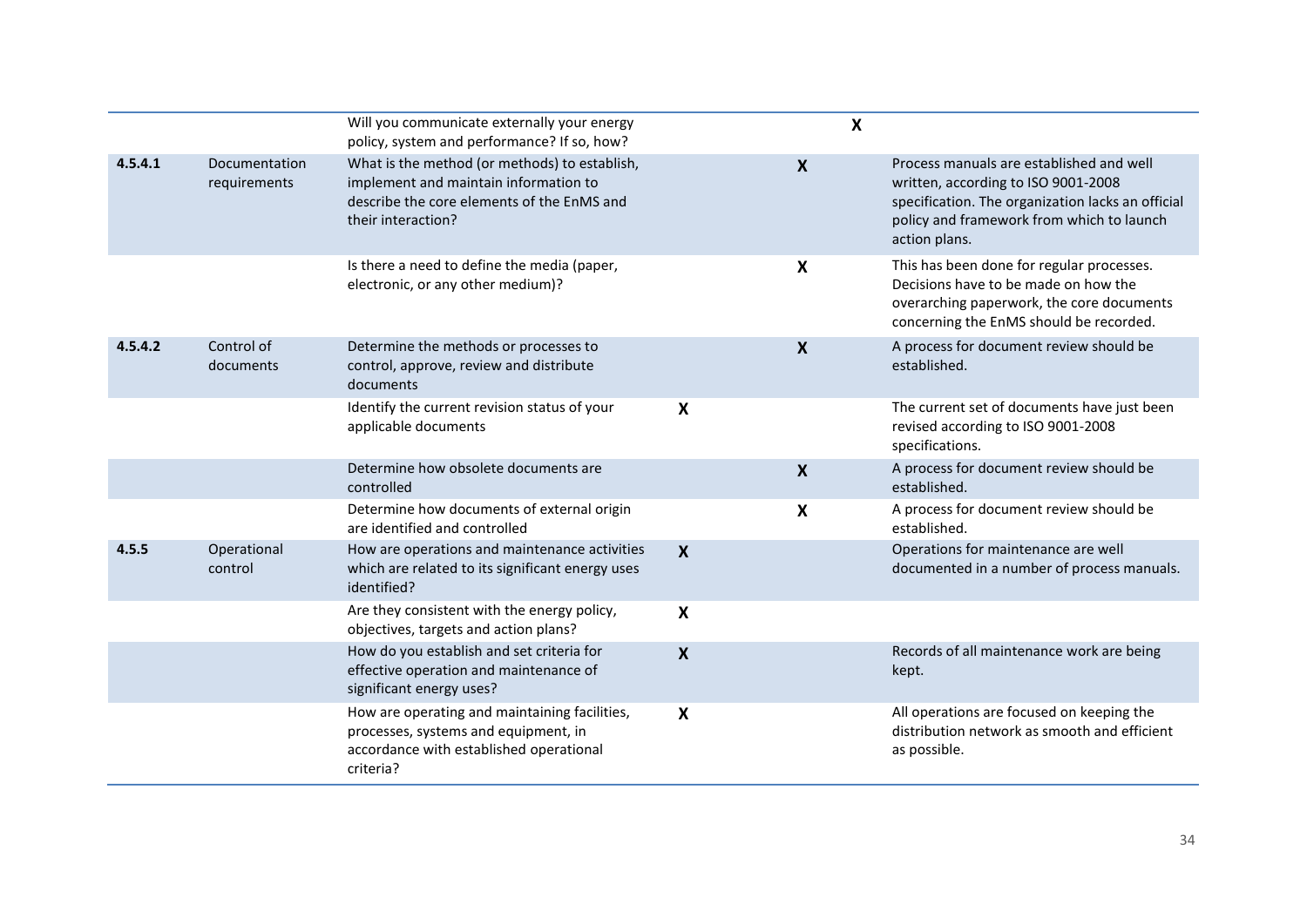|       |                                                                            | How are communications of the operational<br>controls to personnel working for, or on behalf<br>of, the organization conducted?                                                                                                                                                | $\boldsymbol{X}$          | Communication of results is done through CSC-<br>Branch- and head office (MIS) reports.                      |
|-------|----------------------------------------------------------------------------|--------------------------------------------------------------------------------------------------------------------------------------------------------------------------------------------------------------------------------------------------------------------------------|---------------------------|--------------------------------------------------------------------------------------------------------------|
|       |                                                                            | How do you plan for contingency, emergency<br>situations or potential disasters, including<br>procuring equipment, to include energy<br>performance in determining how you will react<br>to these situations?                                                                  | X                         | Entire protocols are in place to deal with<br>power outages and other emergencies etc                        |
| 4.5.6 | Design                                                                     | How are energy performance improvement<br>opportunities and operational control in the<br>design of new, modified and renovated<br>facilities, equipment, systems and processes<br>that can have a significant impact on its energy<br>performance considered or implemented?  | $\boldsymbol{X}$          | Design of the distribution system is done,<br>while constantly keeping minimizing losses in<br>mind.         |
|       |                                                                            | How are the results of the energy performance<br>evaluation incorporated (where appropriate)<br>into the specification, design and procurement<br>activities of the relevant project(s)?                                                                                       | $\boldsymbol{\mathsf{X}}$ | Design and procurement of equipment is done<br>keeping best practice within the utility industry<br>in mind. |
|       |                                                                            | How are these activities recorded?                                                                                                                                                                                                                                             | $\boldsymbol{X}$          | All design activities are carefully archived.<br>System design plans are meticulously kept up<br>to date.    |
| 4.5.7 | Procurement of<br>Energy Services,<br>Products,<br>Equipment and<br>Energy | How are suppliers informed that procurement<br>is partly evaluated on the basis of energy<br>performance?                                                                                                                                                                      | X                         | In the case of procuring power electronics,<br>high efficiency and low loss is always a priority.            |
|       |                                                                            | What are the criteria for assessing energy use,<br>consumption, and efficiency over the planned<br>or expected operating lifetime when procuring<br>energy using products, equipment and services<br>which are expected to have a significant impact<br>on energy performance? | $\boldsymbol{X}$          | Again, In the case of procuring power<br>electronics, high efficiency and low loss is<br>always a priority.  |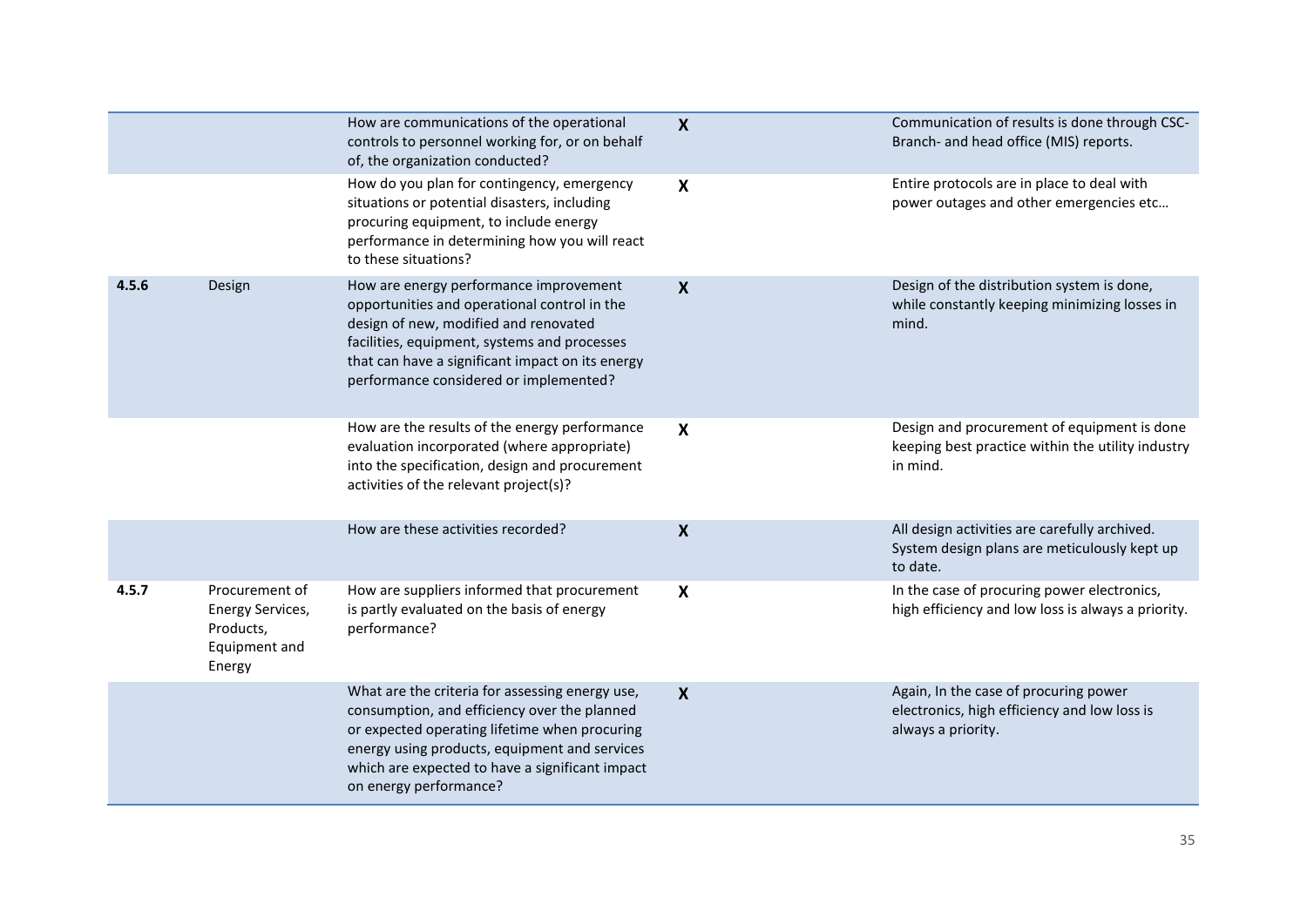|       |                                                                         | How do you define and document energy<br>purchasing specifications as applicable for<br>effective energy use? |                           | X                         |                           | This is not of influence to LECO since the only<br>supplier of electricity is CEB.                                                                                                            |
|-------|-------------------------------------------------------------------------|---------------------------------------------------------------------------------------------------------------|---------------------------|---------------------------|---------------------------|-----------------------------------------------------------------------------------------------------------------------------------------------------------------------------------------------|
|       |                                                                         | What are the procurement methods of your<br>energy?                                                           | $\boldsymbol{X}$          |                           |                           | This is not of influence to LECO since the only<br>supplier of electricity is CEB.                                                                                                            |
|       |                                                                         |                                                                                                               |                           |                           |                           |                                                                                                                                                                                               |
| 4.6   | Checking                                                                |                                                                                                               |                           |                           |                           |                                                                                                                                                                                               |
| 4.6.1 | Monitoring,<br>Measurement and<br>Analysis                              | What items are being tracked, monitored,<br>measured or analyzed?                                             | X                         |                           |                           | Electricity consumption and loss is being<br>monitored monthly. Loss due to different<br>aspects of the system are measured or<br>estimated as accurately as possible. See also<br>chapter 3. |
|       |                                                                         | What are your key characteristics?                                                                            | $\boldsymbol{X}$          |                           |                           | Key characteristics are the consumption and<br>loss data of the distribution network.                                                                                                         |
|       |                                                                         | How are the results recorded?                                                                                 | X                         |                           |                           | Results are recorded in MIS- Branch office- and<br>CSC reports.                                                                                                                               |
|       |                                                                         | What is your energy measurement plan and is<br>it defined and implemented?                                    | X                         |                           |                           | The entire process is described in chapter 3 of<br>this report.                                                                                                                               |
| 4.6.2 | <b>Evaluation of Legal</b><br>Requirements and<br>Other<br>Requirements | What are the results of your legal and other<br>requirement evaluations?                                      | $\boldsymbol{\mathsf{X}}$ |                           |                           | The PUCSL sets requirements for maximum<br>allowable loss each year. Other requirements<br>include maximum outage, and general law as<br>applied to industry in Sri Lanka.                    |
|       |                                                                         | What is the defined frequency of the<br>evaluations?                                                          |                           | $\boldsymbol{\mathsf{X}}$ |                           |                                                                                                                                                                                               |
| 4.6.3 | Internal audit of<br>the EnMS                                           | When and how are internal audits conducted?                                                                   |                           |                           | $\boldsymbol{\mathsf{X}}$ |                                                                                                                                                                                               |
|       |                                                                         | Are all areas of the facility and all clauses of the<br>standard covered?                                     |                           |                           | $\boldsymbol{X}$          |                                                                                                                                                                                               |
|       |                                                                         | Is there a procedure to describe the internal<br>audit process?                                               |                           |                           | X                         |                                                                                                                                                                                               |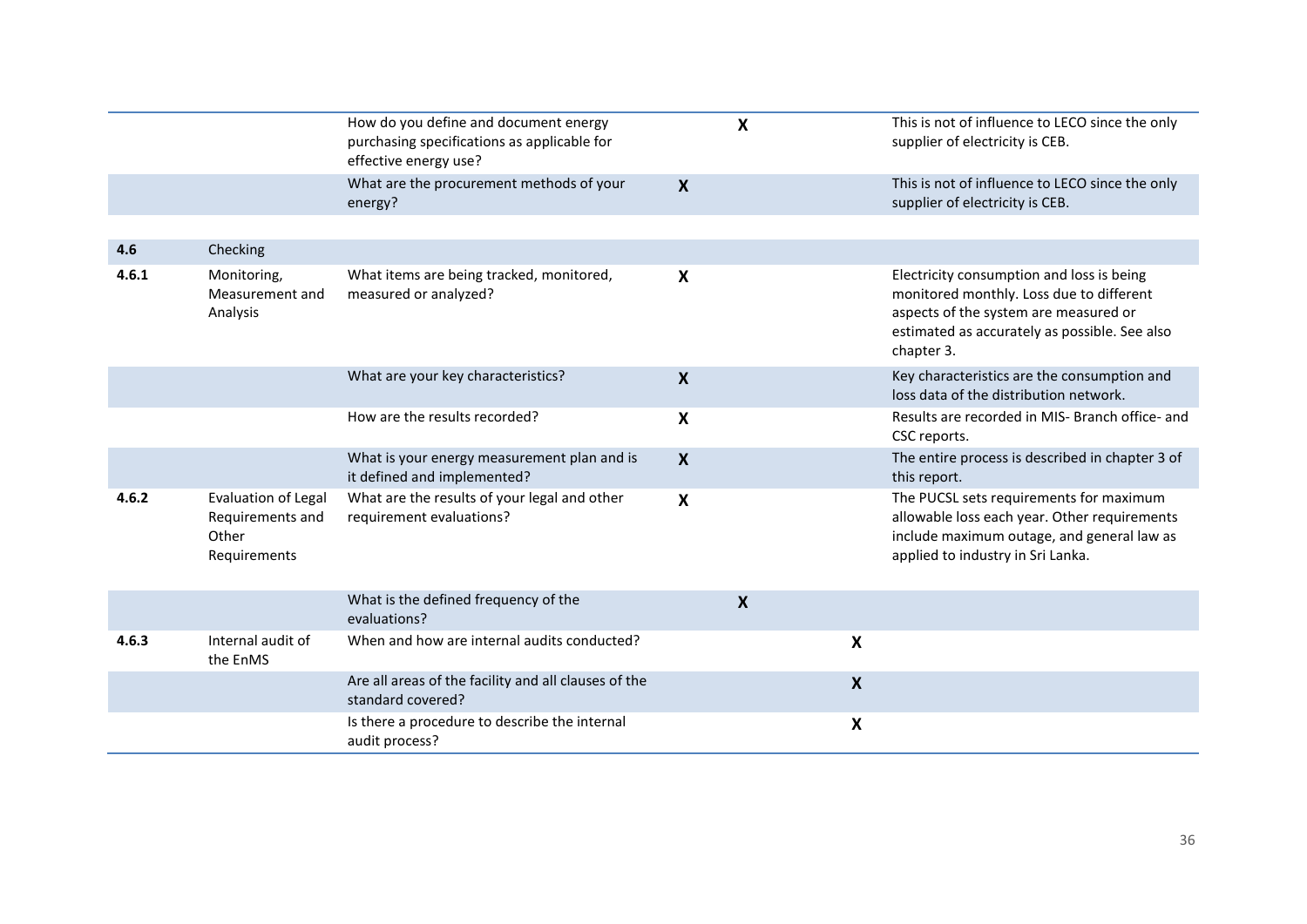|       |                                                                         | Does the audit plan taking into consideration<br>the status and importance of the processes and<br>areas to be audited as well as the results of<br>previous audits?<br>How are internal auditors selected and are<br>they competent (see 4.5.2)? |                  | $\boldsymbol{X}$<br>X |                                                                                                                                                                                                                                                                                                                                                                                    |
|-------|-------------------------------------------------------------------------|---------------------------------------------------------------------------------------------------------------------------------------------------------------------------------------------------------------------------------------------------|------------------|-----------------------|------------------------------------------------------------------------------------------------------------------------------------------------------------------------------------------------------------------------------------------------------------------------------------------------------------------------------------------------------------------------------------|
|       |                                                                         | How are records of the internal audit kept?                                                                                                                                                                                                       |                  | $\boldsymbol{X}$      |                                                                                                                                                                                                                                                                                                                                                                                    |
|       |                                                                         | How are results reported to management?                                                                                                                                                                                                           |                  | X                     |                                                                                                                                                                                                                                                                                                                                                                                    |
| 4.6.4 | Nonconformities,<br>correction,<br>corrective, and<br>preventive action | How are nonconformities identified and<br>introduced into your system?                                                                                                                                                                            | $\boldsymbol{X}$ |                       | Within the current EnMS system, non-<br>conformities are tracked down using the<br>monthly energy review and applying correct<br>maintenance procedures and the transformer<br>loss audits. An audit of the EnMS itself is<br>however not yet part of the procedures and<br>will have to be implemented. See also section<br>4.6.3 of the ISO standard on EnMS internal<br>audits. |
|       |                                                                         | How is correction implemented?                                                                                                                                                                                                                    | X                |                       |                                                                                                                                                                                                                                                                                                                                                                                    |
|       |                                                                         | How is a non-conformity determined to require<br>corrective or preventive action?                                                                                                                                                                 | X                |                       |                                                                                                                                                                                                                                                                                                                                                                                    |
|       |                                                                         | How are records kept?                                                                                                                                                                                                                             | X                |                       |                                                                                                                                                                                                                                                                                                                                                                                    |
|       |                                                                         | How is the effectiveness of corrective or<br>preventive actions reviewed?                                                                                                                                                                         | X                |                       |                                                                                                                                                                                                                                                                                                                                                                                    |
|       |                                                                         | How are changes to documentation, resulting<br>from corrective or preventive action made?                                                                                                                                                         | X                |                       |                                                                                                                                                                                                                                                                                                                                                                                    |
| 4.6.5 | <b>Control of Records</b>                                               | How are records identified, with controls for<br>the identification, retrieval and retention of<br>records?                                                                                                                                       | X                |                       | Records of the current EnMS are well<br>maintained. Procedures and record keeping of<br>new additions to the EnMS will have to be<br>implemented.                                                                                                                                                                                                                                  |
|       |                                                                         | How are records kept legible, identifiable and<br>traceable to the relevant activity?                                                                                                                                                             | X                |                       |                                                                                                                                                                                                                                                                                                                                                                                    |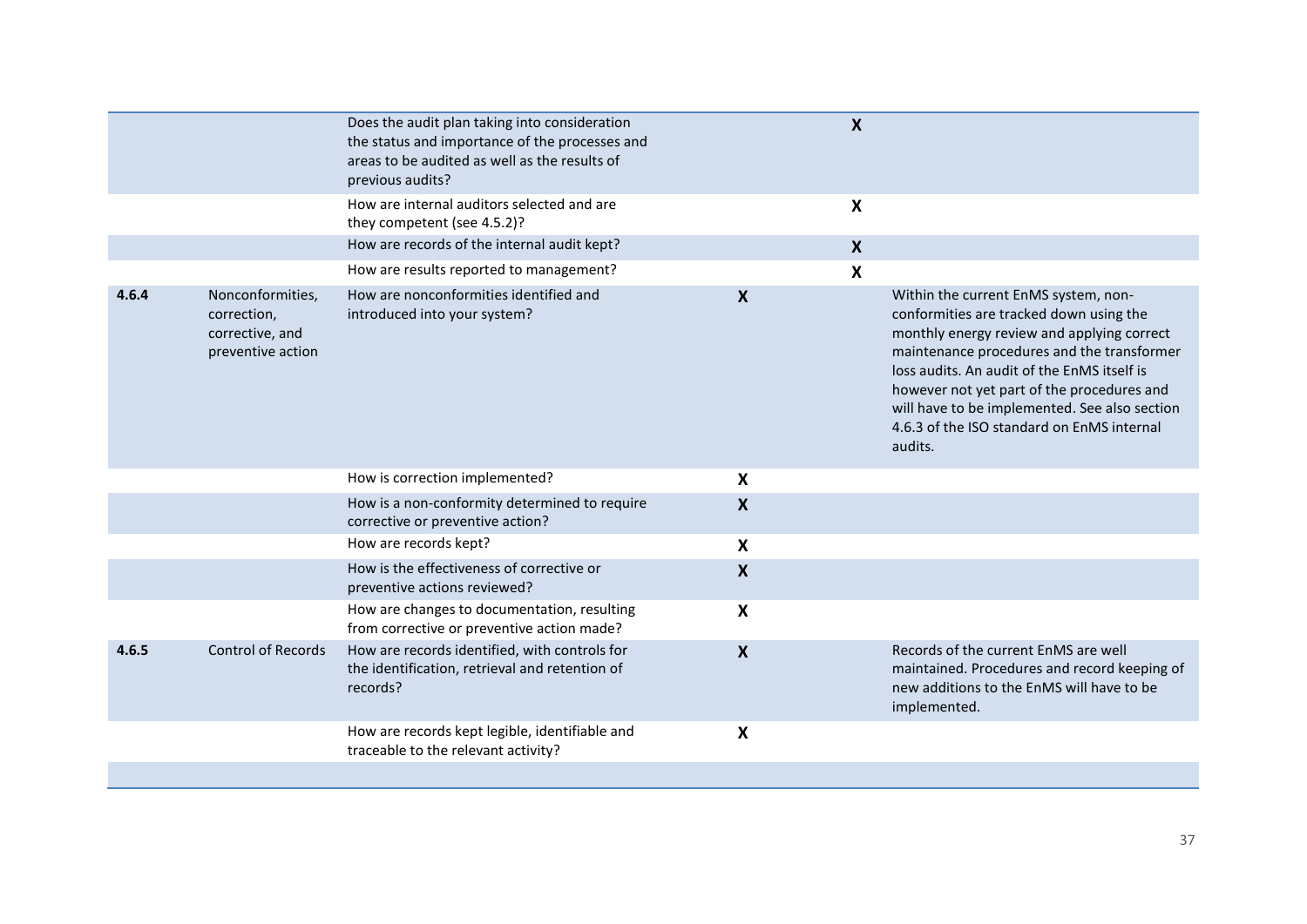| 4.7   | Management<br>review              |                                                                                                      |   |
|-------|-----------------------------------|------------------------------------------------------------------------------------------------------|---|
| 4.7.3 | Output of<br>management<br>review | What are the inputs and outputs of your<br>management reviews?                                       | X |
|       |                                   | Does management evaluate and state the<br>EnMS' state of suitability, adequacy and<br>effectiveness? | X |
|       |                                   | How are outputs from previous management<br>reviews noted as inputs to the next one?                 | X |
|       |                                   | How are changes to the EnMS implemented,<br>resulting from Management Review?                        | X |
|       |                                   | How are records of the Management Review<br>kept?                                                    | Χ |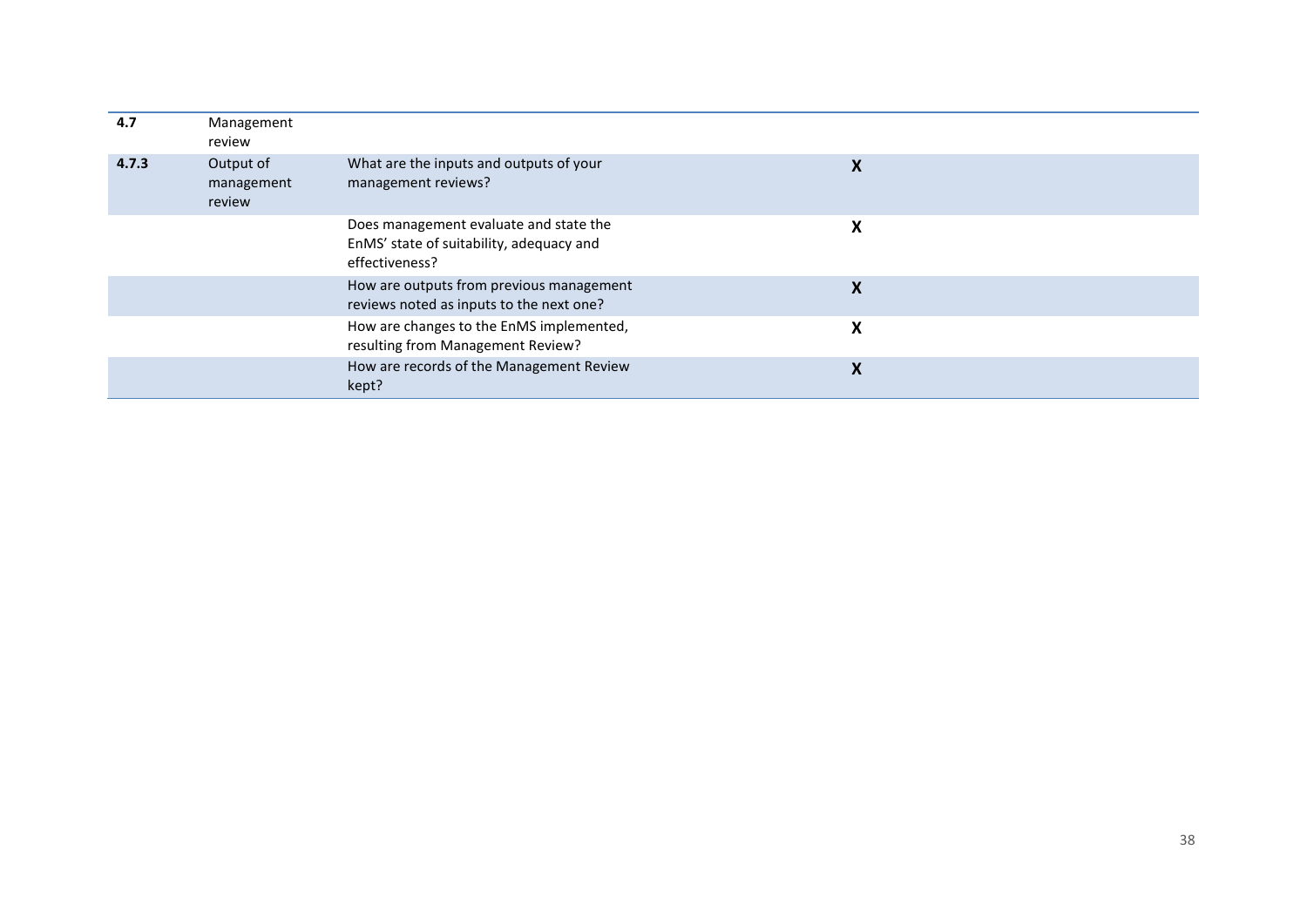## <span id="page-38-0"></span>II. NOTES ON THE METHODOLOGY USED FOR THIS RESEARCH

Prior to the start of the internship, the student already had sound background knowledge of the ISO 50001 standard, due to previous work experience. In terms of research methodology, this prior knowledge has taken the place of a preliminary literature study into the relevant material. This prior knowledge, along with a short brush-up on relevant materials during the first two weeks of the assignment have resulted in the material used to write chapter 2 of the report, giving a general overview of energy management practices and the ISO 50001 standard.

The first month of the assignment was spent getting to know the organization of the company. This was done in three ways. Firstly, time was spent on studying company reports and manuals. Especially the company process manuals proved to be valuable as they accurately explained the organizational workings of the company. These process manuals proved to be very accessible as they were drafted conform ISO 9001-2008 requirements. The company's monthly reports are the end result of these processes and served to further increase the understanding of company workings.

The second source of information was through discussion with co-workers. These discussions served to further explain certain organizational processes, along with examples of how these procedures were executed in practice. Finally, a number of visits were made to branch offices and customer service centers of the company to add practical experience to the theoretical knowledge obtained so far. Knowledge acquired through these three activities has been reported in chapter 3 of the report, on the company's own EnMS.

It was found that especially technical knowledge about the distribution network set-up was hard to come by in documentation. This information, concerning everything from electric circuitry to meter placement to redundancy in the wiring, was obtained through explanations and sketches from members of the technical staff.

After the preliminary research, in the beginning of the second month, it was decided that the scope and boundary of the research should focus on the EnMS for the distribution network. It was then also decided how ISO 50001 might be applied to a utility company. The results of this can be found in chapter 4.1 of the report.

During the preliminary research of the first month, a number of manuals on applying ISO 50001 were obtained. The consulting company UL DQS INC provided the most extensive and yet practical hands-on guide for the purpose of evaluating the current EnMS. During the course of the second month, the information in this guide was distilled into a simple to use checklist. This checklist was then applied to LECO's current EnMS system. The completed checklist can be found in appendice I of this report.

In the second half of month 2, the results of this checklist where used to create a summary, providing a more comprehendible overview of the current gaps between the ISO 50001 standard and the current EnMS. This summary has been added to chapter 4 of the report.

The ISO 50001 standard provides a rough approach to implementing the EnMS in to a company. This approach was compared to the summarized gap analysis to identify the required steps needed to lift the LECO EnMS to ISO 50001 certifiable level. These steps are described in 4.3 of the report. This concluded the actual research on the assignment and was fished by the end of the second month. The final two weeks of the project where spent drawing up the report on the work done.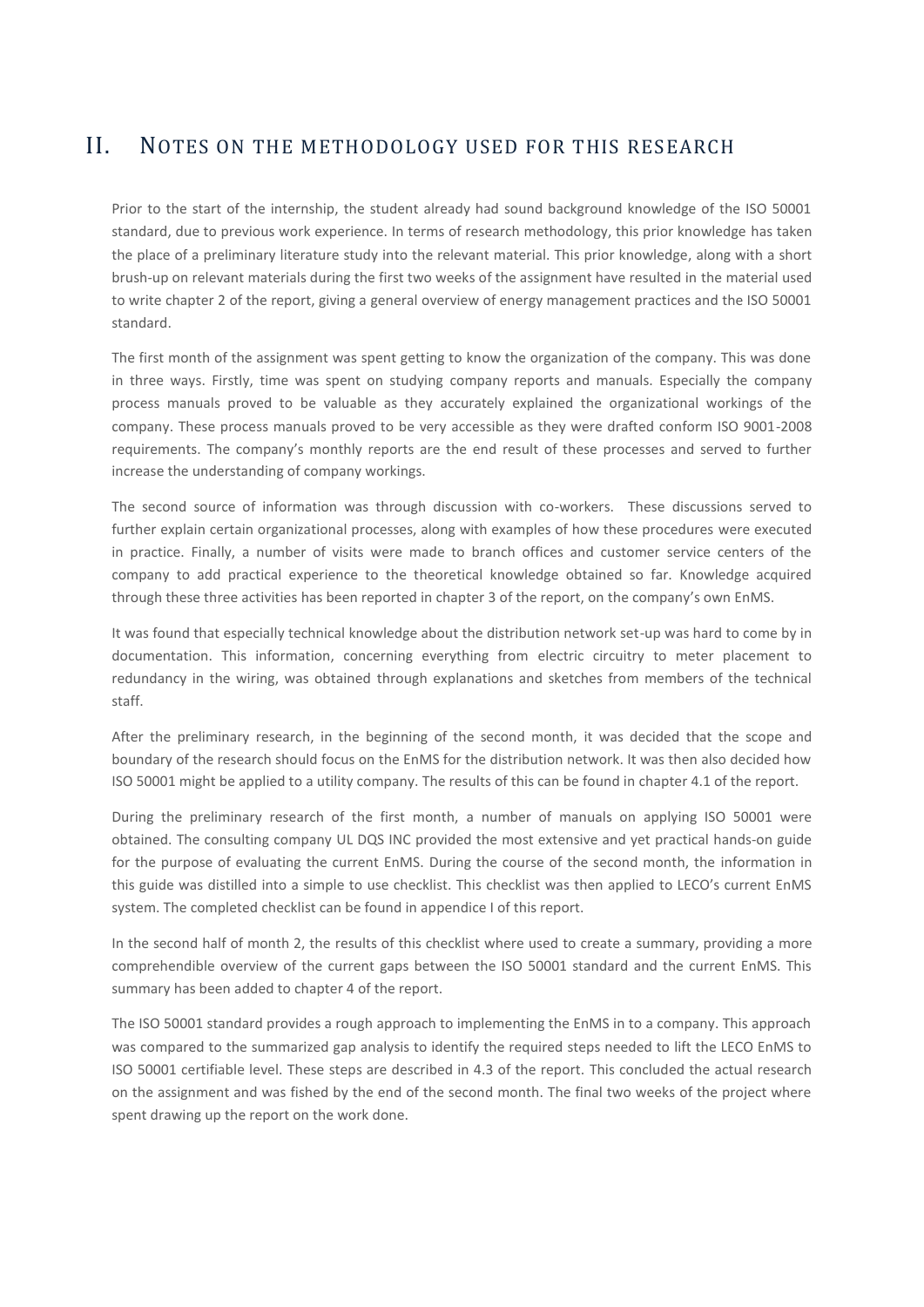## <span id="page-39-0"></span>III. REFLECTION ON THE INTERNSHIP

#### **PRACTICAL PREPARATIONS**

The LECO internship was arranged on relatively short notice. As a consequence, I had only four weeks to prepare for departure to Sri Lanka. Furthermore, there was not a lot of time to read up on the subject and do preparatory research. As an added challenge, the research problem description was still a bit vague, which meant that the definite research question would still have to be formulated in the first weeks of the internship.

On the other hand, I already possessed quite a lot of knowledge on the general subject of ISO 50001 due to previous work experience. This meant that an extensive preparatory literature study in to the subject was not necessary. Due to this prior experience, I was well prepared to start work on the internship.

The lack of a concrete research question proved to be a challenge in the first month. The host organization was unfamiliar with the exact competencies of a student Sustainable Energy Technology, as they are unfamiliar with the curriculum of the study. Because of this lack of knowledge, the host organization left the research question rather vague on purpose, letting the student formulate his own questions in accordance with his own training and teaching. This required a high level of initiative from my side, with the host organization providing only a small amount of feedback. This was tough in the beginning, since it was hard to judge what exactly was expected of me from the host organization. During the course of the internship it became increasingly clear that the area of research, and the questions I had formulated where indeed being appreciated. This ensured that I could finalize my research with confidence.

Like the assignment itself, all other preparations were completed in a bit of a rush. The suddenness of the whole process made it seem like vital preparations were being forgotten. However upon arriving in Sri Lanka everything was well in order. After the initial week to settle in and find a place to stay, I could fully concentrate on the assignment. This indicates that the preparations from both the company and myself were more than adequate.

#### **INTERACTION WITH THE HOST ORGANIZATION**

As mentioned above, the host organization did not have a full understanding of my capabilities, other than my knowledge of ISO 500001. The organization therefore chose to give me a lot of freedom with regard to the research. As part of the evaluation the host mentor and I discussed if this was a good idea or that it was seen more as lack of guidance. Both parties agreed that in my specific case, this approach resulted in excellent results and was therefore the right course of action. It was however also decided that more structural guidance should be given to future interns.

Interacting with my direct colleagues on a daily basis went fine as these colleagues speak reasonable English. Making a connection on a more personnel level was very hard though since upbringing, mentality and world outlook are so much apart. As an example of this completely different world view: The second question in any conversation with new people is often if I was married. Responding in the negative often got me a surprised look. Conversations with my colleagues therefor always seemed a bit superficial, sticking to the pleasantries. Most of the friends I made were people from outside the office, who had travelled some themselves and had a far broader worldview. Contact with other staff members was a lot harder since their English was a lot less good. Social interaction in the office was therefore mostly restricted to polite and kind greetings and smiles with very few actual conversations.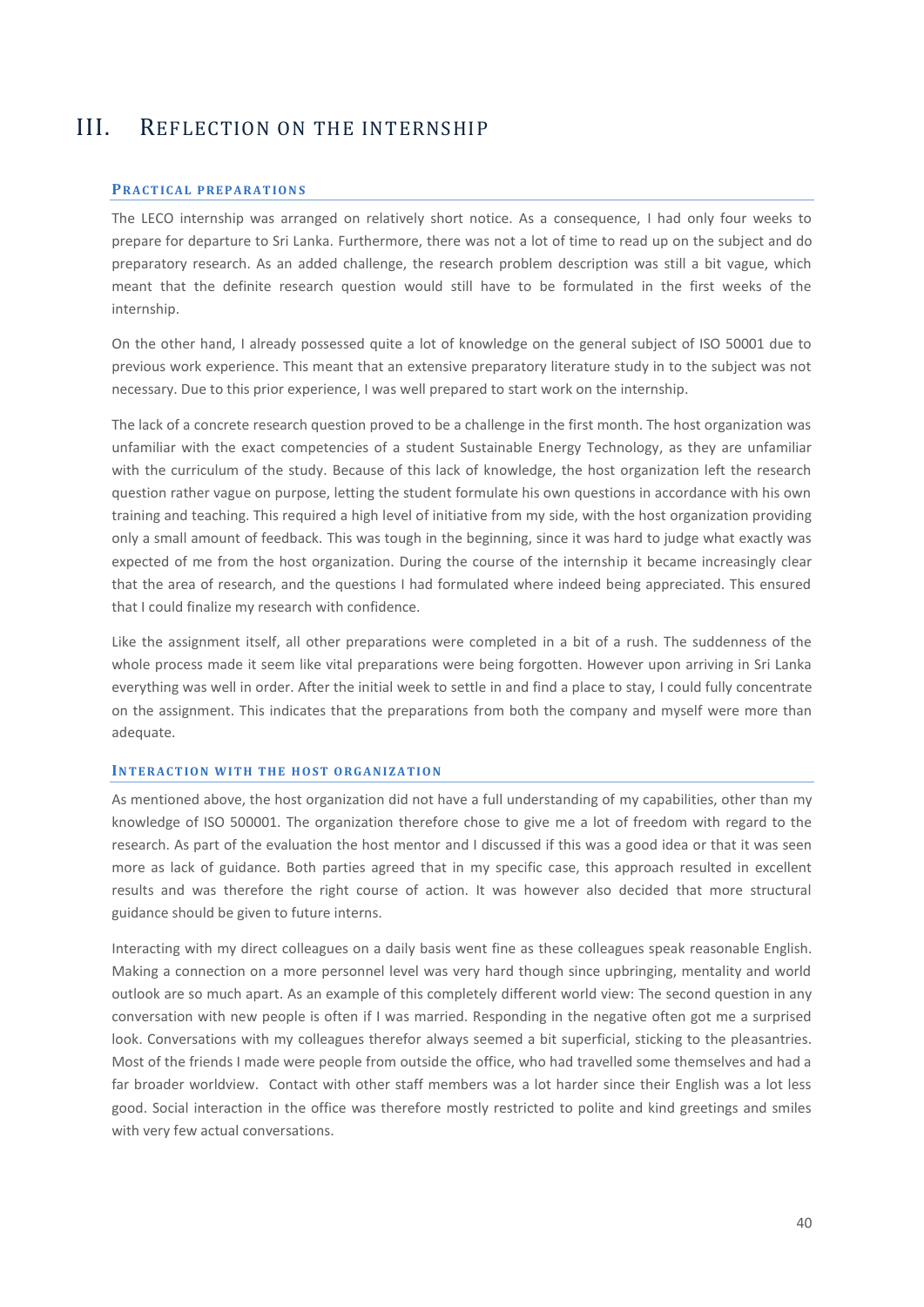#### **INTERACTION WITH TUTOR**

I think that the interaction with the tutor can be described as adequate. The same as with my local supervisor, I often needed to rely on my own judgment about the work I was doing, with only minimal guidance from the tutor. In the end, I think that this has yielded excellent results, in terms of the final report and the work produced. Furthermore, the learning experience for me was much greater because of the low amount of feedback. The question remains if the tutor also agrees if I sent her enough information or that I should have sent more regular updates.

#### **WORKING IN A DIFFERENT CULTURE**

One of the things that surprised me most was how efficient everything seemed to be running in the company. I was fully prepared for inefficiency and a lot of time-wasting. LECO however operates quite a smooth running operation, with personnel all working on their own projects and assignments. In comparison, I heard stories from other interns in Colombo who work at offices where people do not reach their deadlines, are constantly checking Facebook and the like and lack a sense of responsibility for the work that they should be doing.

This being said, it was sometimes quite tough to get a hold of a supervisor as meetings always seemed to be planned on an ad-hoc basis. Setting appointments by email did not guarantee that the meeting would actually happen, as any of a number of other things could come in between.

Because of the independence I had in running my project I was however not that heavily dependent on my colleagues and the company, and could quite easily work at my own pace and efficiency. It was not so much working, as was living in another culture, which made the whole experience so interesting and challenging. Outside of work you had the choice of staying home at your apartment, reading a book and working or playing on the computer, or throwing yourselves well out of your comfort zone and into hectic city life in Colombo. Noise, smell, the oppressive heat and the press of humanity seemed overwhelming at times. It was being immersed in all of this however that has greatly increased my own confidence and has learned me a lot about both myself and the world in general.

#### **SK I L L S , S T R E N G T H S A N D W E A K N E S S E S**

My biggest assets during my internship were my strong independent working attitude and being an easy going person. Since the company kept the assignment description a bit vague on purpose, I had to find out a lot by myself and use my own judgment in formulating research questions and deciding on courses of action. LECO only provided small amounts of feedback to guide me in the right direction. In order to actually function properly in a country like Sri Lanka, I had to be able to take things the way they came up. In Colombo, things were not always that well organized. The only way to deal with the unexpected is to take it with a smile and deal with it, instead of complaining about it. Thus working in this kind of environment was quite compatible with my skill set.

This laid-back attitude might have been a slight weakness as well. When trying to plan meetings with my supervisor the meeting often fell through, meaning that I just gave a sigh and went back to working on other lines of research where I did not have any questions about. In hindsight I should have set up a standard weekly meeting, and I should have been insistent on my supervisor sticking to this meeting schedule. Instead, I chose to go for the route of least resistance, trying not to bother my supervisor no more than absolutely necessary and only insisting on seeing him when there was no other way to continue work.

#### LEARNING EXPERIENCE FROM THE INTERNSHIP

My theoretical knowledge of ISO 50001 and EnMS was already quite decent. What I found extremely interesting about this internship was that I could apply this theoretical knowledge to a real word case. I have